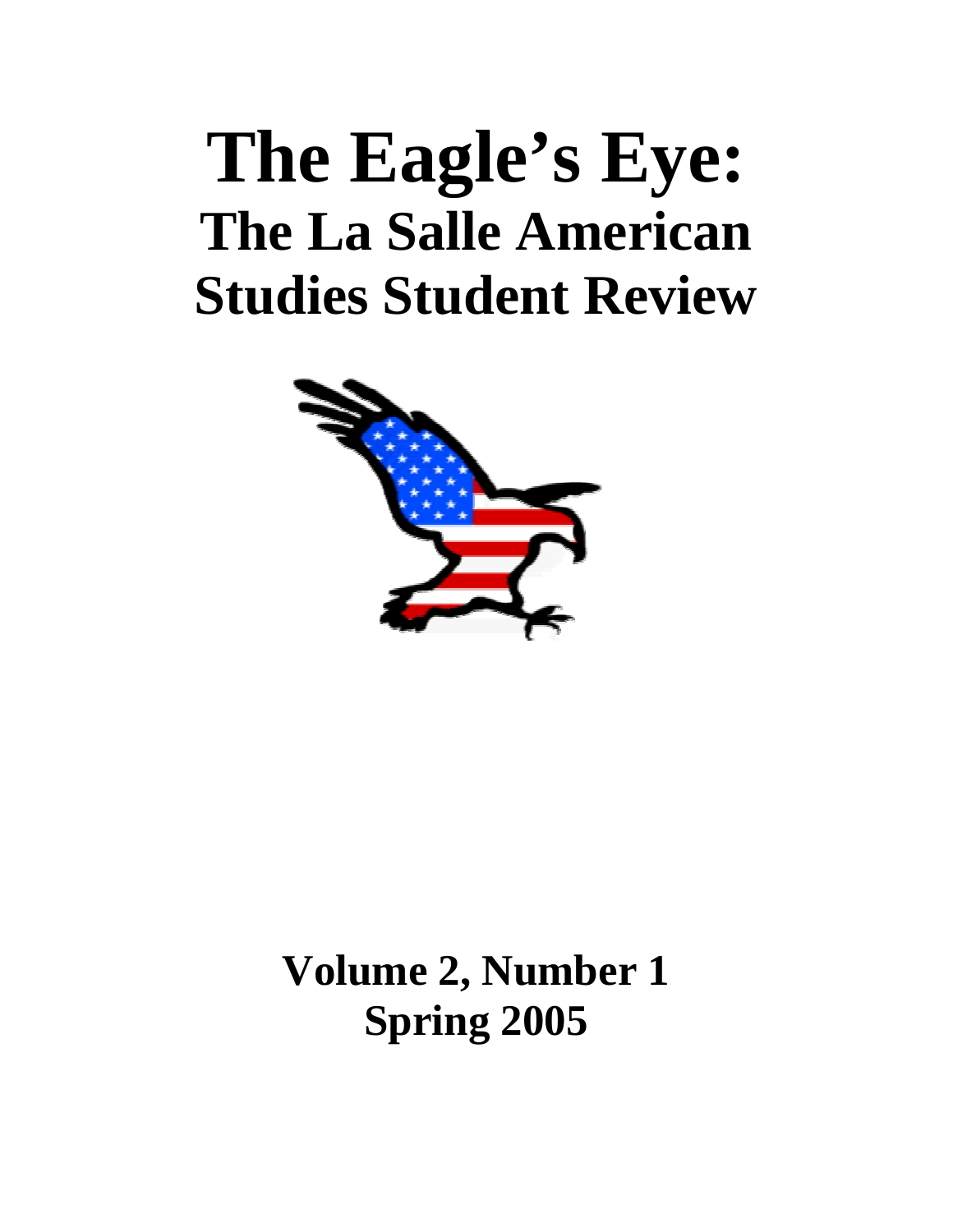# *Table of Contents*

| Articles |                                                                                                                             |    |
|----------|-----------------------------------------------------------------------------------------------------------------------------|----|
| Ι.       | Time, Technology, and the American Character<br><b>Brian Gallagher</b>                                                      | 3  |
| П.       | The Post-War American Suburbs: A Study of Time and Space<br>Heather Killeen                                                 | 12 |
| Ш.       | Technology in the American Home<br><b>Gail Katherine Brice</b>                                                              | 22 |
| IV.      | Time and Space: A Benefit and Drawback for the Modern Woman<br><b>Rachel Bausinger</b>                                      | 32 |
| V.       | Illegal, But Legally Educated: The Controversy of Free and Appropriate<br><b>Education for All</b><br><b>Susan Corcoran</b> | 41 |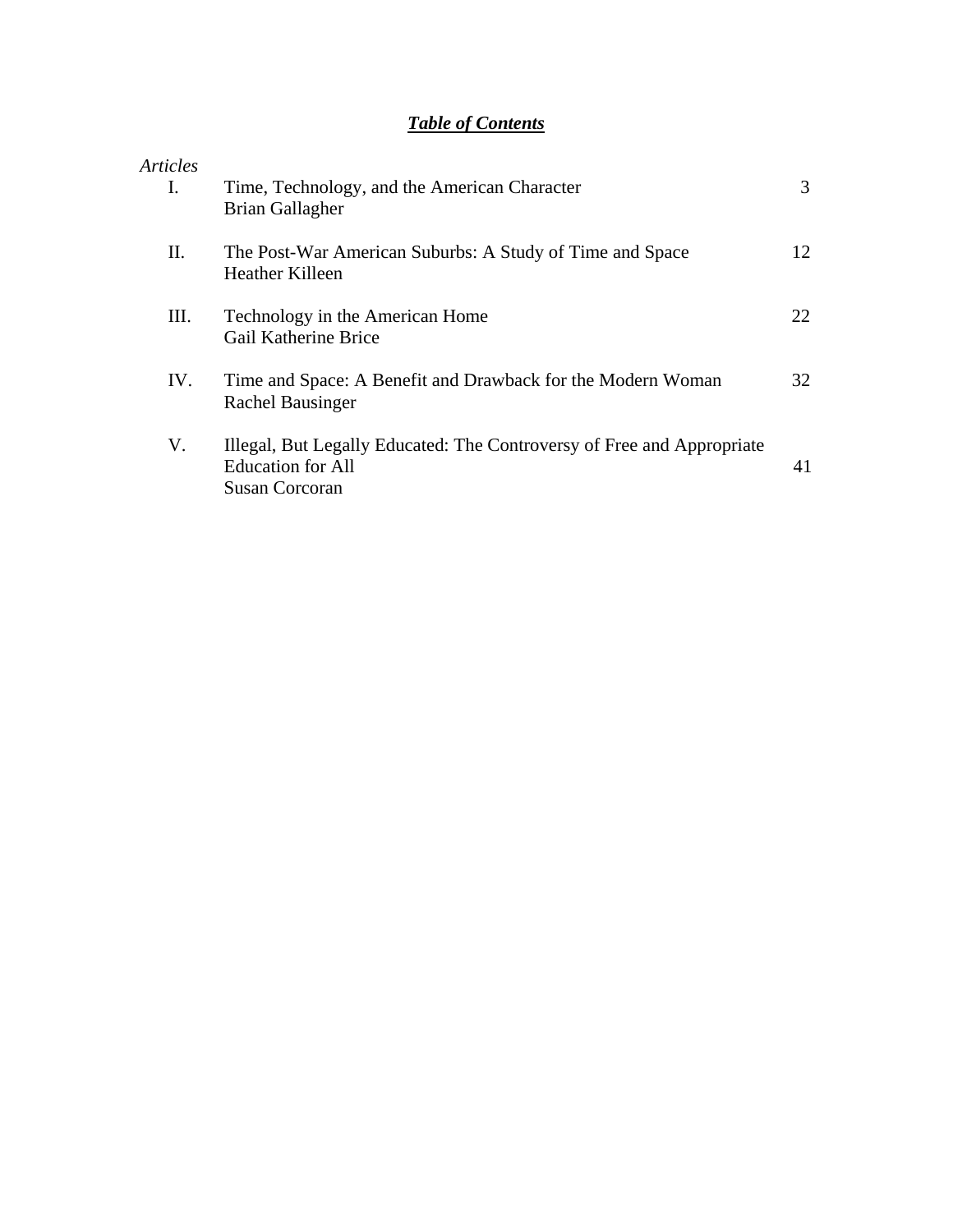## **Time, Technology and the American Character**  Brian Gallagher

While it is difficult to distinguish what is uniquely American, doing so is one of the many aims of American Studies. American Studies attempts to define what one means when one talks about "American Character." In American Studies, things like the American character are analyzed in the context of historical events, myths, and popular culture. Events and myths like that of the frontier are central components to the analysis practiced in American Studies. Put simply, American Studies is an examination of the history and culture that brought Americans to where they are today. The central goal of this discipline is an attempt to explain how all of American history has served to shape and form a unique American character.

 When one attempts to define American culture, several events and concepts come to mind--the frontier of the American West, the New World, cowboys and Indians, the land of opportunity, and so on. All of these things and more are integral components to establishing what one might define as American culture. It is essential to establish independent, unique characteristics of Americans in such a definition. While long ago many thought of the United States simply as an extension of England, this is certainly not the case today. America has emerged in the last century as a major figure in the global community. The product of this development and progression is a culture that is distinctly American. It is a culture that emphasizes individualism, opportunity, and expansion. These are central elements in achieving the "American Dream," the ultimate ambition of American culture.

 In an analysis of the enormity of American culture, it is necessary to investigate ideas and trends under a specific lens or context. One such context is that of time and space. It is appropriate to analyze a culture in such a context, as all events happen within these two boundaries. As far as anyone knows, it is not possible for anything to operate outside of time and space. These are the unbreakable laws of nature that dictate every choice and decision in any culture's history. "As basic philosophical categories, time and space are particularly suitable as a framework for a general cultural history, because they are comprehensive, universal and essential" (Kern 2). It is especially advantageous to examine American culture in this fashion, for America experienced a rapid growth in a little time. Space was altered in drastic ways that took most countries hundreds of years. This development and growth are due primarily to the dramatic advancements of technology and science. This paper will analyze the growth of technology over time and its subsequent effect on the American character. While this rapid technological growth has affected the American character, it has also fostered such myths as that of the frontier, the cowboy, the rugged individual and manifest destiny. As a means of accomplishing this analysis, a comparison will be drawn between the technology of the later  $19<sup>th</sup>$  and early  $20<sup>th</sup>$  century and the late  $20<sup>th</sup>$  century.

# The Technology of the Late 19<sup>th</sup> and Early 20<sup>th</sup> Century **The Railroad**

 Following the Civil War, there was a great push for westward expansion in the United States. Americans felt it was their destiny to extend their influence across the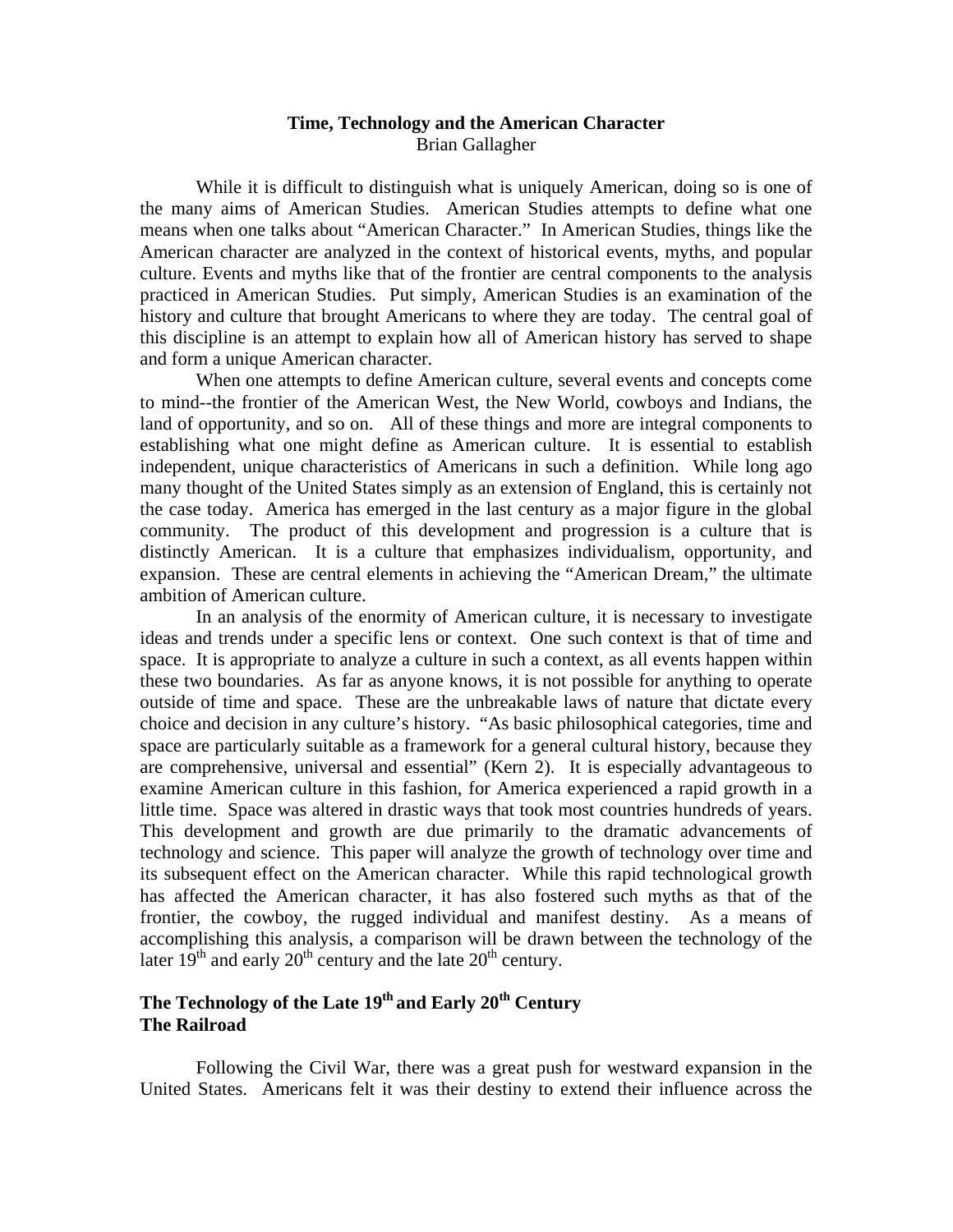country. With this push for expansion came the development of a faster, more dependable type of transportation-the railroad (Athearn 251).

 In the thirty-five years after the Civil War, the railroad became more and more popular. The railroad is simply a technological manifestation of the American desire to move westward. "Railroad locomotives became bigger and more powerful; tracks became smoother, rails of steel replaced straps of iron; coaches became safer and more comfortable….and greater speed with greater safety was attainable" (Oliver 415). The ingenuity needed to create the railroad is indicative of American character. As stated by John Oliver above, "greater speed with greater safety was attainable." This was essential to westward expansion. Americans no longer had to travel in unreliable wagons across unexplored lands; the tracks had already been laid for them.

 Despite the relative safety of traveling across the United States in a railroad car, those who built the railroad experienced hardship and adversity. Before the tracks had been laid, there was nothing but the untamed wilderness of the American West (Athearn 252). The determination and resourcefulness necessary for such an endeavor are exemplary of the American conception of rugged individualism. As an individual, a person can overcome even the most harsh and unforgiving terrain of nature. With this sort of confidence, no goal is unachievable. This tenacity is a central component of the American character. Those who built the railroad had to do so without favorable climate or environment. They were doing what no one had done before them. As a result of their dedication and the aid of technological developments like mass steel production, they "contributed to making the American railroad the nation's greatest transportation system" (Oliver 415). With the increasing popularity of the railroad, the frontier was diminishing into nothingness. No longer did an individual have to trek across unknown territory to establish themselves and their family. They could do so simply by taking a railroad car.

 The goal of laying tracks across the United States to form the transcontinental railroad is intimately related to the American outlook on time. As in contemporary America, citizens wanted the quickest way to reach their destination. Prior to the development of railroads across the United States, it would take months to travel to certain destinations. As such, these destinations were undesirable. The railroad changed this perception of far-away places. No longer were they virtually inaccessible. Anyone with the money to buy a train ticket could make their way out West to start a new life. The time that it would take for one to travel across the United States prior to the railroad could now be used in a much more productive way. Towns and cities as well as industry and commerce could be developed with resources transported by freight train. Consequently, the railroad served as a catalyst for growth and change all across the United States.

#### **The Automobile**

 In the United States, the first cars became available for purchase in 1895 with the founding of the Duryea Motor Wagon company. These cars were gasoline-powered vehicles, improvements upon the earlier "clunky, steam-powered contraptions" of the past (Englebert 412). Following this, one of the greatest breakthroughs in automobile history occurred--the creation of the assembly line by Henry Ford. Time was a primary factor in creating the need for this innovation. Earlier cars took far too long to make and,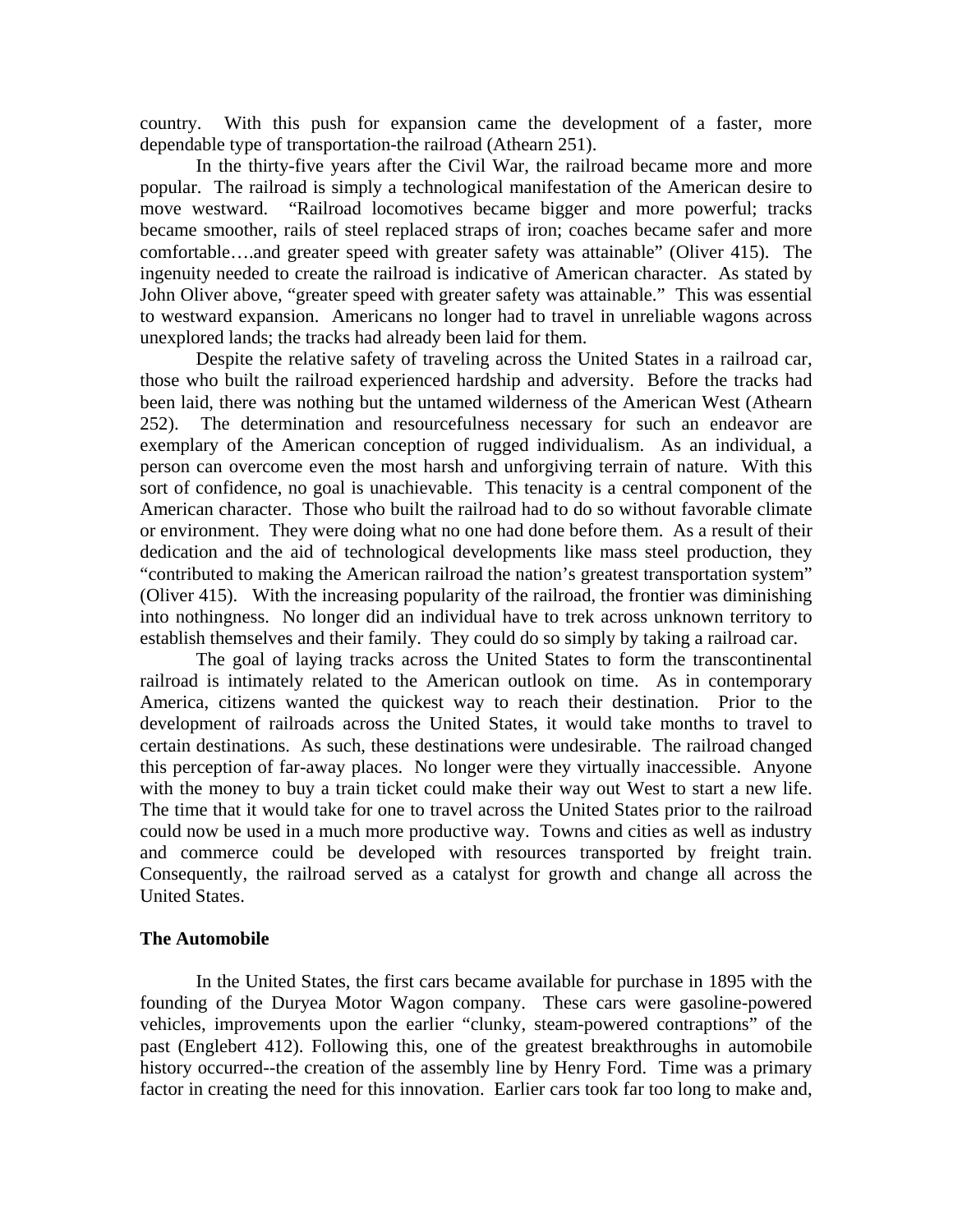as a result, cost the average consumer too much for them to even consider purchasing one. "The conveyor belt dropped the total production time for an automobile from twelve-and-a-half hours to ninety-three minutes" (Englebert 416). With the institution of the assembly line, Ford was able to produce cars at a much faster rate, enabling him to lower the price.

 As a result, roads were paved all over the United States to allow those with cars access to the entire country. In this, the automobile gave the average American the freedom to explore destinations which would have once taken too much time to reach without an automobile. This freedom to explore is a central component to the American character. A scenic drive in the car to a far-off place sometimes served as a release from the tensions of everyday life. A trip that would take hours on horseback and even longer on foot took only minutes by car. As a result, Americans came to rely on their cars more and more. This affinity for automobiles has a distinctly American flavor to it. "Nowhere else in the world has the automobile had such a profound impact on society and culture as in the United States. The automobile is the primary means of transportation, and driving is a national pastime" (Englebert 417). It is clear that this attraction is rooted in the timesaving attributes of the automobile.

#### **The Telegraph**

In 1838, Samuel F.B. Morse amazed observers with his presentation of the telegraph. The concept of the telegraph was remarkable to audiences who witnessed its use. "The first telegraph offices often provided seating for the public, who could scarcely believe that it was possible to sever language from human presence" (Standage 126). With the invention of the telegraph there were remarkable advances in both communications and global development. People throughout the world were notified of events as they happened. They no longer had to wait for the news to be transported from person to person. This could now be accomplished through technology. The implications and significance of the telegraph are clearly evident. As stated by the *New York Times* around the invention of the telegraph, "The Telegraph undoubtedly ranks foremost among that series of mighty discoveries that have gone to subjugate matter under the domain of mind" (Standage 126). Perhaps the most valuable result of the telegraph is the subsequent technology it set the stage for. Today, "the telegraph lives on within the communications technologies that have subsequently built upon its foundations: the telephone, the fax machine, and, more recently, the Internet" (Standage 205). With this spectacular development there was a great change throughout the world. Events now had worldly implications, creating a global community in a sense. This establishment of a global community required global safety regulations. There needed to be a coordinated effort on the part of all nations in order to establish acceptable conduct in a way that had never before been experienced. In reference to this necessity, United States Senator Alden Smith stated, "When nature moves in the same directions in all spheres, why should not the nations clear the sea of its conflicting idioms and wisely regulate this new servant of humanity" (Kern 67). Although this quotation is in reference to an incident which occurred at sea (the sinking of the Titanic), it is clearly applicable to any issue confronting a global community.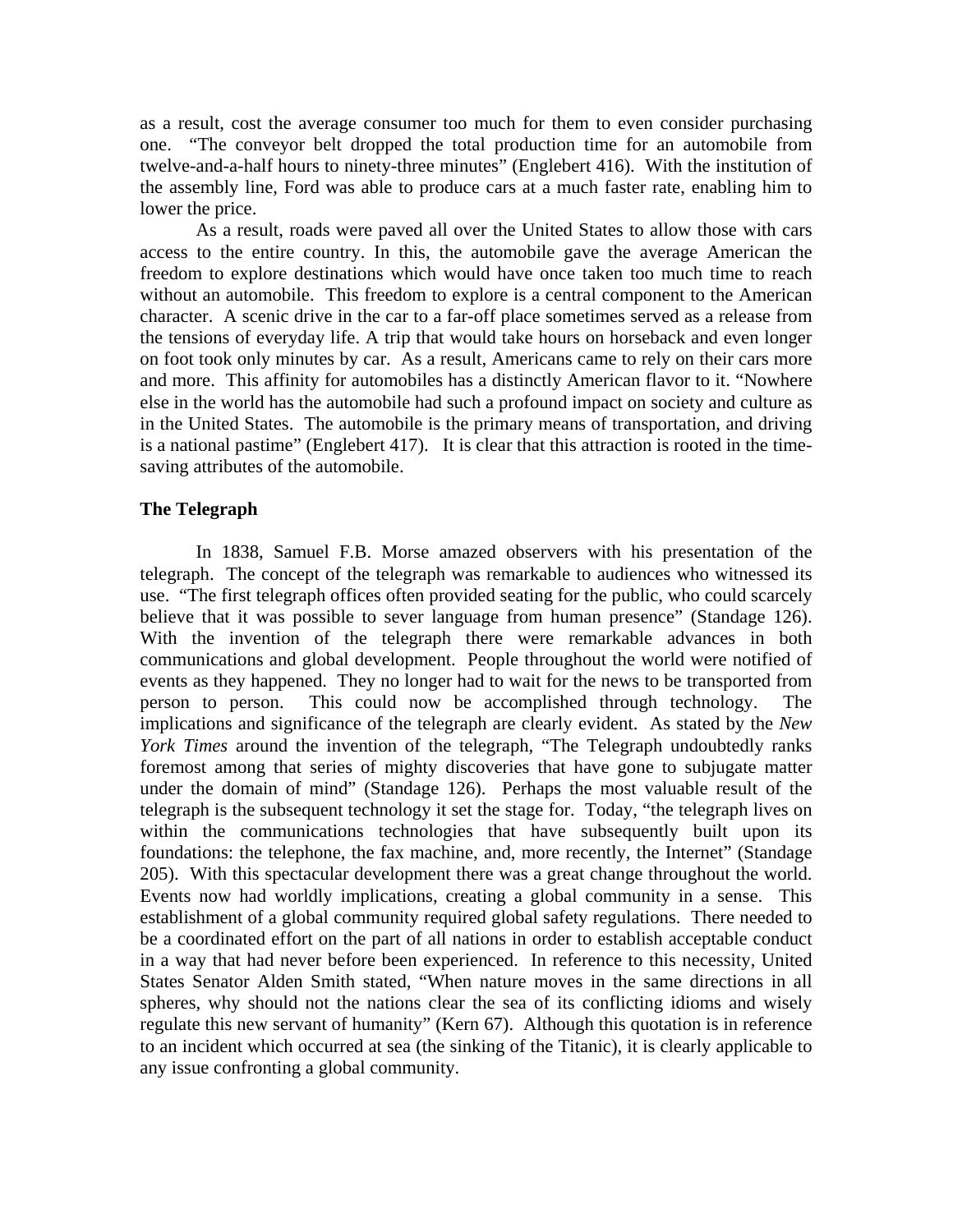As a result of technology like the telegraph, the American perspective on time was greatly affected. This advancement served to create a sort of simultaneity of events throughout the world. Through technology, people could now experience things that were happening great distances away. Technology produced following the telegraph furthered the idea of simultaneity. People debated whether or not an event could be experienced all at once or whether or not things occurred in sequence. This debate manifested itself in the popular literature and culture of the time (Kern 68). The telegraph was a means of allowing users to fully experience the events of the presence. A quotation by Lord Salisbury in Kern's *Culture of Time and Space* clearly demonstrates this idea of simultaneity and the new experience of the present. The telegraph "combined together almost at one moment…the opinions of the whole intelligent world with respect to everything that is passing at that time upon the face of the globe" (Kern 68).

## **The Technology of the Late Twentieth Century The Space Shuttle and Space, "The Final Frontier"**

 In the late twentieth century, there were several landmark technological advances made. One of the most dramatic advances was that of Americans landing on the moon. This accomplishment was one of the greatest in all of history. With the Cold War, and the rivalry between the United States and the Soviet Union, came the race between the two superpowers to launch a man into space. The race between the two began when, in 1957, the Soviets launched the first satellite into space, Sputnik I. Americans responded to the Soviet achievement by creating the National Aeronautics and Space Administration (NASA). The program was dedicated to developing new and improved space technology which would help to further America's position in the space race. Following the creation of NASA, there was a series of back-and-forth accomplishments between the two nations. In response to this, on May 25, 1961, President John F. Kennedy went to Congress with an ambition to land an American on the moon and return them safely back to earth by the end of the century (Layman 451). Subsequently, "On July 20, 1969, the human race accomplished its single greatest technological achievement of all time when a human first set foot on another celestial body" (NASA). Neil Armstrong became the first man to set foot on the moon, and as he stated, "That's one small step for man; one giant leap for mankind" (NASA). This achievement instilled confidence in Americans, showing them that, despite the technology and power the Soviets possessed, the communists could still be beaten. This achievement was important for the morale of American citizens. Capitalist America had beaten the communist Soviets. Not only did this feat have an impact on the entire scientific world, it had a great influence on American character. Americans developed the idea that they could not be beaten.

 Yet another significant element in landing on the moon was the conquering of the "Final Frontier." In designating space as the final frontier, it became a symbol that Americans could relate to. This was analogous to the settlement of America. Americans could draw a parallel between landing on the moon and westward expansion. In the race to land on the moon, Americans encountered many of the same problems they had had to endure in settling the West. The environment on the moon was something that was totally new and undiscovered. The environment was as unforgiving and difficult as that of the West. There is little oxygen on the moon, forcing people to develop a way to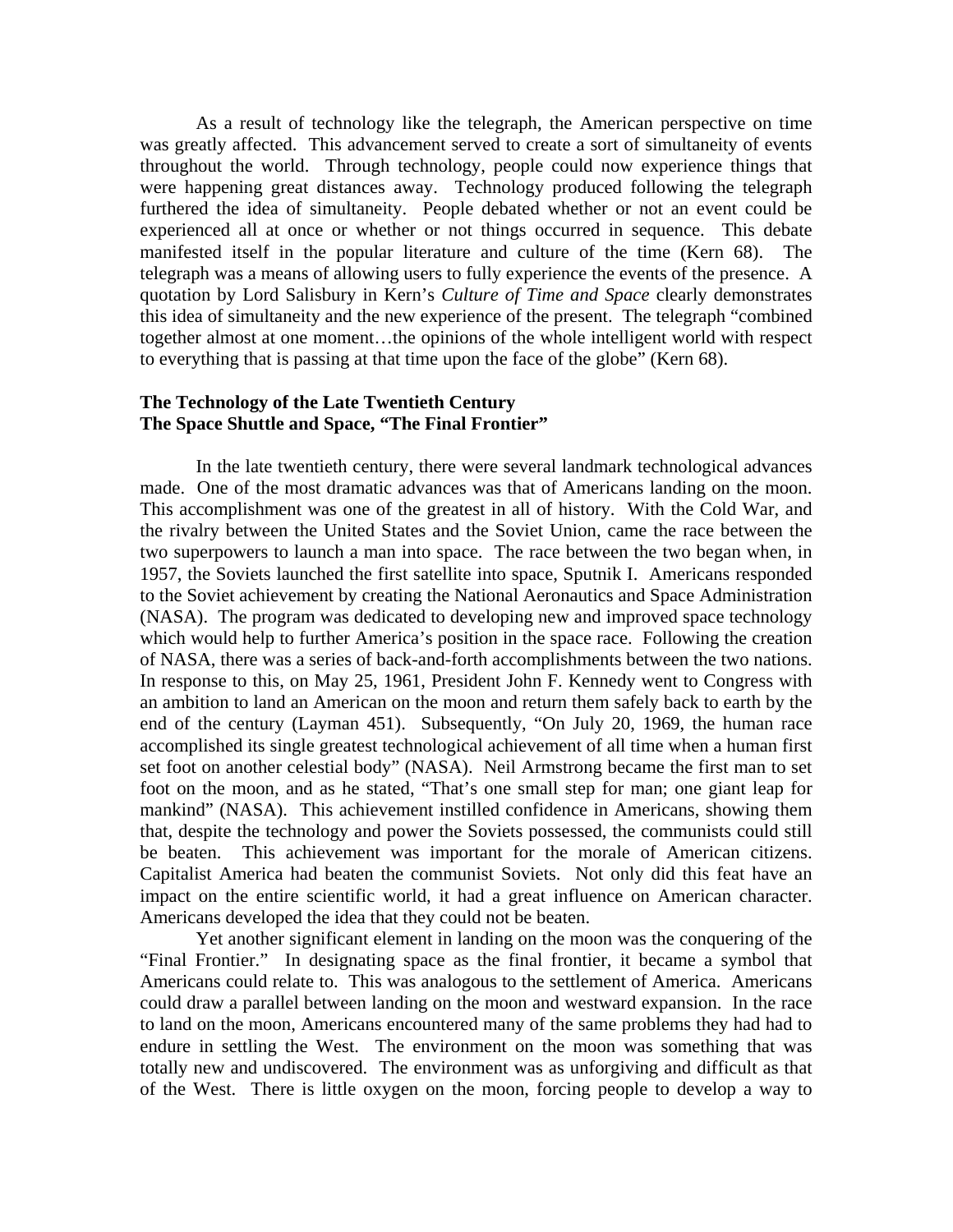survive without it. This impediment became the catalyst for the space-suit, a suit which would allow a man to walk on the moon without suffocating. The ingenuity required to develop such solutions to these problems is yet another component of the American character at the time. Also, the notion of a man landing on the moon is also very similar to manifest destiny. Americans felt it was their duty to land on the moon. This pushed them to achieve this great feat.

# The Darker Side of Technology: The Technology of 20<sup>th</sup> Century Warfare

 In thinking of the "space race," between the Soviets and the United States, it is possible to overlook the darker, more subtle race that went on. This race was one that concerned not technology to better life, but rather technology to end it. This race was one concerning one of the most destructive technologies known to man: nuclear arms. Whereas technologies like those concerned with medical science have the power to increase an individual's time on earth, the technology of warfare has the power to terminate it.

 In a review of technological developments in American warfare, some of the most shocking and horrific events in recent American history come to mind: the bombing of Hiroshima and Nagasaki, the nuclear arms race, the Vietnam War and many others. "Each of these events was tied closely to the use or misuse, the unforeseen consequences or the malfunctions, of relatively new and powerful science-based technologies" (Marx 11). Each of these situations is without precedent and, as such, Americans were beginning to become uncomfortable with the unpredictable effects of technology. This general feeling gave rise to a typically postmodern concept, "technological pessimism." In an essay on the idea of technological pessimism, Leo Marx of the Massachusetts Institute of Technology states, "Even if we fully credit the technical achievements of modernity, their seemingly destructive social and ecological consequences (or side effects) have been sufficiently conspicuous to account for much of today's 'technological pessimism'" (10). This critical view of technological advancement is in stark contrast to the popular American perspective of the past. In the past, technology had been responsible for prolonging life through developments in areas like medical research and construction. Americans marveled at the infinite possibilities associated with technology, without any real thought as to its destructive capabilities. While there were weapons technologies capable of ending life in the late  $19<sup>th</sup>$  and early  $20<sup>th</sup>$  century, none were capable of doing so as efficiently and on such a large scale as that of the late  $20<sup>th</sup>$  century. This, in turn, gives rise to ethical issues concerning the direction of technology. Does a human have the right to end the time of thousands of other humans on Earth? This is the sort of complicated, crucial question that needed to be considered as a result of the development of weapons technologies.

#### **The Vietnam War and the Myth of the Cowboy**

 This confidence and reliance on technology resulted in an approach to the Vietnam War that was typically American. Americans entered the Vietnam War with a bravado that is a clear manifestation of the myth of the cowboy. The American idea of the cowboy is that of a hero, one who saves everyone from outlaws and "bad guys." The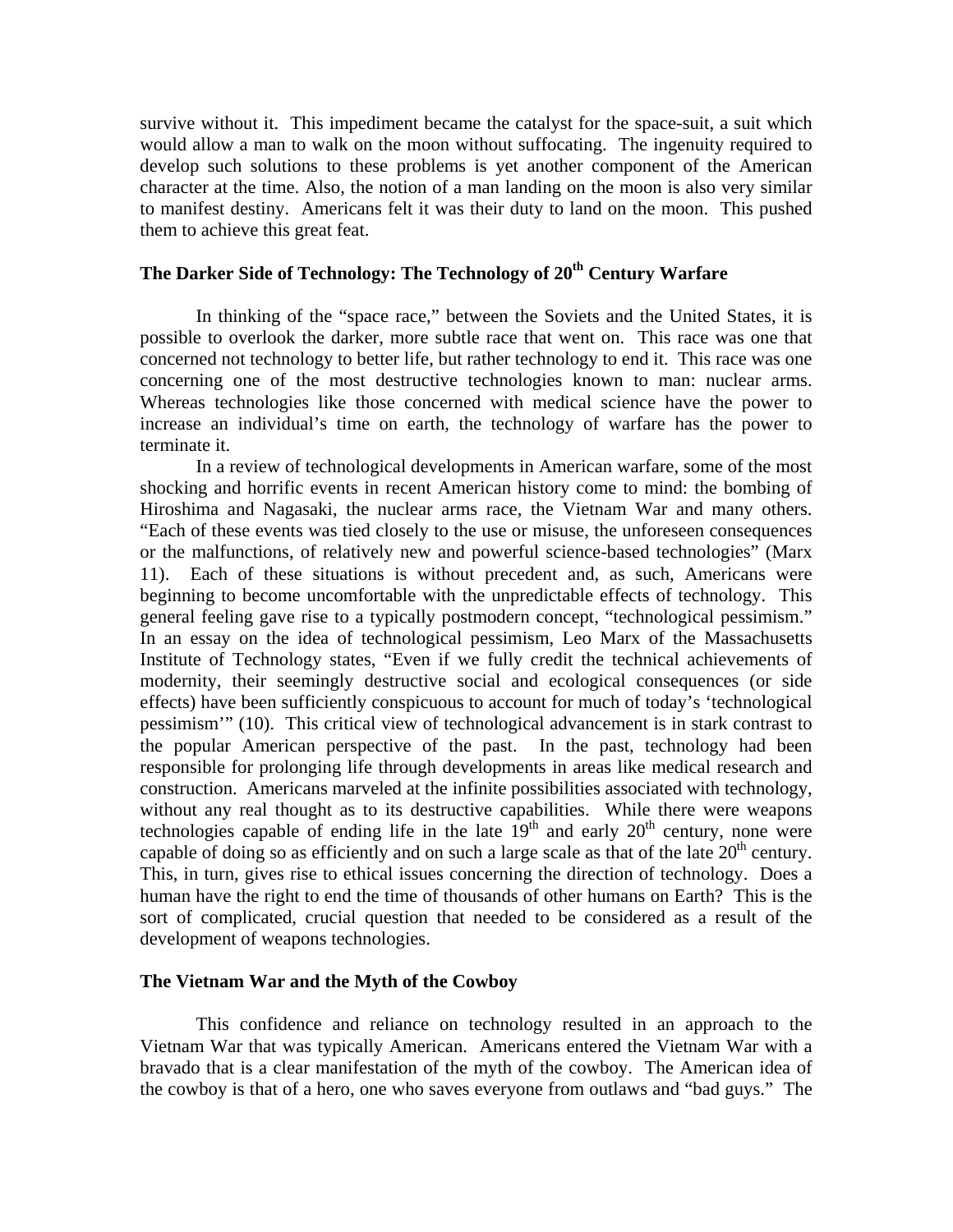cowboy is always the victor, and always in the right. However, the cowboy "is an imagined character, one created by misconception, myth and falsehood. He is a symbol of freedom, independence, strength and action" (Carlson 8).

 The United States believed it could go into the war in typical cowboy fashion. Americans plunged into Vietnam headlong, relying on success through advanced technology and strength of numbers. They possessed the recently developed technology of helicopters and M16s (Williams 383). Also, they had yet to taste defeat in a war. In this, time played a factor. After a long period of prosperity and success, the nation developed the idea that it was invincible.

 However, despite superior technology, Americans were unprepared for the guerrilla combat practiced by the North Vietnamese. As a result, the course of the war was not as predictable as had previously been anticipated. In this, the Vietnam War is similar to the misconceptions involved with the myths of the West. The American conception of the West is one in which cowboys distribute justice, making all of the clearly proper decisions in order to keep the peace. This was not the case. "Whatever else the West was, it was not a land of simple choices and clear-cut decisions; its pressures and problems may have been different from those in the East (in many cases they were indeed similar) but they were just as complex" (Murdoch 9). It is clear that this idea is analogous to the American experience with Vietnam. Americans believed they were entering the war as champions of liberty and democracy, aiming to instill these values and ideals in the Vietnamese people. They were fighting against communism in what was thought to be a clear-cut battle between good and evil. Despite this, the cowboy way simply did not work in the Vietnam War.

 Americans believed that the conflict in Vietnam could be ended abruptly with U.S. intervention. In this, the American approach to Vietnam underestimated the role that time would play in the war. As time dragged on and the war still continued, there was a tremendous decrease in support and troop morale. Advanced technology could only take Americans so far.

#### **The Computer**

 One of the greatest technological developments of the twentieth century was the computer. Computers began to be developed in the 1940s, following World War II. These early models were large, awkward devices that had a tendency to breaking down. The earliest American computer was more than fifty feet long, nine feet high, and weighed more than five tons (Englebert 401). By the 1960s, scientists found the solution to this inconvenience with the creation of the integrated circuit. Computers that once filled an entire room were replaced by smaller, more compact versions the size of a television (Layman 451). Computers were becoming, cheaper, more powerful, and more effective. As a result of this rapid development, the personal computer began to appear in the office, the classroom, and even the home. "By the end of the twentieth century, computers had become part of every aspect of society" (Englebert 400). Also, the development of a new programming language made computers more accessible to a broader American audience. Previously, computers had only been available to those who had the time to spend several years learning highly complex languages (Layman 451). These inventions marked the beginning of the information age, an age that would have an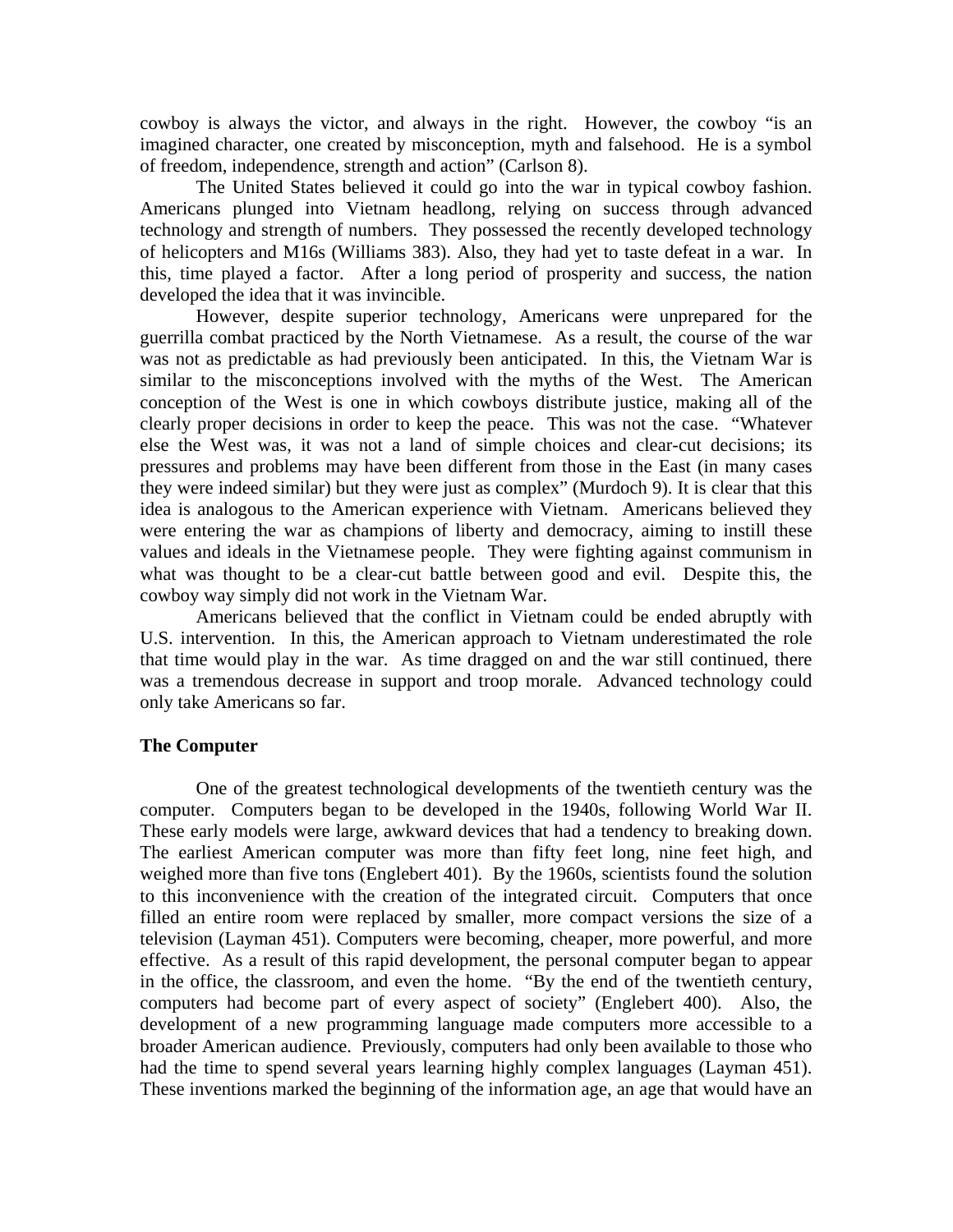impact on Americans for the rest of their lives. It is evident to anyone living in modernday America that the invention of the computer served to change the way everything in the world worked. It is the contention of many that computers rank as one of the most important inventions of all time. Computers have changed American society on so many levels, "from commerce and communication to education and entertainment" (Englebert 405). Computers served to revolutionize the way people interacted. They served (and still serve) as an extraordinary means of connecting with other individuals across the earth.

 In the development and refinement of computers, the concept of time played a central part. Tasks that would require hours for a human to complete are accomplished by computers in mere seconds. Whereas it would take a human a great length of time to perform calculations in their head, computers can calculate these numbers and figures almost instantly. As a result of computers, Americans need not worry about taking the time to complete a task themselves. The problem involved with the task then becomes the question of how it could be made automated. As a result of this demand for computerization and automation, computers are now making things quicker and more convenient in nearly every part of American life. Americans have become so used to their presence that many hardly even notice them anymore. "They are in the internal systems of cars, in supermarket check-out systems, and in automatic teller machines (ATMs)" (Englebert 406). While this list is a brief one, it is an indication of the millions of devices that utilize computers.

 However, despite the great value of the computer in everyday American life, there is also a negative aspect of its presence. As a result of this new technology and the increase in mechanization, American life has sped up. This case is similar to technologies of the past, in which "the technologies passed on their instancy and speed to the users and, through them and through artists, to the wider culture" (Fischer 64). The emphasis of the past was to take one's time in order to complete a task effectively and efficiently. Now that these tasks have become automated through computerization, the emphasis is on obtaining the solution or product as soon as possible. It is on this foundation that the popular expression "Time is money" is based. Goods that were once valued because of the time and effort it took for them to be produced have become the victim of mass production. Why take the time to produce a handmade quilt when a machine can produce this same quilt in minutes?

 This approach to business and life in general is indicative of a philosophy that is distinctively American-Pragmatism. This philosophy is a "natural product of the American spirit and way of life" (MacKinnon 154). Due to the nature of the pioneering life of early Americans, they did not have the time to deal with tasks that required more time and effort than they were worth. As a result, their thinking was firmly based in rationality and practicality. Their lives depended on it. As such, it is no wonder that "a philosophy that originated here might naturally be predisposed to oppose relevant thinking and to favor practical intelligence" (MacKinnon 154). This manner of thinking clearly manifests itself in the automation and mechanization of contemporary American society.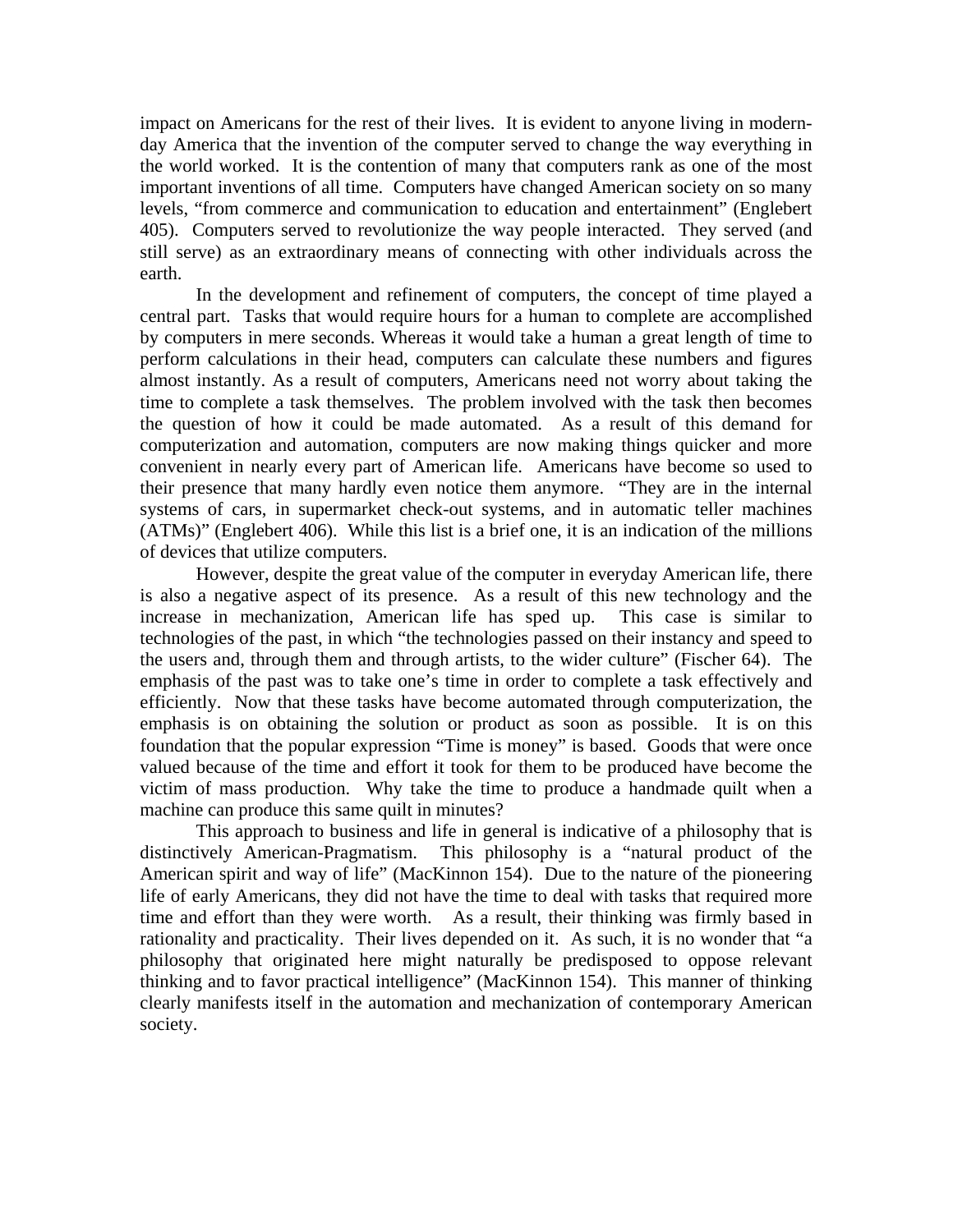#### **The Internet**

The Internet began as a project (then known as Advanced Research Projects Agency Network, or ARPANet) created in 1969 by the United States Department of Defense during the height of the Cold War. It was the world's first network of electronically connected computers, designed to link organizations involved in defense research in as secure a manner as possible. This network could not be accessed by one outside the system and was designed to keep functioning even if some of the computers in the network did not (Englebert 387). Following the establishment of this network, the Internet extended its influence greatly with the development of a computer language called Transmission Control Protocol/Internet Protocol (TCP/IP). This computer language was one that many different computer systems could understand and is also the origin of the name of the Internet (Englebert 388). The next landmark event in the evolution of the Internet was the introduction of the World Wide Web in 1991 by a British physicist named Tim Berners-Lee. With this new innovation, the Internet could be accessed through the Web by any computer (Englebert 389).

 As a result of the Internet, communication and business interaction were transformed. "A physical retail space was no longer necessary to sell a product; all you needed was a Web site" (Englebert 387). This lack of physical space which Englebert refers to was given the name "cyberspace." Cyberspace is not the sort of conventional space that Americans had been used to. It is a unique, virtual space, a space which one can alter and modify without actually touching it. The Internet contains within itself a plethora of data and information. The vast information available to a person on the Internet would take the space of countless libraries to fill. Such a great quantity could only be stored in this virtual cyberspace. As with all things, time is intimately related to this shrinking of necessary storage space. Americans do not want to take the time to inspect hundreds of books in the library to find the information they need. With the invention of the Internet, extensive searching through a library was no longer necessary. The information is instantly at one's fingertips, only a mouse-click away. As such, the Internet serves as another means of helping one to keep up with the rapid pace of the American society.

#### **Conclusion**

It is evident that time served as a catalyst for each of these technologies. With the exception of weapons technologies (technologies designed to end a person's time on earth), each of these inventions was produced as a means of saving time. It is also clear that this approach of finding the quickest, most practical solution is a defining attribute of the American character. In the late  $19<sup>th</sup>$  and early  $20<sup>th</sup>$  Century, as well as the late  $20<sup>th</sup>$ Century, the value and significance of time in American culture created the need for the aforementioned technologies. In turn, these technologies served to shape and refine the contemporary American character.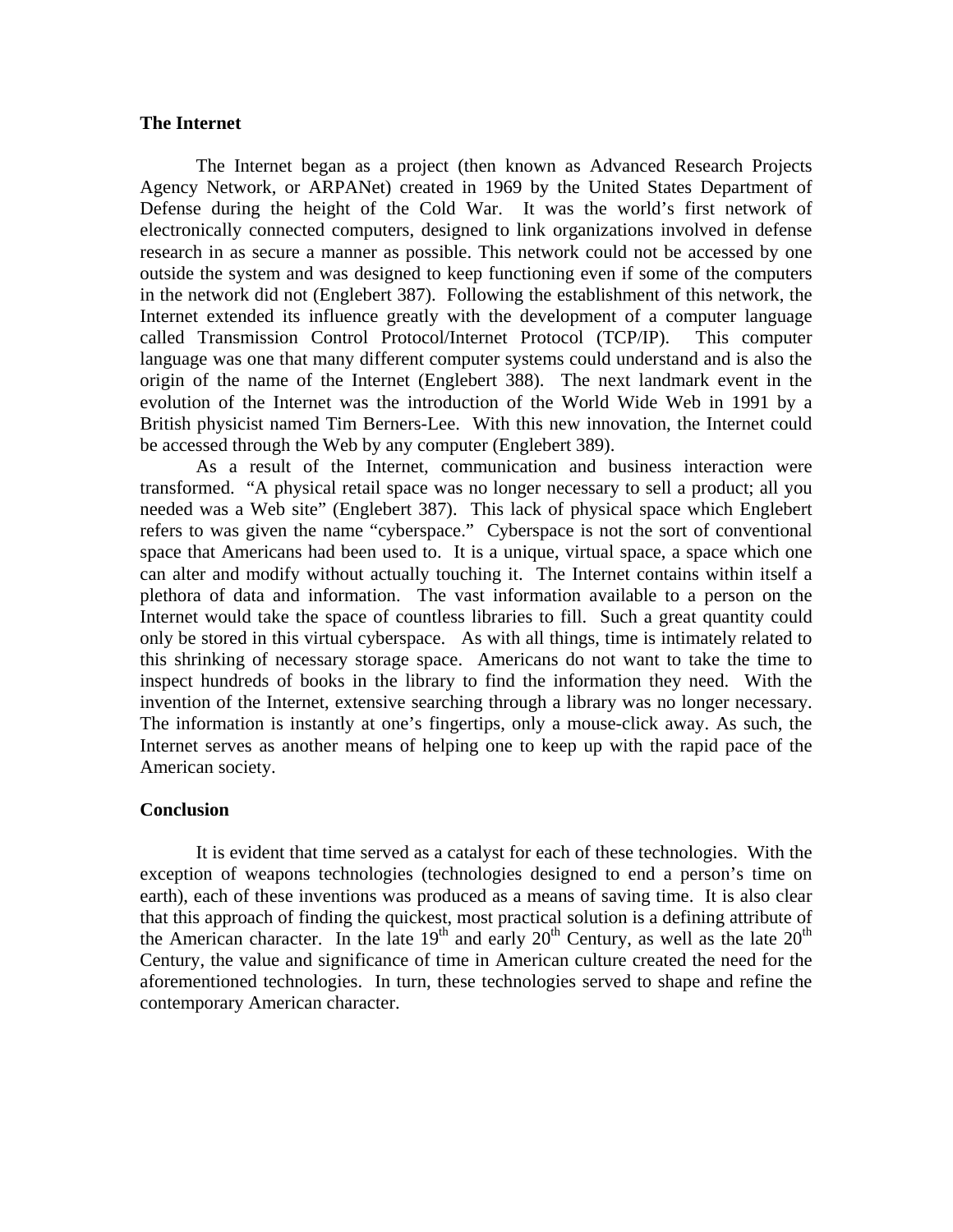#### **Works Cited**

- Athearn, Robert G. *The Mythic West in Twentieth-Century America.* Kansas: University Press of Kansas, 1986.
- Carlson, Paul H. *The Cowboy Way. An Exploration of History and Culture.* Texas: Texas Tech University Press, 2000.
- Engelbert, Phillis. *Science, Technology and Society: The Impact of Science in the 20th Century*. New York: Thomson and Gale, 2000.
- Ezrahi, Yaron, Mendelsohn, Everett, and Segal, Howard. *Technology, Pessimism and Postmodernism*. Amherst: University of Massachusetts Press, 1995. (Selected essay by Leo Marx-*The Idea of "Technology" and Postmodern Pessimism)*
- Fischer, Claude S. *America Calling. A Social History of the Telephone to 1940*. Berkeley: U. of California Press, 1992 (Chapter 1, "Technology and Modern Life")
- Kern, Stephen. *The Culture of Time and Space 1880-1918*. Massachusetts: Harvard University Press, 1983
- Layman, Richard. *American Decades: 1960-1969*. New York: International Thomas Publishing Company, 1995.
- Murdoch, David Hamilton. *The American West: The Invention of a Myth.* Las Vegas: University of Nevada Press, 2001.
- MacKinnon, Barbara. *American Philosophy: A Historical Anthology*. New York: State University of New York Press, 1985.
- NASA. "Apollo 11 30<sup>th</sup> Anniversary" [http://nssdc.gsfc.nasa.gov/planetary/lunar/apollo\\_11\\_30th.html](http://nssdc.gsfc.nasa.gov/planetary/lunar/apollo_11_30th.html)
- Oliver, John W. *History of American Technology.* New York: The Ronald Press Company, 1956
- Standage, Tom. *The Victorian Internet. The Remarkable Story of the Telegraph and the Nineteenth Century's Online Pioneers*. New York: Berkley Books, 1998.
- Williams, Trevor I. *Twentieth Century Technology*. New York: Oxford University Press, 1982.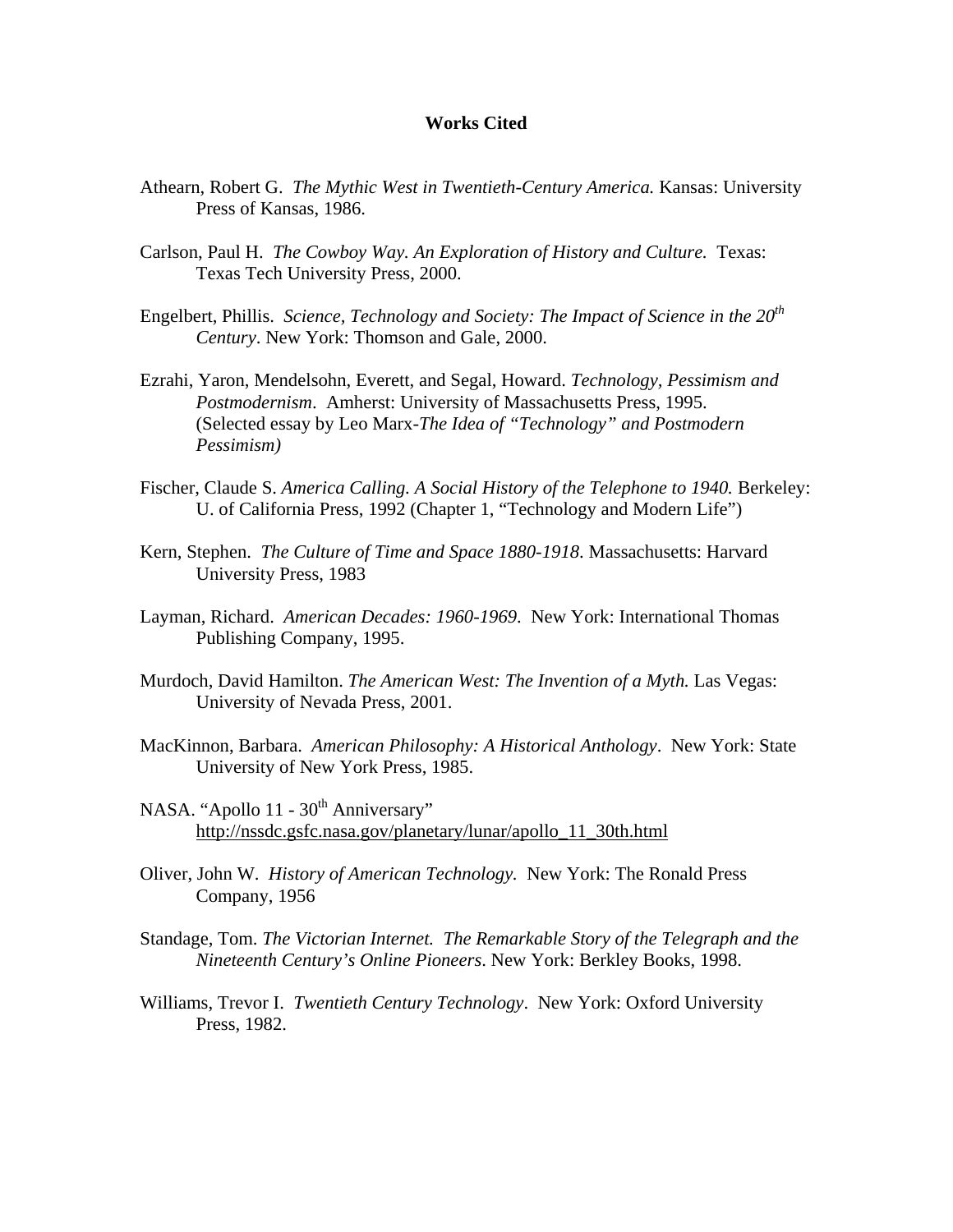# **THE POST-WAR AMERICAN SUBURBS: A STUDY OF TIME AND SPACE**  Heather Killeen

Space and time have long been associated with America, in fact being the major reasons for the colonization and settlement of the land itself. The most recent form of settlement, suburbia, clearly predetermines how one spends one's time, based on the way the community has been set up by planners. This paper will attempt to prove, through various studies, that the modern-day suburbs created after World War II have directly altered the way Americans spend their time and use their space.

American culture has its roots in time and space usage—colonists wouldn't have been so excited over the prospect of a "New World" had they not been so preoccupied with the way their time was spent within their realm of the universe. The early settlers with strong religious inclinations were interested in finding a place to worship without persecution, as well as a societal structure that allotted what they deemed the proper amount of time for worship. The Puritans especially ascribed to the delegation of time for certain purposes, such as "keeping holy the Sabbath," thus making Sunday a (mandatory) day of rest. Limits on what activities could occur both during the week and during the weekend were set. Other groups or individuals who came to settle the area sought space for property, and the more land one could acquire, the more of a success one would be hailed as gaining. The first settlements in what became the Thirteen Colonies reflected this desire to acquire. The most prosperous Americans were seen as those who, like Benjamin Franklin, pulled themselves up by the bootstraps, and became industrious members of society, oftentimes procuring great expanses of property through ingenuity and hard work. After all, many settlers came to America to strike out on their own, and the land was plentiful. The westward expansion of the country and its people only re-emphasize the correlation between space, time, and American culture; principles upon which this nation has grown have their foundations in the freedom the expansive land provides. Being productive and "making the most of one's time" have been at the heart of this country since its earliest years, and is the most widely spread philosophy throughout the nation, especially in the middle-class stratosphere found in suburbia.

 Thus, one need not look far in order to find that it has long been a part of the American character to seek out a personal space where one could spend one's time. The suburbs, for many, were the modern-day equivalent to the New World; the station wagon may as well have been the Mayflower, carrying new settlers off into a world unknown. Although suburbs had existed since the mid-nineteenth century, the suburbs of the Eisenhower era and since are of a much different breed. In an era of mass production mania, homes became marketable in the same fashion as that of the automobile, with that same idea of initial affordability that made driving so accessible. The trend continues, as suburbs of suburbs are now being built across the nation.

The sheer growth of population after World War II was a driving force behind the suburban boom. Returning servicemen and their families needed somewhere they could go; the 42 million babies born between 1945 and 1960 (Martinson, xvi) and their parents simply couldn't fit in America's already burgeoning cities. The solution soon became apparent, and many developers, like the Levitts, capitalized on that fact, and soon began constructing what we call the modern American suburb. As of 1994, more than two-thirds of the American population resided in the suburbs (Langdon, 1).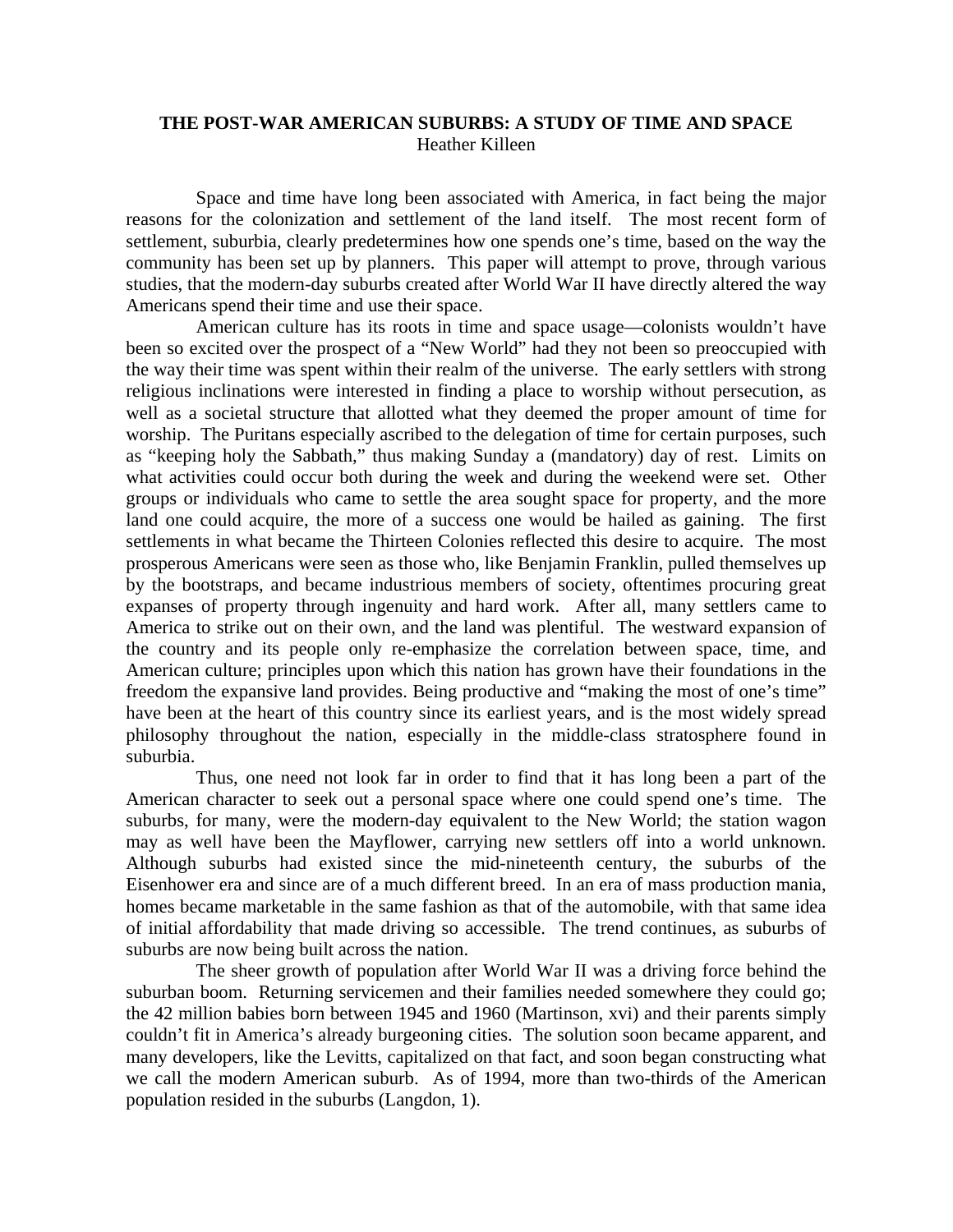To better understand the post-war suburban culture of the United States, Kenneth T. Jackson created a list of five basic characteristics or similarities between suburbs developed from 1945 to 1973 (238-41). Peripheral location from a major city, low population density, architectural similarity, easy availability, and economic and racial homogeneity were found to be the common underlying factors in post-war developments.

The architectural similarities among subdivisions created since 1945 can be broken down into four basic styles: Cape Cod, split-level, ranch, and modified Colonial. In addition to the architectural homogeneity in certain communities, such as in the famed Levittowns, Jackson found that each style dominated a certain period of time, when one style was the most popular in various eras. The original Levittown, created in Long Island, was comprised of Cape-cod style homes, and being the prototype for mass-produced suburbs, the Cape Cod style reigned supreme in the earlier years of development.

 The peripheral location was logical in that the bulk of the population had been living in cities, and saw the newly developed suburbs as the most suitable choice to transplant. The availability, made possible by mass production techniques created by the Levitt family, as well as the subsequent affordability because of this process, made the postwar era of suburban sprawl prominent in the physical and cultural landscape.

 Low population density and economic and racial homogeneity go hand in hand as well, as the use of zoning laws enabled towns to practice illegal discrimination under the guise of maintaining a town's character. A case entitled *Lionshead Lake, Inc., vs. Township of Wayne* was fought in New Jersey in 1949, and is seen as a "classic" (King 462) instance in which the community itself decided to regulate who could live there. In order to avoid outright and obvious segregation based on economic standing, the town passed a zoning law creating a minimum size requirement in regards to the square footage of homes allowed in the town. The minimums of 768 square feet were allotted for a one-story home, 1,000 square feet for a two-story home with an attached garage, and 1,200 square feet with a two-story home without an attached garage (Haar 153). In previously built homes in Wayne, the applicability of the minimums ranged depending on the location of homes. In some areas, only twenty percent of current housing complied, whereas in the more well-to-do areas, one hundred percent compliance was seen (Haar 153).

 Because the township lies on the edge of various established cities, it was perceived to be on the receiving end of the next wave of those leaving the city, and the predominantly upper-class WASP-populated community wanted to remain as secular as possible. The court ruled in favor of the town's regulating minimum square footage in housing, citing that the possibilities of "shanties" being built would certainly "deteriorate land values" (Haar 153). The Committee on the Hygiene of Housing of the American Public Health Association had done studies to determine the correlation between the amount of living space and its effects on mental health. These findings helped bolster the township's claim that it was acting on behalf of the general welfare of Wayne's citizens, present and future (154). The committee provided many reasons why there ought to be these minimums, yet never mentioned the maximum occupancy of each home, nor the maximum square footage allowed per lot (Haar 154-5). Much was said in favor of open space, yet the considerations were not taken to the point of thinking about massive "McMansions" which now dominate the landscape, houses that under this zoning would be permitted and encouraged to exist. These minimums ensured that only a certain economic, and more pointedly, ethnic, group could afford housing in the township, as the minimums set often exceeded a lower-income family's means.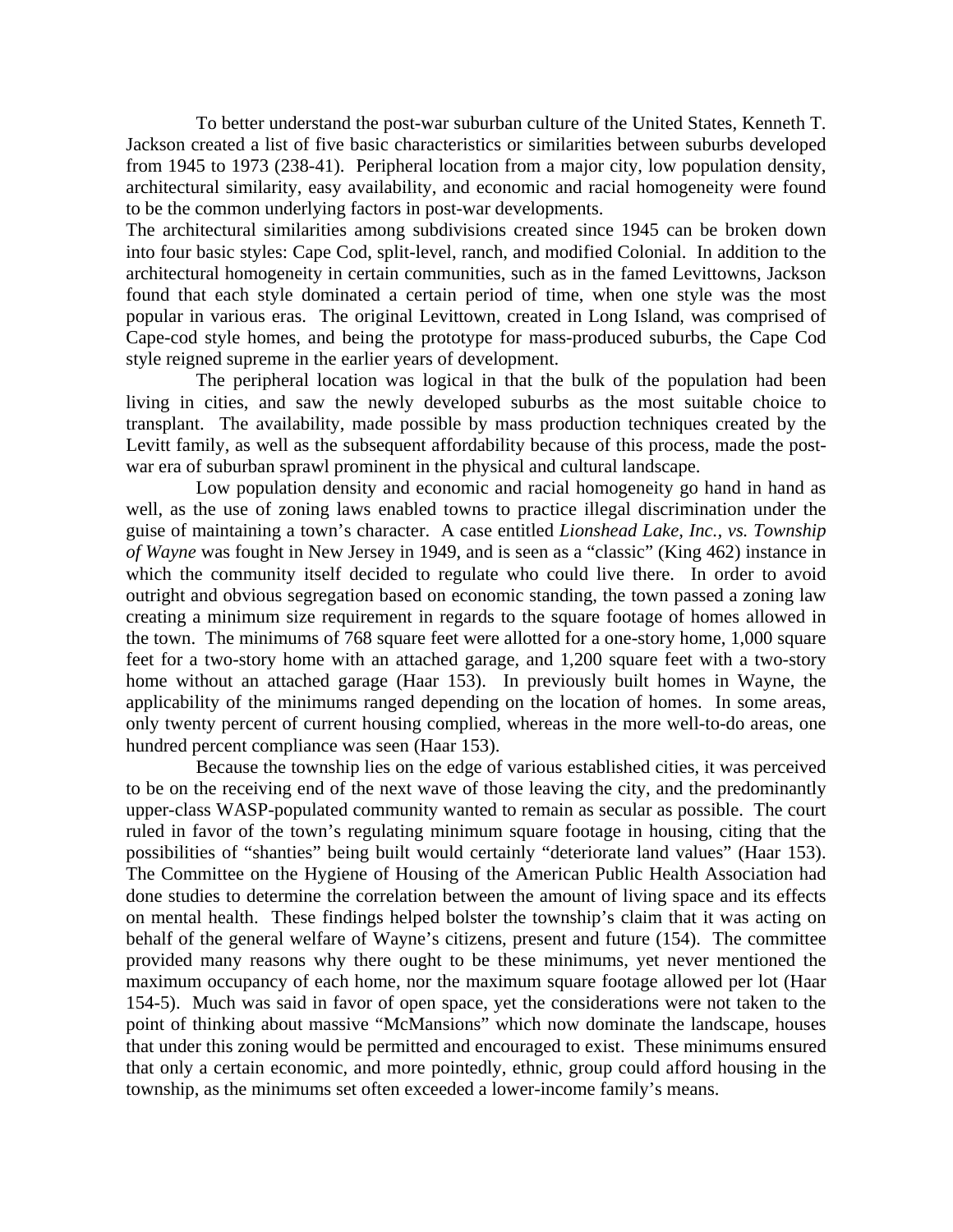The exclusionary practices of zoning in order to regulate space and those who occupied it were seen across America. In 1970, Blackjack, Missouri, was chosen to be the site of a federally subsidized townhouse complex. Black and white families with low to moderate income from St. Louis were to be the future residents of this community, much to the chagrin of the rest of Blackjack. Nine months after news of the subsidized housing project reached residents of this suburb, a new zoning ordinance was passed dictating that only three homes per acre would be allowed in the town. The U.S. Department of Housing and Urban Development filed a lawsuit against the town, and the case went all the way to the U.S. Supreme Court, where the appellate court's ruling of discrimination stood (King 466). The idea of racial homogeneity can be seen in the reflection of mere numbers. In a number of studies regarding race distribution in American suburbs, Purdue University professor John Stahura found that African Americans make up only two percent or less of the population in seventy percent of American suburbs (O'Connor 392). Thus, the space of the suburbs themselves, as well as those who could use it, was planned as much as the layout of the communities.

 The way houses were designed in the modern suburbs also created new ways in which time was spent. Before the advent of central heating, the living room was just that—a place where the family came together, since the fireplace within was the best source of heat and therefore made that particular room the most comfortable. With central heating, however, along with better lighting in each room, each family member could exist separately in his or her own room, thereby reducing the time spent in one another's company (Haar 22). Another factor in design is the placement of windows. In the newest suburban homes, windows are placed with aesthetics in mind; function has little to no place in the developer's vision. In 1991, a couple was arrested and tried for lewdness (among other things) because their bathroom window afforded an eight-year-old neighbor a commanding view of their intercourse at night (Langdon 71).

 In Herbert J. Gans' study of Levittown, New Jersey, even the location of the kitchen window had some sort of ramification on the use of one's time (157). It had been found that the direction the kitchen window faced in the Cape Cod-style houses would have an impact on which neighbors one was likely to associate with, based on whom they could see the most from that location. Along the same lines, Gans also found that close to half of those visited in the neighborhood lived directly across the street, with the second most popular choice being next door in the left-hand side (157). The role of the kitchen played a key part in the design of the homes themselves. With the kitchen less cut off and placed nearer the front of the house, as well as being surrounded by smaller rooms and less wall space, "the woman could run the house without ever leaving the kitchen. She could cook a gourmet meal for guests and still talk with them as she prepared the food. Or she could do the laundry and still keep an eye on the children," at least according to Clifford Clark (Gillis 129).

 Another change in design was reflected in the absence of the front porch, as well as the encouraged use of the backyard. Pre-World War II homes often possessed a spacious front porch, where entertaining as well as relaxation took place. The front porch was also a means of interaction with the outside world; a person passing on the street might stop by for a brief chat, and parents around the block could keep an eye out on the kids playing in the street. The backyard as the entertaining area gained prominence in the post-war era (Langdon 149). Poolside relaxation took the place of the porch, adding to the increased privatization of time and space in suburban homes.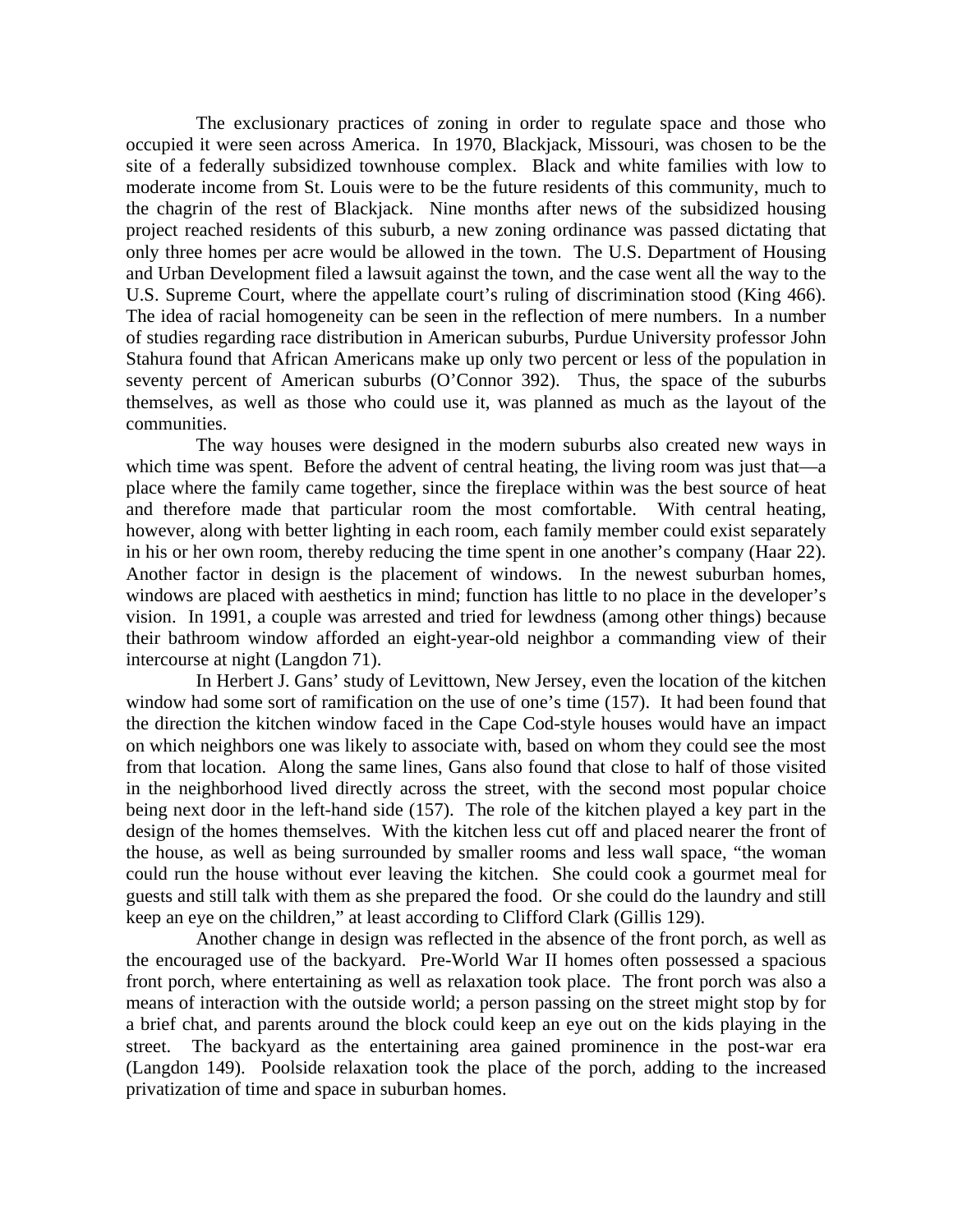A connected garage is important in the design; typically, modern homes have their kitchens connected to the garage, saving the time it takes to get groceries from the car to the house (Langdon 151). By 1990, seventy-two percent of suburban homes had a two-car garage attached, and fourteen percent had attached three-car garages (Langdon 149). In terms of square footage and what encompasses that space, things have changed in the past fifty years. In the late 1940s, at the advent of modern suburbia, a relatively large home would consist of 1,300 square feet of living space. By 1992, 1,920 square feet was the new average space in newly-constructed American homes—an increase of close to fifty percent (Langdon 149). The average three-car garage is composed of 700 square feet; the entire square footage of a Levittown house in 1947 could nearly fit inside today's garage (Langdon 150). Based on the prime focus the garage has taken, one could suppose that the automobile has taken more of a priority in American life in the years since the end of World War II.

 This phenomenon could perhaps be explained by a variety of factors. The popularity and relative availability of the automobile should be seen as two more essential ingredients to the settlement of suburbia. With the automobile, one did not have to live near one's place of business; the daily commute became a way of life for millions of Americans, which is still very much a part of the suburban culture. A good example of this ever-growing trend can be seen in what is now considered a suburb of Boston: Cape Cod. Since 1960, the commuting population from Cape Cod has tripled, regardless of the fact that the daily roundtrip mileage measures around one hundred to one hundred and twenty miles (Langdon 6). This strenuous commute is part of a growing trend that journalists call the creation of "boondocks;" no longer simply fringing major cities, the newest suburbs are rapidly growing in formerly remote areas, hence the play on words (Langdon 6).

In Southern California, this increase in distance as well as population driving to and from that destination has been causing a transportation nightmare. The average freeway speed in the mid-1970s was more than fifty miles per hour; in 1984 it had decreased to forty-seven miles per hour. Traffic engineers predict that by 2010, if current trends are allowed to continue, the average freeway speed in Southern California would be reduced to roughly twenty-four miles per hour (7).

In addition to the commute, the amount of time spent at work in order to maintain a suburban home has grown as well. On average, the number of hours an American spends working has grown by 163 since 1970, according to Harvard University economist Juliet Schor. This total breaks down into an additional four weeks per year spent working, and a reduction of thirty-nine minutes of leisure time each day (Langdon 5). The combination of the time spent working as well as the time spent driving to and from work has to be subtracted from some other allotment of time, and so time spent with the family has decreased dramatically. Karen Palmer, a financial manager, expressed her feelings in an interview regarding working and having a young child at home: "When she was little, I had this fear [that she wouldn't'] recognize me" (as quoted in Langdon 9).

Besides the decrease in time spent with family members, those commuting to work also lack in opportunities to socialize with those they work, and lack in opportunity in meeting those with whom they share a neighborhood block. According to Langdon, there is an increased sense of disconnected amongst the commuters and the rest of their worlds. "Many people undoubtedly assume that a scarcity of daily contact with fellow inhabitants of their community is a fact of contemporary life beyond their control (14)," and unfortunately, in order to keep their space in the suburbs, this is true. According to the study done in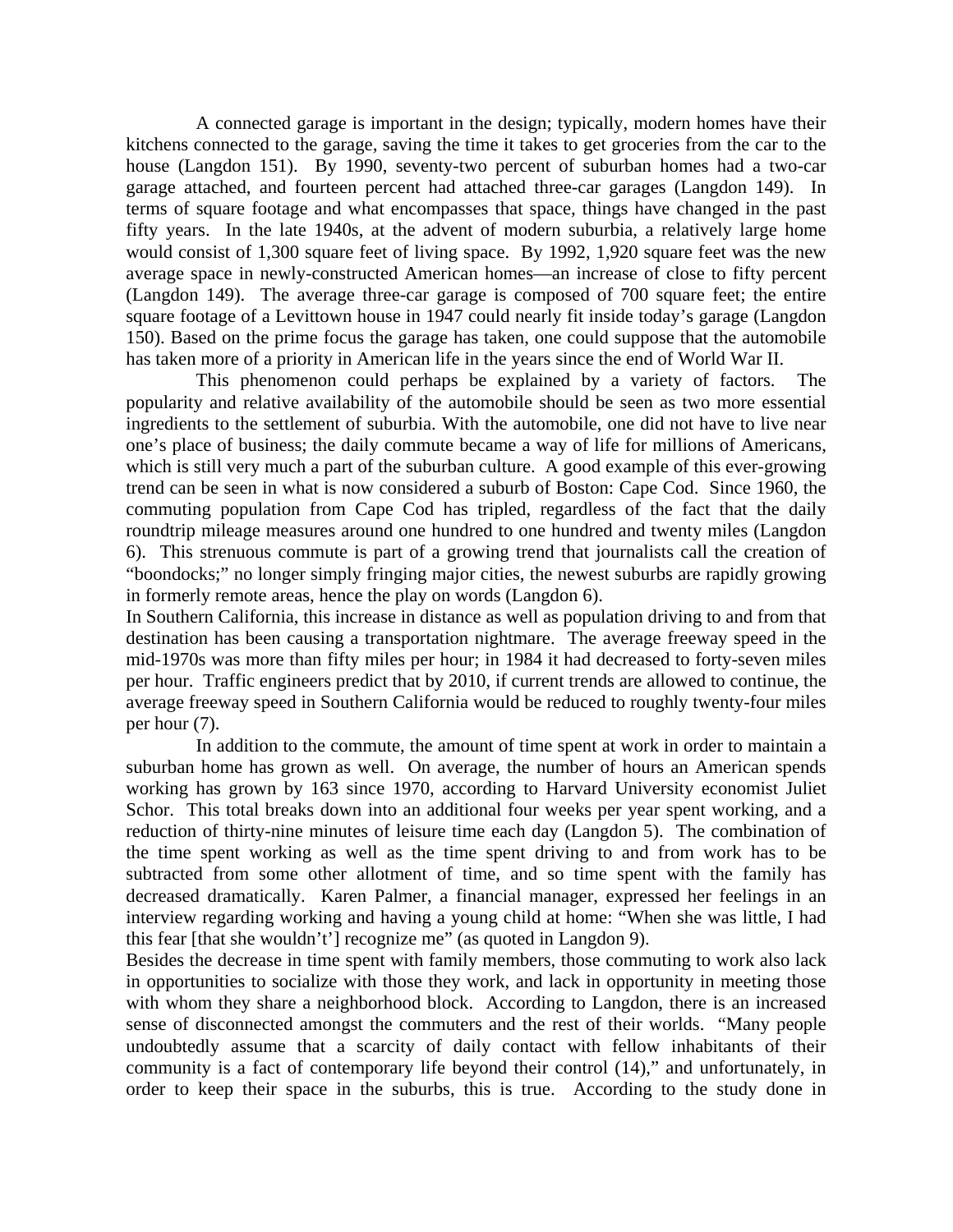Crestwood Heights, this work schedule is followed by the idea that "time is saved by saving money—to buy 'leisure'" (Seely, Sim, and Loosley 64).

The automobile is becoming more important to the suburban resident than his own house. The very design of the suburbs was created under the assumption that everyone moving out of the city would have access to at least one car, so the street configurations, as well as the prominence of garages on one's property, were both key factors in development considerations. Also, the ordinances declaring residential zones versus business zones eliminated the corner store or downtown area of older towns and cities, and instead provided shopping malls and supermarkets that could only be reached plausibly by vehicle. A lack of public transportation, as well as the design of the street layout, provided another example of how one's use of time is affected and in fact dictated by the use of space. The "curvilinear" street design found in nearly all modern suburbs had its prototype in the design of the Mount Auburn Cemetery in Cambridge, Massachusetts (Langdon 38). Designed to be more aesthetically pleasing, the cemetery's pathways were made to wind their way through the property, thus creating a more pleasant atmosphere in comparison with straight, though direct, routes. Unfortunately for residents and visitors alike, the curvilinear street system in newer communities adds both confusion and time during each drive through the community; providing only one long, somewhat bewildering route as opposed to the freedom of the grid layout is yet another way in which one's time is spent fruitlessly. Walking is almost discouraged by this community design, meaning how one travels from one space to another is limited to the car. This obviously creates a problem for those without cars; the young and elderly are at the mercy of car owners, and thus the way they spend their time is at the liberty of another.

In the ten years following World War II, the suburban outskirts flanked the city within a twenty to twenty-five mile radius (Dobriner 329). To get a clearer picture of this commuter hell, by 1958, forty percent of the nation's traffic was moving along one percent of the available roadways, and ninety-three percent of suburban families owned at least one car. Because of poor planning, the "rush-hour" period was taking up to seventeen percent of a twenty-four hour period, or four hours, while forty to fifty percent of daily travel takes place in this time frame (Dobriner 332-3). Traffic engineers believed they had developed a system to better accommodate the commuters coming and going each day with the development of a street hierarchy. Here, each road has a specific purpose, decreasing in volume of traffic as well as speed. The limited access highway is the fastest and most used, and this road brings the commuters to and from the major highways leading to the cities. Leaving the limited access highway, one finds oneself on one of the arterial roads of the community, which were designed to accommodate a large flow of traffic moving fifty miles per hour. From the arterial road, one exits onto their collector road, often the only way in or out of a development. Off of this collector road are the minor streets, which house the residents of the community. This complex hierarchical design of streets was implemented in the post-World War II suburbs as a means of efficiency, to better accommodate the commuter residents as well as easing the flow of traffic in town (Langdon 29-31).

Walter Kulash, a transportation engineer working at Glatting Jackson Kercher Anglin Lopez Reinhert (a community planning firm from Orlando), argues against this organization of streets. For example, the arterial roads, designed to flow at fifty miles per hour, are the prime location for various businesses and shopping centers. The traffic signals and driveway for entering and exiting cause a great deal of back-up, and time spent on these "efficient" roads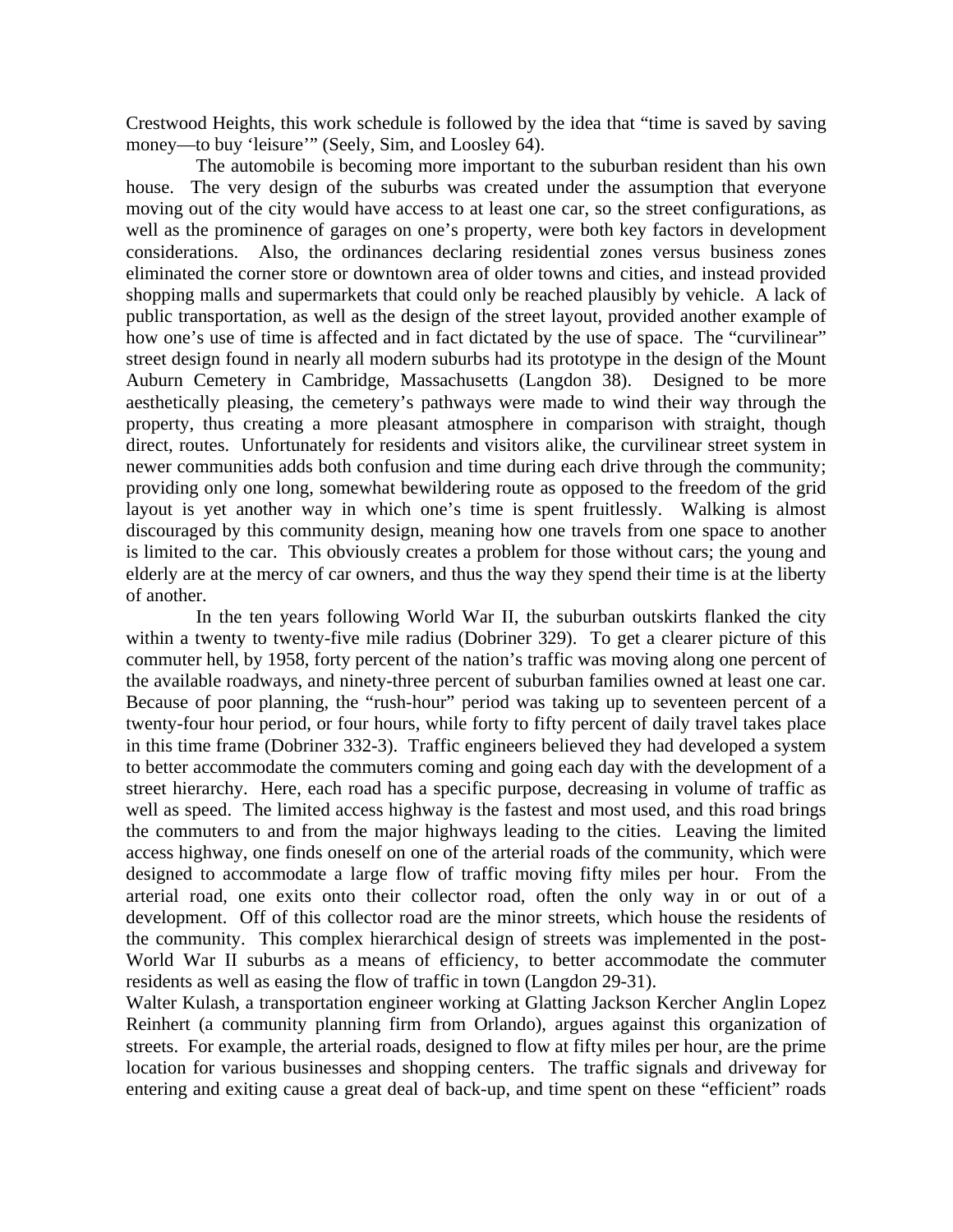increases dramatically (Langdon 29). In his study, Kulash also found that suburban motorists overestimate the amount of time spent at traffic lights by thirty percent (Langdon 35). This could be attributed to the monotony of the drive, due to soundproof barriers, mile after mile of chain superstores, or the multiplicity of same-styled houses. Thus, the suburbanite's perception of time has been altered by the mere design of his space.

Levittown, New Jersey, formerly a small farming area known as Willingboro, was the third Levittown in the series, built right on the heels of the completion of one in Bucks County, Pennsylvania. Again, the locations of these planned communities were not chosen in vain; New York and Philadelphia were two of the largest and most influential cities in the country, and with the perfect solution to their living situation. The third and final Levittown, as studied by Gans, was somewhat different than its predecessors; the occupants now had a choice of style when selecting their dwelling, thus reducing the appearance of the cookiecutter neighborhood. However, the variation was only in three types of houses, and the amount of money one had would determine which home they could actually afford, which ranged from \$11,500 to \$14,500 (Gans xvii). Their living space was more or less chosen for them by the Levitts, in regards to the use of space in each type of home.

In his study, Gans actually lived in Levittown, New Jersey, for the first two years of its existence, from October 1958 to September of 1960, in an effort to examine the myths of the suburb and its so-called miseries. The practice of "neighboring," or mingling with one's surrounding families, was seen as what could make or break a person's happiness in the community. As was found in a previous study conducted by Whyte in Park Forest, a resident was quoted as saying, "Whenever we see someone who is shy and withdrawn, we make a special effort with him" (Thorns 122). The supposed bond of commonality in neighbors caused many to use their similar living situations as means to social organization. Although many enjoyed the bonds created by living in close quarters, others who were not as socially inclined to mingle found the pressure suffocating.

The cul-de-sac, invented in 1929 by Radburn in Fair Lawn, New Jersey, became an increasingly popular neighborhood design, and many of the post-war suburbs employed them (Langdon 42). Seen as the perfect play area for kids, the cul-de-sac's design also became a means to "enforce familiarity," as Langdon puts it. As opposed to the grid formation of earlier developments, the cul-de-sac forces each homeowner to be more or less face-to-face with each neighbor on the block, often creating the sense of being under the microscope. One woman residing on a cul-de-sac felt particular animosity towards the situation; she felt as though she couldn't even go to her car in the driveway without being scrutinized by nosey neighbors (43). Particularly in the era following World War II, the sense of sticking out or straying from the majority implicated one's role in the Cold War conspiracy. McCarthyism even infected suburbia; William J. Levitt, one of the sons in that famous firm, captured it best in 1949: "No man who owns his own house and lot can be a Communist. He has too much to do." (Gillis 114).

One can imagine how there were mixed reactions to the neighbor relations in the modern suburbs; some were feeling well at home in their new, homogenous surroundings, while others were feeling the ostracizing factor of either being "different" from the majority—being Jewish, older, not having children, etc—or simply because "It's no like Philadelphia here. There you might know someone four blocks down the road as well as your next-door neighbor. Here you don't know people down the road (Gans 156)." One's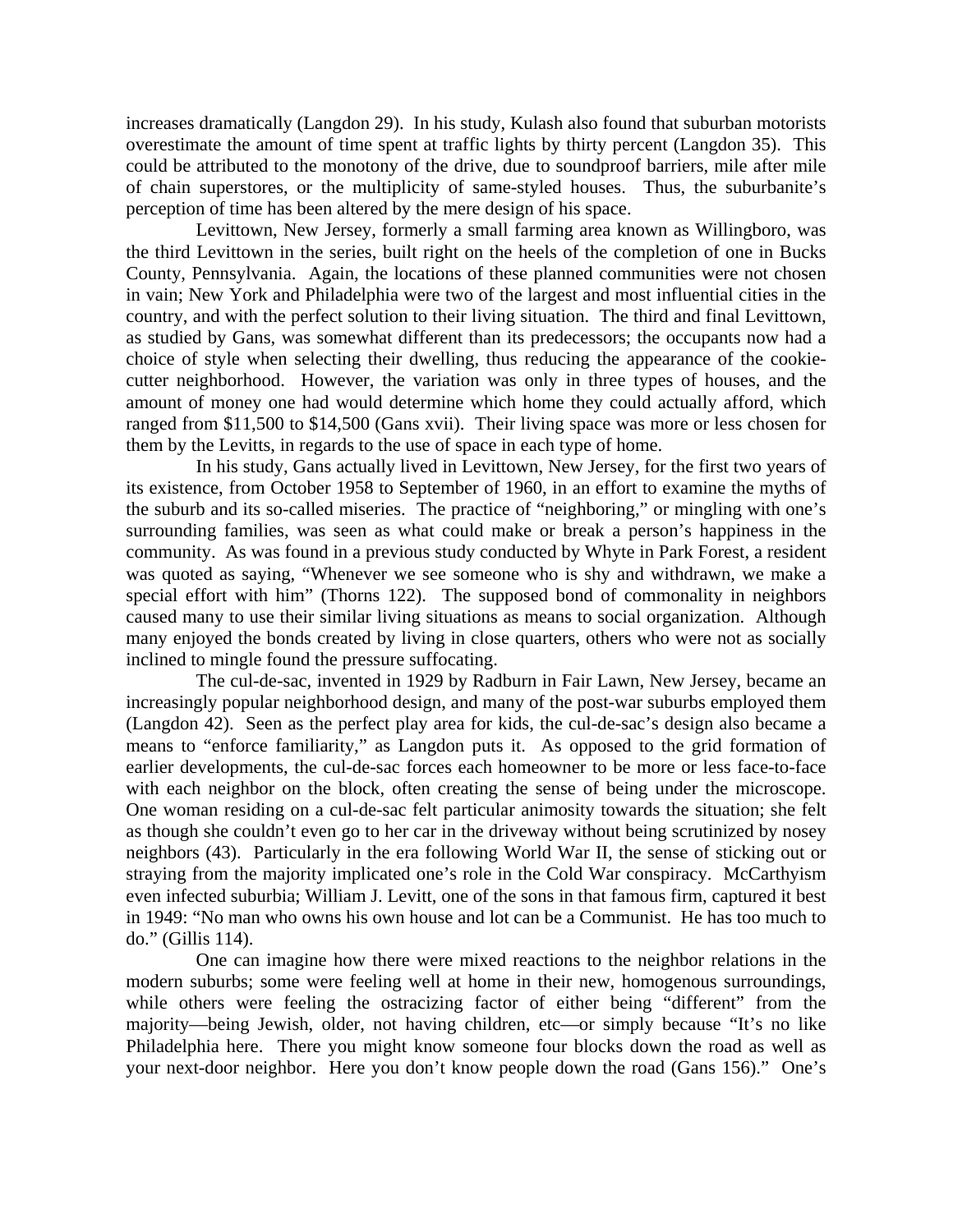discomfort with one's own space would determine how and where they spent their time in the new suburbs, in comparison with their previous day-to-day schedule in the city.

As previously mentioned, one of the major factors for moving to the suburbs was to provide a better life for the children. The "dangers" of the city were somehow eradicated with the move to a lower-density, more aesthetically pleasing environment. This, however, is now being looked back upon as a great misconception. As San Francisco architect Daniel Solomon jokes, one doesn't hear much about "cul-de-sac smarts" (Langdon 44). Myrna Blyth, an editor at Ladies' Home Journal, has a vision of not a neighborhood, but rather a collection of solitary houses, with a single kid in each home, wasting away while watching television. She sees the modern suburbs as a place more conducive to loneliness rather than sociability, and statistics seem to back up this vision (Langdon 24). Ten percent of children ages twelve to sixteen were found to experience a feeling of loneliness frequently, according to a study by psychologist Nicholas Zill (24). Suicides committed among fifteen- to nineteen-year-old Americans quadrupled from 1950 to 1988 (25). Although each case may not apply directly to a suburban cause, the sprawl that occurred during this time period coincides. As writer Sidonie M. Gruenberg of the New York Times Magazine wrote in 1985, "Mass produced, standardized housing breeds standardized individuals, too—especially among youngsters" (Jackson 244).

The great vision of the modern American dream, with the nuclear family at its epicenter, was thought to be a product or perhaps produced the post-war American suburb. Research, however, does not back up this ideal. In a study conducted by Condry, Siman, and Bronfenbrenner (circa 1970), 766 sixth-graders were polled to see how their weekends were spent. For each day, each child spent on average two to three hours with parents, more than two to three hours with a group of friends, and about two to three additional hours with a single friend (Haar 26). The time a child spent with peers is more than double that which he or she spent with immediate family.

 In Bronfenbrenner's essay "The Split Society: Children vs. Adults," he claims that parents no longer raise their children, and the study is a reflection of the amount of time the parents actually spend with their offspring. The children who spent a greater amount of time with their peers were found to harbor more feeling of neglect, thus seeking an alternate means of affection their working parents might not physically be able to offer. The amount of time adults spend on work inevitably affects the amount of time spent with the family, and it seems to be having a negative impact on the children, who said that they don't necessarily prefer spending time with their peers than with their parents; the option simply isn't there.

The values a child is taught by the parents and the society of the suburbs affect the way one perceives time. In the Crestwood Heights study, punctuality was found to be one of the most constant, both directly and indirectly, taught "virtues" throughout the community (Seely, Sim, and Loosley 65). The "work day," or those days ranging from Monday through Friday, determines where one must be, whether it is school for the children or time when the parents are available for them to see. The use of the home space is dictated by this schedule, as the living space remains relatively empty until at least 3:30 p.m., but more often than not the entire family will not be fully assembled until dinner time, around 6:00 p.m. (Seely, Sim, and Loosley 73). The weekend, however, is catch-up time for most families, when the schedule is not so demanding or rigid, and activities designed to involve the whole family are promoted (Seely, Sim, and Loosley 75). Adults, however, are trapped in the middle, as they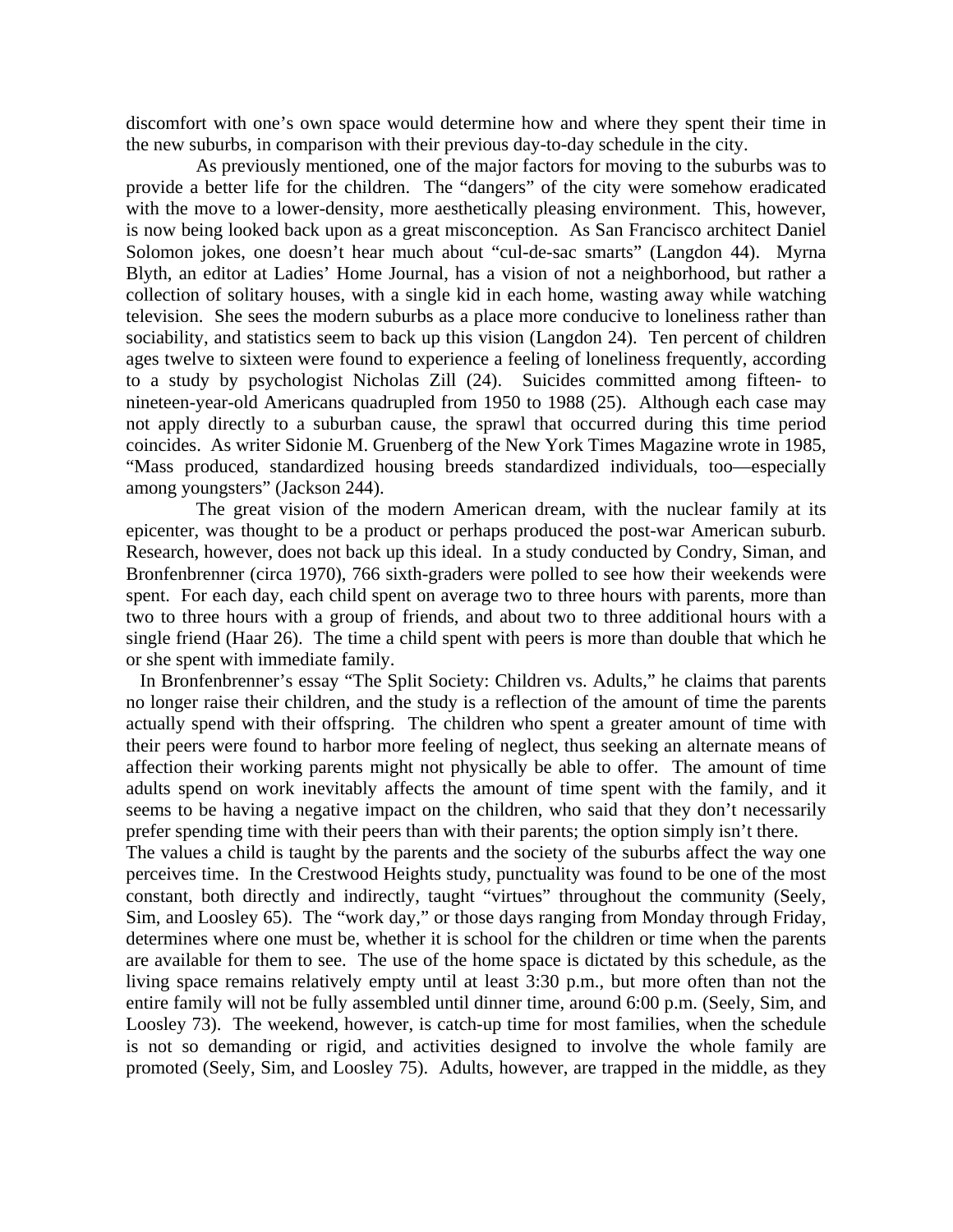may need the weekend to catch up on work or household chores, or simply want to enjoy the little time they have in the home they work so hard to maintain.

A variety of factors contribute to the way a child spends his or her time in the suburbs. The need for "safety" created zoning laws in which businesses were not allowed to operate in residential zones. After-school and summer job opportunities, as well as a common meeting place, do not exist in most of the post-war communities. The design of the communities themselves do not make walking conducive, as Langdon, as well as many others, mention over and over again. The elimination of walking or bike riding to a friend's house or school, or practice thus leaves how the child's time is spent up to the parents. In Haar's collection of essays, Margaret Mead's, entitled "Freedom to Choose," describes the consequences of design of the modern suburb. She explains that, overall, there is a "lack of privacy and freedom to move around," based on the constant need for an automobile (Haar 22). Since the car is always needed, no one's time is truly personal; everyone has to know where they're going or where they've been. The mother's role as chauffeur is depicted in Carpool: A Novel of Suburban Frustration. Author Mary Cahill wrote the novel as a means to convey her deep dissatisfaction with the way life is lived: "[Carpooling] is like a subculture. There are times when you feel you are wasting your life" (Langdon 46). Again, the use of space has a direct impact on the way individuals use their time.

The way in which women spend their time based on the space given in the new suburbs is of great interest as well. Beginning in the 1920s, the concept of home economics was derived from the pressing need for making women into time-management mavens, whose duties encompassed everything but making money. Figures of authority reemphasized this point with articles, books, and speeches on the proper roles of their female counterparts. The Reverend John Ware exemplifies this hegemonious sentiment in the following comment: "Home is the particular sphere of women. With the world at large she has little to do. Her influence begins, centers, and ends in her home. [The home is] the workshop for the mother. It is not only where she is to live, to love, but where she is to care and labor. Her hours, days, weeks, months, and years are spent within its bounds; until she becomes an enthroned fixture, more indispensable than the house itself" (as quoted in Gillis 125).

The city, however crowded, smelly, dirty, or relatively unsafe it may have been, afforded homemakers the luxury of all services within either a walk or bus ride away, with the opportunity to get out of the house for a quick stroll. As Gillis states (115), the city offered everything within its boundaries, including the much-desired mental stimulation often found lacking in planned suburbia. The reduced amount of space between the amenities of one's home in the city is starkly contrasted with that of the planned suburb. In the suburbs, a woman's time consisted more of driving to and from such businesses, as well as being required to pick up the children from school and transport them to various activities, plus always tending to the regular homemaking duties that were perceived as her job only. Although nearly every family asked in various surveys as to their reasoning for moving to these prefabricated communities overwhelmingly replied first and foremost to create a better life for their family (Thorns 112-3), the woman's sacrificing and suffering seemed to take away from this ideal notion. Even college-educated women were expected to fall into the role of homemaker, regardless of their ambition or otherwise comparable skills with men. Women were also expected to be the "face" of the family, or at least became representative of that since the husband was off at work somewhere distant. A great number of demands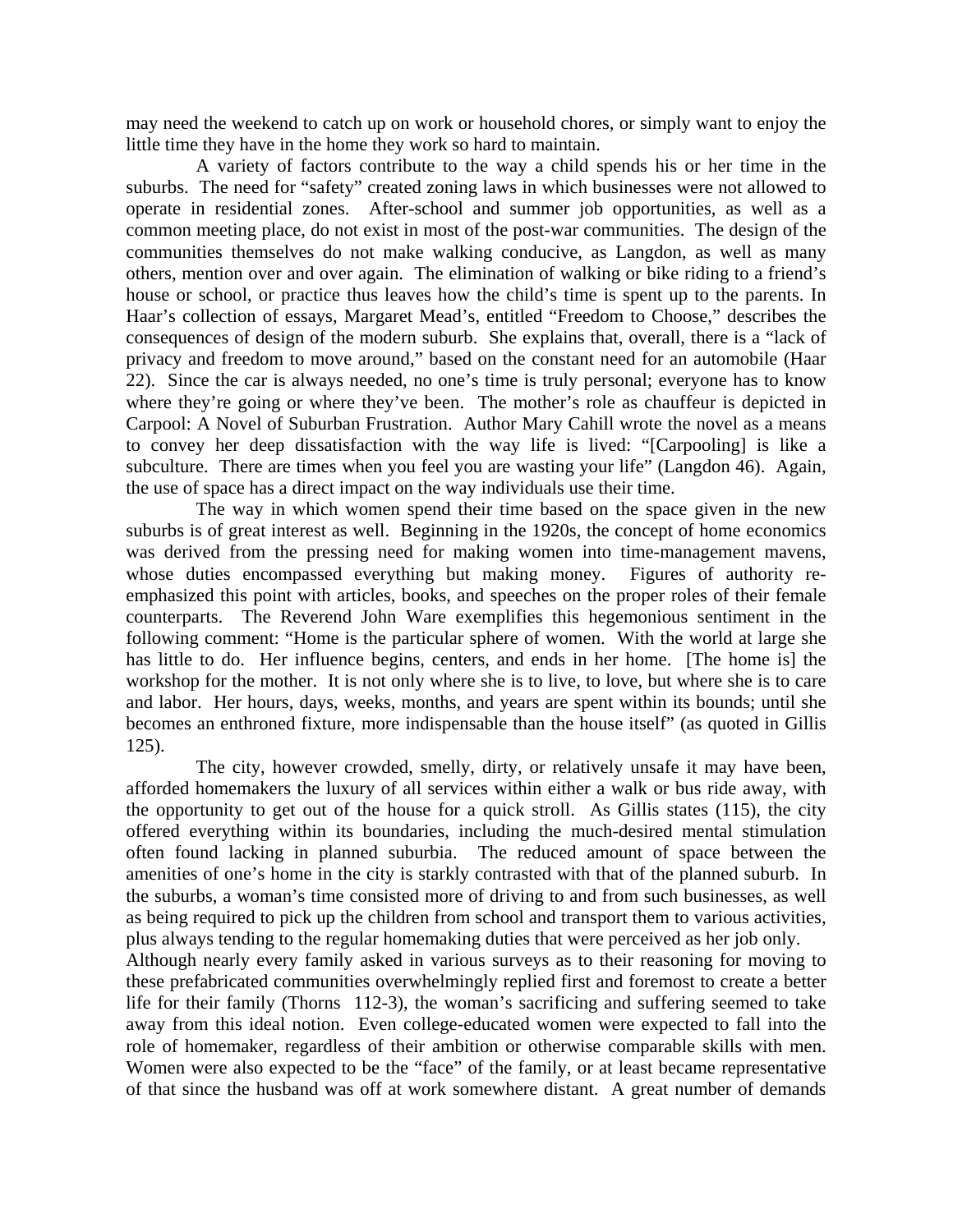and expectations were placed on female suburban residents; the "expectations," however, were only seen from the dominant male perspective, and to what a woman should aspire had nothing to do with intellectual capacity of any sort. The goal was to reach the ideal set forth by men, and any sort of deviation on the part of the female was seen as sub-par performance. The following quote reflects the general attitude of the times in which it was spoken, but also demonstrates the lack of ground women as a whole have gained today: "The role of the wife provides the chief dilemma in this suburb as she has the problem of devoting herself to her husband and children and still being socially conscious, of being an influential figure within the social life of Crestwood Heights both for her own satisfaction and for the status enhancement of her household" (Thorns 115).

The emphasis on productivity and efficiency in all aspects of suburban life has taken its toll on the American population. As reflected most poignantly in the youth of today, the so-called "American Dream" is not so much American as it is pure advertisement. In the post-war era, marketers, rather than heroes, have woven the cultural fabric that most perceive as "America." Is this the next chapter in America's heritage? We as a people have been sold images that are supposed to represent the American character. In the past, colorful individuals with strong wills and perseverance made various characteristics and events the embodiment of what everyone proudly hailed as American. Today, we merely rely on what is spoon-fed to us via public officials and outdated history books, in addition to whatever they say in the media.

The planned communities created after World War II completely dictate how one's time is consumed, based on the use of space. The liberal use of one's time and the freedom of one's use of space are of no longer a matter of choice in the modern American suburb unless one makes the choice to move.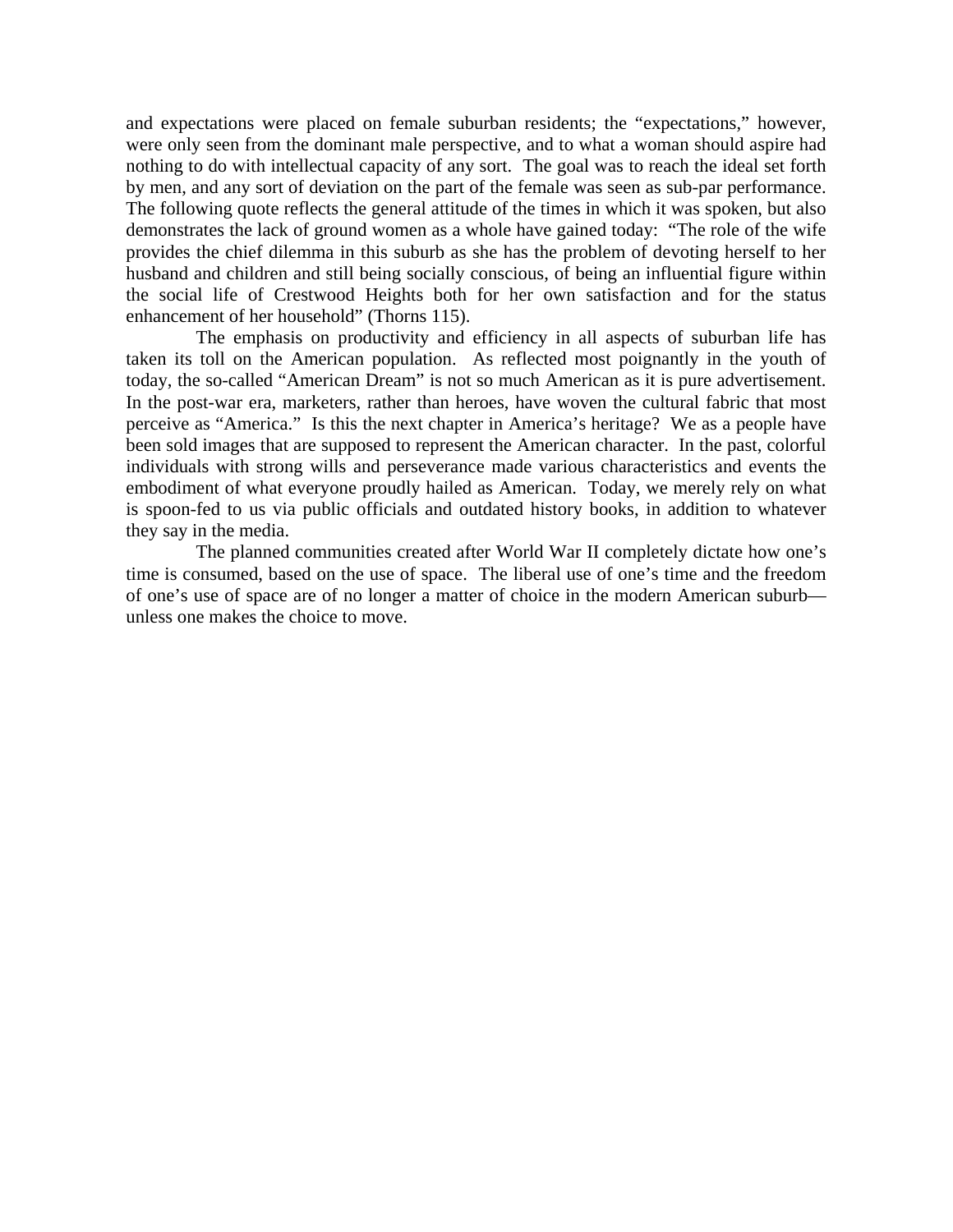#### **WORKS CITED**

- Dobriner, William M., Ed. *The Suburban Community*. New York: G.P. Putnam's Sons, 1958.
- Gans, Herbert J. *The Levittowners: How People Live and Politic in Suburbia*. New York: Pantheon Books, 1967.
- Gillis, John R. "A World of Their Own Making." *Myth, Ritual, and the Quest for Family Values.* New York: Basic Books, 1996.
- Haar, Charles M., Ed. *The End of Innocence: A Suburban Reader*. Glenview, Illinois: Scott, Foresman and Company, 1972.
- Jackson, Kenneth T. *Crabgrass Frontier: The Suburbanization of the United States*. New York: Oxford University Press, 1985.
- King, Paul E. "Exclusionary Zoning and Open Housing: A Brief Judicial History." *Geographical Review* 68, 4 Oct. 1978
- Langdon, Philip. *A Better Place to Live: Reshaping the American Suburb.*  Amherst, University of Massachusetts Press, 1994.
- Martinson, Tom. *American Dreamscape: The Pursuit of Happiness in Postwar Suburbia.* New York: Carroll & Graf Publishers, Inc., 2000.
- O'Connor, Carol A. "Sorting Out the Suburbs: Patterns of Land Use, Class, and Culture." *American Quarterly* 37, 3 1985.
- Seeley, John R., R. Alexander Sim, and Elizabeth W. Loosley. *Crestwood Heights: A Study of the Culture of Suburban Life*. New York: Basic Books, Inc., 1956.

Thorns, David C. *Suburbia*. London: MacGibbon & Kee, 1972.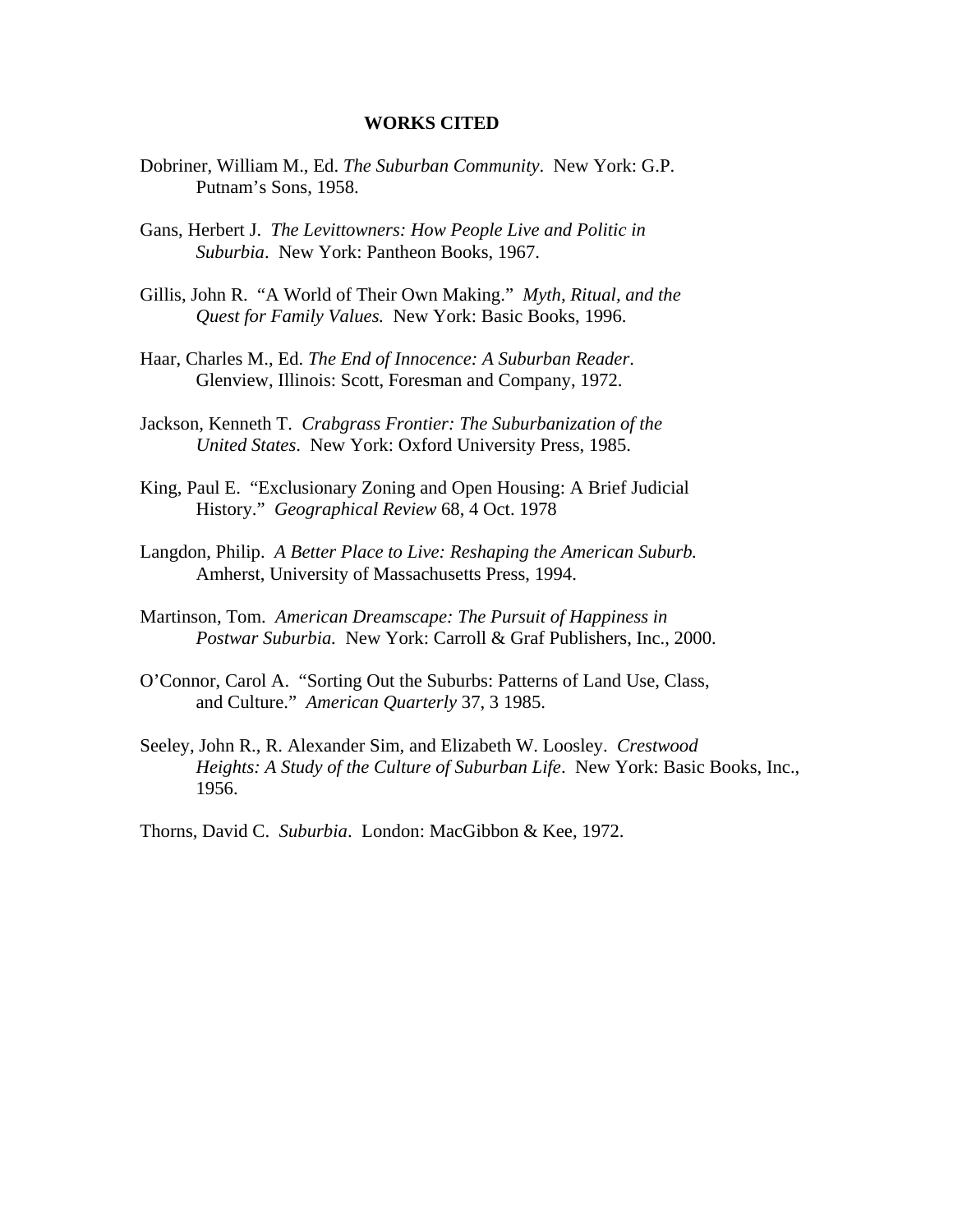#### **Technology in the American Home**  Gail Katherine Brice

 American culture is unique due to the diverse groups of people brought together to form a single country. The culture of this society is one that places a great deal of importance on time. Through various books, journals, and articles, one is able to encounter a plethora of readings that stress the importance of time and space in the United States. These various readings examine numerous aspects of our society that support the idea that time can not be wasted.

 The culture of time and space relates to the way society utilizes time, which in return affects society's space. In the culture of a society, in this case, American society, people of diverse races, classes, and ethnicities create different spaces over time, due to people performing various activities, which obviously causes them to spend their time in different ways. Therefore, the way in which people spend their time can directly affect the kind or type of space that they take part in and vice versa. Thus, by evaluating the various spaces of the American society over time, one can begin to understand the culture of the American people.

 One aspect of American Studies strives to compare the culture of time and space. Another broader approach would be to compare time and space in the twentieth century U.S.A. with that of the nineteenth and recent twenty-first centuries. By examining and comparing the current culture with that of the later  $19<sup>th</sup>$  and early  $20<sup>th</sup>$  centuries, one is able to begin to understand the events that took place in different areas of society that resulted in major changes over the course of these past two centuries.

 This paper will examine the idea that over time, the American individual gained more time to participate in personal space, first related to the family, and later strictly personal, through the advancement of technology, thus decreasing the amount of time invested in community space and activities. Technology clearly affects numerous aspects of society and personal life; however, this paper will focus on the effects it had and has within the home. Macgregor J. Wise explains how people, as a whole approach or view technology. One person "approaches technology *like* one would approach social space, and one approaches technology *when* one approaches social space" (Wise 125). With this quote, Wise strives to explain that technology and social space are intertwined; one relies on the other. This paper will further explain how technology has reshaped Americans from a group of rather community-centered people to a group of more family-oriented individuals and then to individually-oriented people. Several examples of changes in technology through the twentieth and twenty-first centuries, which caused changes in space, will support this theory. In addition, the question will be examined of whether class, gender, and race or ethnicity played a significant role in the development of this thesis. Perspectives from a variety of people will further assist in constructing this idea.

 Through the nineteenth and twentieth centuries and, now, into the twenty-first, an overwhelming number of changes occurred within American society, many of which were experienced in the home. The radio and television, in particular, are two key pieces of technology that have made drastic changes within the home and the community. With the increasing advancements of these two technological devices, space within the home changed from being family-centered to being almost completely individually-centered.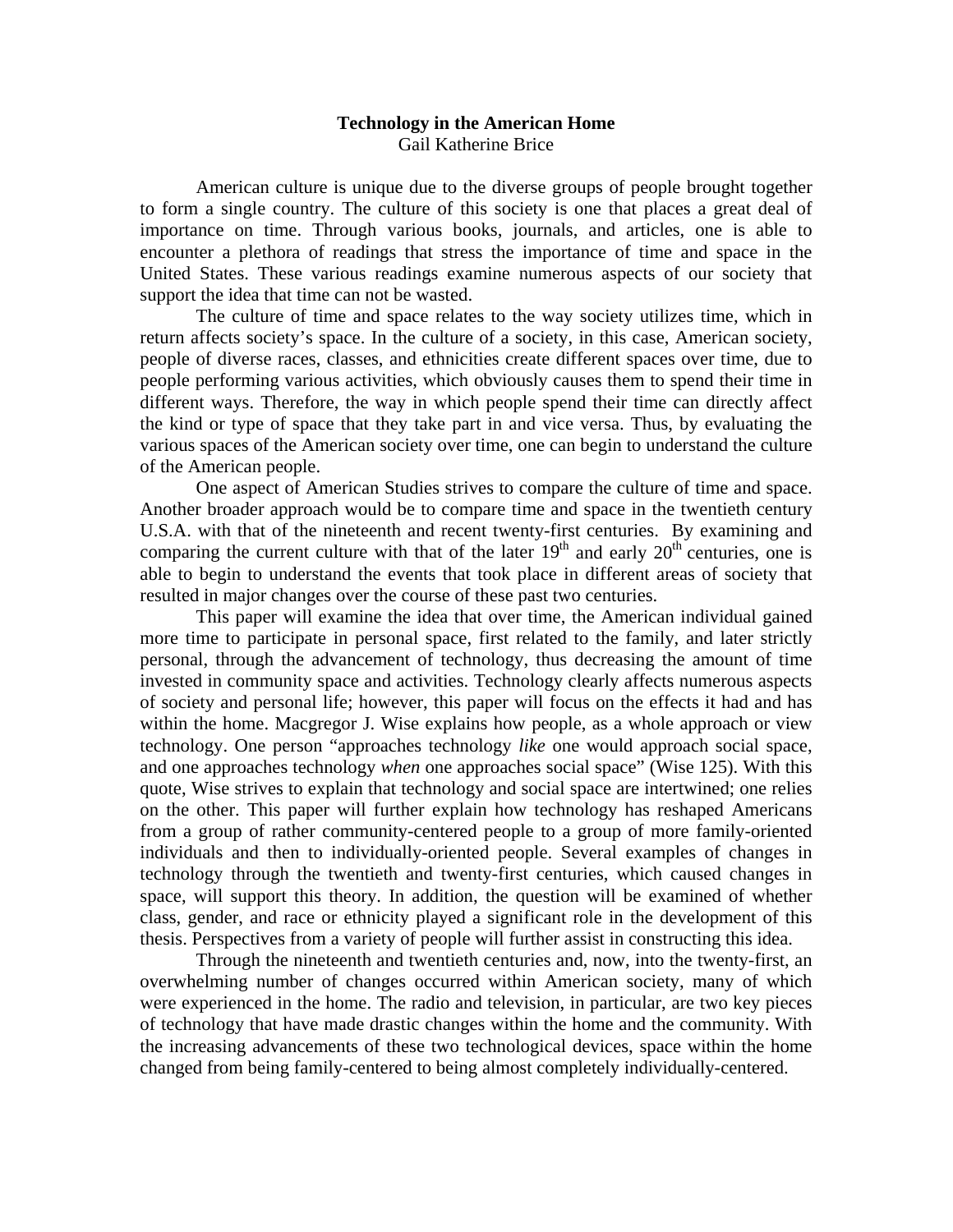The radio started to become popular as a household appliance in the early 1920's. Mike Adams, of the California Historical Radio Society stated, "The decade begins with people listening to home-made crystal sets with headphones, progresses to large batteryoperated sets with dozens of dials and a horn speaker to electric console radios designed as fine furniture, single knob tuning and loudspeakers" (Adams). After World War I ended, the radio moved out of car garages and into the homes of many Americans. Louis Carlat, author of *A Cleanser for the Mind* stated, "Between the early twenties and the mid-thirties it was transformed from a male-dominated hobby of the garage or attic into a furnishing for respectable families" (Carlat 115).

 As it moved from the garage into the home, the radio became a source of togetherness for families. Carlat continues to explain the radio's effect on family life in its early stages of the 1920s:

 Old rules governing social contact between the sexes has been broken by modern entertainments . . . The auto's ability to remove couples from watchful eyes, dark movie theaters, crowded dance halls, amusement park devices that threw riders into each other's arms – In contrast to these amusements, radio could entertain the whole family within the safety of the home. (Carlat 130)

Where several other new forms of technology seemed to break apart the importance of time spent with family, the radio focused on bringing it back. In the early years, the radio resulted in young teenagers, particularly, no longer having to look outside the home in order to find pleasure or entertainment.

 The modernization of society resulted in the radio's physical changes. Also, the advertisements regarding radios were forced to make proper adjustments in order to appeal to the new female consumer. "The transition from male toy to a component of domestic space required recasting radio hardware as a feminine object, and listening as a feminine activity" (Carlat 116). This was a distinct event in terms of the radio because it moved from the male-dominated space into the female space of domesticity over the course of only about twenty years, which covered the time it was invented up to the time it was introduced in the home.

 In its beginnings in the American home in the 1920s and the 1930s, the radio was considered the most popular form of home entertainment in the United States. At its start, the radio incorporated numerous variety shows with "music, slapstick or ethnic humor, and often suggestive situations" ("Old Time Radio"). As the society became more attuned to the radio, the various shows became increasingly popular. "By the mid-1930s radio featured all the genres popular in other forms of American entertainment: comedy, drama, horror, mystery, romance, music, and so on" ("Old Time Radio").

 Despite its popularity, in the early stages of its progress into the American home, the radio was a rather expensive addition to home appliances. "Radio ownership in the twenties was sharply divided along class lines" (Carlat 120). In fact, many working class families were simply not able to afford this new invention. Carlat explains, "Advertisements showed radios in elegant, even opulent surroundings, emphasizing that this was a cultural luxury or status item" (Carlat 120). Since the radio was considered a luxury through the 1920s, only select families were privileged to attain one of these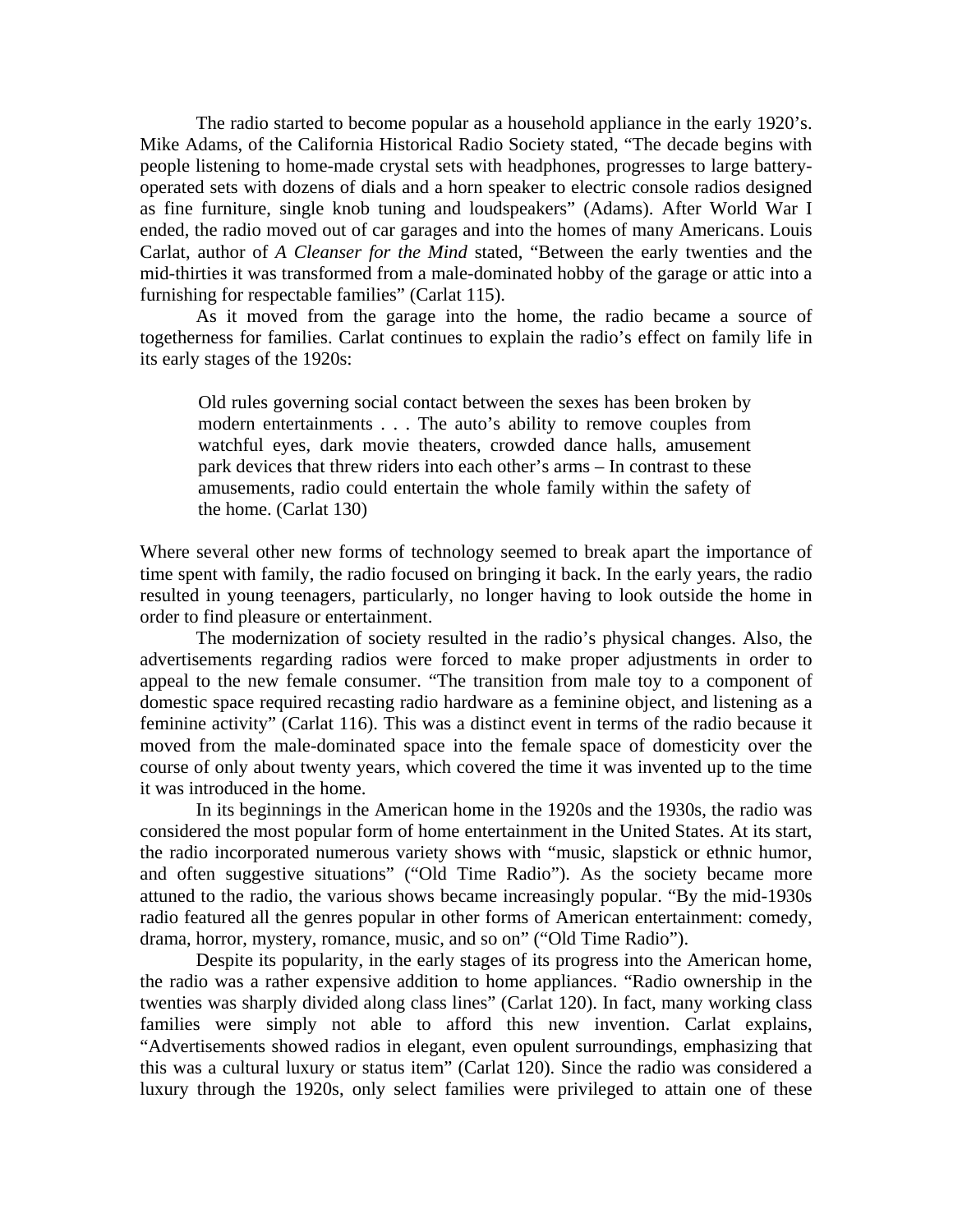status-symbolizing pieces of equipment as an addition to their home furnishings. Carlat says:

 This reflected the fact that factory-built receivers frequently cost more than a hundred dollars, putting them out of the reach of many families … fully assembled receiver sets remained instruments of middle and upper class leisure during the twenties. (Carlat 121)

With this quote, the sharp line between families being able to obtain radios and those who were not was clearly identified.

 In addition, in the early stages of the radio as part of the domestic life, it not only limited people based on class, it also limited people based on race, or ethnicity. "Not surprisingly given the distribution of wealth in the United States in 1930, an overwhelming majority of receivers in that year were in the homes of white Americans, particularly the native-born living in large cities" (Carlat 120). Thus in radio's early years, only select families were given the opportunity to enjoy this new technological advancement.

 Through the course of the twentieth century, as the radio steadily increased in production, more people were within reach of obtaining this appliance. By the end of the century, it was commonplace for families, regardless of class, race, or ethnicity, to have a radio in their home. Mary Miller, of the University of Georgia stated "In 1990, 99% of homes had at least one radio. The average American home owned five radios" (Miller). Over time, cheaper radios adopted standard buttons and capabilities. In addition, more expensive radios, especially today, have a surplus of functions. "Radio's capabilities, control mechanisms, and outward appearance have all been redesigned to accommodate the change from hobby device to instrument of culture and social control" (Carlat 131). As Miller explained, the majority of families in American society, even nearly fifteen years ago, had a radio in their home. However, it is definitely possible that the types of radios found within homes differed from class to class, which could adversely reflect a difference between races or ethnicities, as well.

 The radio has offered Americans the ability to be experiencing the spaces of two different places at one time. In its beginning, the radio created an increase of family time. As Carlat explained the switch of the radio from its place in the garage to its place in the home, he mentioned several advertisements during the 1920s. Carlat stated, "Numerous other illustrations show idealized white affluent domesticity, in which children are happily united with their mothers, and husbands with wives, before a receiver" (Carlat 131). This increase of family time was mainly due to the fact that radios were so expensive, so there was only one receiver within each household. However, just as the radio started to become attainable to the common people, it seemed to serve as a stepping stone in America as an even more creative form of technology soon entered into this ever-advancing society, the television.

 When televisions were first introduced into the American home, a single television was often placed in the family, or living room. Having this element of technology in a main living area resulted in families spending more time together, as television time was family time. In addition, as more family time accumulated, there was less time to participate in community-oriented activities. Further into the twentieth century, televisions began to appear in other rooms of the house, and more than one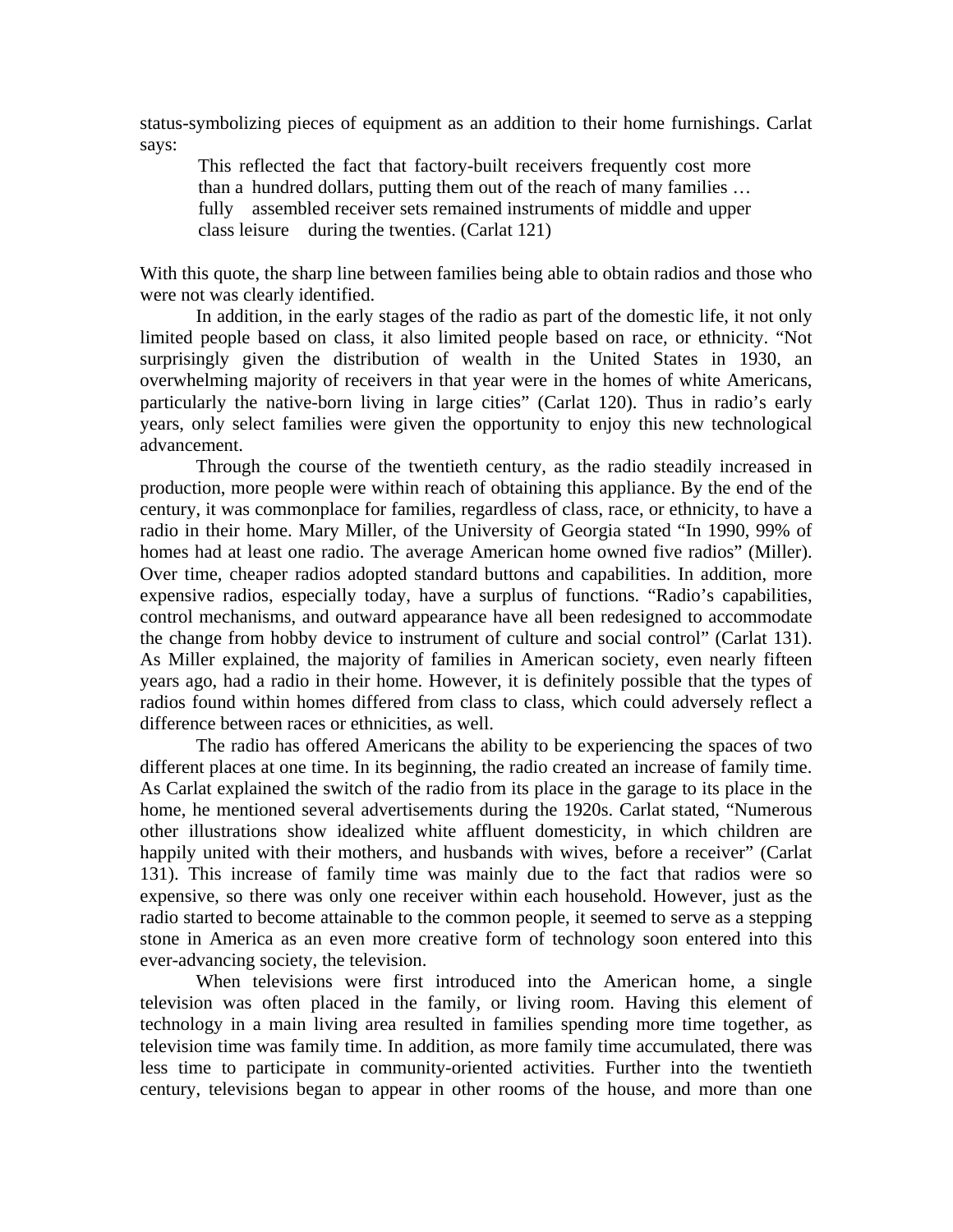television in each household was commonplace. In October 2002, "98% of houses in the United States have at least one television set" (Cohen). If a house had additional television sets, than this meant that the televisions were spread into other rooms of the home. In October 2002, "In America, approximately 20% of children between the ages of 2 - 7 have televisions in their rooms" (Cohen). As this increase of televisions throughout the home occurred, the amount of family time decreased.

 In 1954, psychologist, Hilde Himmelweit, suggested, "Viewing television is more of a family activity than listening to the radio or visiting the cinema" (Himmelweit 377). Therefore, during the mid-1900s, the television was considered a positive attribute to the American home. In Himmelweit's study, she surveyed children, posing the question:

 What are the most important ways in which television has really changed things at home? 21 percent of the older and 13 percent of the younger viewers singled out the fact that the family was at home more or that its members saw more of one another. (Himmelweit 379)

This survey suggests that the people of the younger generation welcomed the new form of technology in the home with a positive outlook. Himmelweit continued to point out the positive aspects of television in the home by stating, "As many as 18 and 20 percent . . . made the even more important point that viewing improved the general tone of things at home, that there was more to do and talk about, that the family got on better together, and that there was more peace and quiet" (Himmelweit 379).

 In regards to social classes, only homes of wealthy American families were privileged enough to adopt this new piece of entertainment into their homes. The cost of a television box was often far out of reach for the average working American. Thus, many immigrants, or ethnic groups, who did not yet gain civil rights as American citizens until later in the century, were not able to own a television. Through the course of the century, similar to the radio, as some features became standard, televisions slowly became affordable to people of all classes, races, and ethnic backgrounds.

 Despite a sense of increased family unity, there were also speculations about the amount of family interaction during a time of television viewing. More specifically, some proposed the difference of interaction of younger versus older children. Himmelweit explains:

 As the child grows older, his viewing experience becomes increasingly personal; he makes fewer attempts to either share it with other member of the family, or to draw them into it afterwards. At this stage viewing can occur as much in isolation as if the child were physically alone (Himmelweit 381).

During the course of the twentieth century, the amount of television sets in the (average) American home increased. Anthony Curtis Ph.D. explained the percentage increase of television sets in homes over the course of the twentieth century: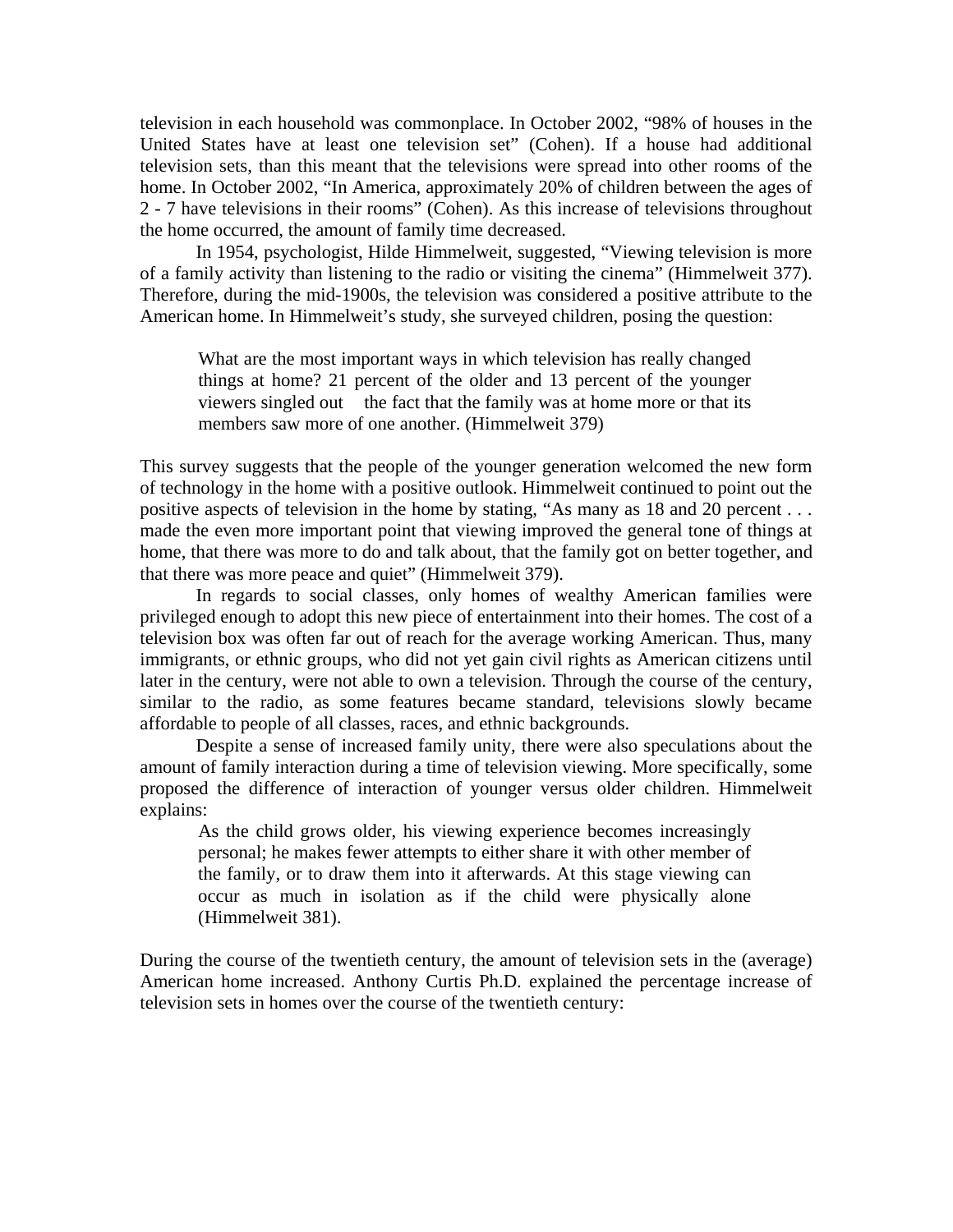| Year | Percentage of homes with a television set |
|------|-------------------------------------------|
| 1950 | Less than $10\%$                          |
| 1960 | Nearly 90%                                |
| 1970 | More than 95%                             |
| 1992 | More than 98% & 99% had color T.V. sets   |

# (Curtis)

Certainly, there was an extreme increase of televisions in American homes. In order to verify the extreme increase of television sets in American homes, another chart is provided. The following is a chart from the PBS website, which describes the increase of televisions in homes.



#### ("Living Arrangements")

With this drastic increase, children were given the opportunity to actually have a television in their own room; thus, this offered television a way to enhance individual space and time within the home.

Even without a surplus of televisions in households, many families experienced television's capabilities of offering one his or her personal space in a house of chaos. In 1986, David Morley states, "In higher density families, TV viewing may function as a way of avoiding conflicts or lessening tensions in lieu of spatial privacy" (Morley 21). However, although it is viewed as a means of avoiding conflict, television is also considered a means for conversation initiators for families. "Television can be seen to provide . . . for encounters between family members, where the content of the television programme they are watching together may often simply serve as a common experiential ground for conversation" (Morley 22). Therefore, during the decade of the 1980s, many families still watched television together, and, although they may not have been conversing during the program, some believe that it would offer ideas for conversations at a later time, either later in the day, or perhaps even during the next day. Morley fully explains this idea stating: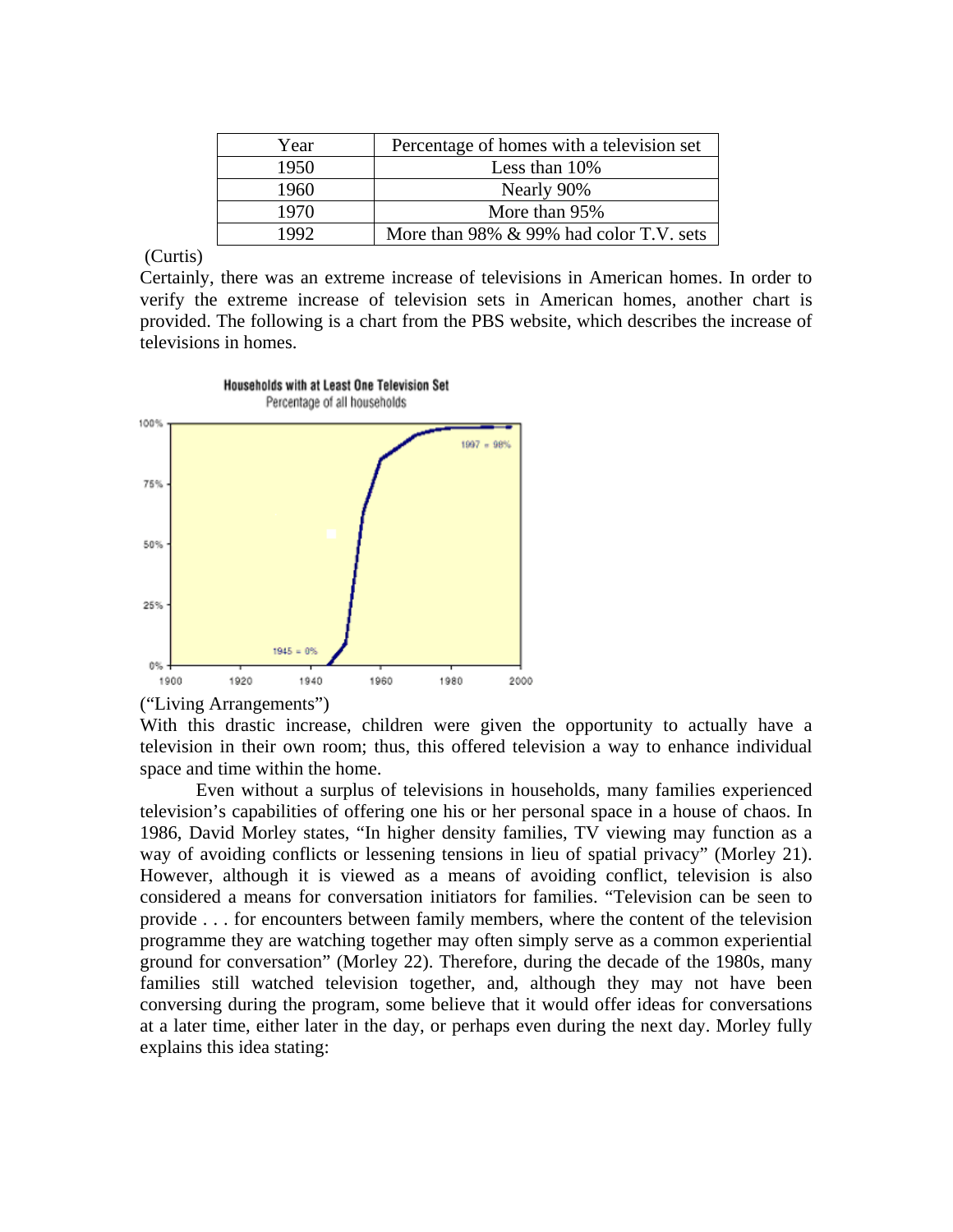One can examine the ways in which television provides family members with different schedules for gathering, the ways in which television provides acceptable zones for private pursuits, the ways in which television programming does not so much intrude on existing family activities as provide organizing centers or focuses for new types of communicative contexts. (Morley 22)

Therefore, at this time in American society, the television was still considered a positive attribute in the American home, which brought families closer together.

 However, other writers during this time had thought a little differently. As time passed from the origination of the television set, the opinion of television's effect on the American family changed. As Himmelweit suggested, many people first looked to the television as a positive contribution to the American household. Albert Borgmann, in 1985, claims, "Television is not rated particularly highly as a general way of spending time, and in fact was evaluated below average compared to other free-time activities" (Borgmann 143). As the television became more of a necessity, instead of the status symbol that it was in its early years, the positive attitude towards this technology decreased. Now many strive to participate in activities that bring more joy into their lives. "We feel uneasiness about our passivity and guilt and sorrow at the loss of our traditions or alternatives" (Borgmann 143). Borgmann continues by stating, "More engaging activities such as 'being with friends, helping others, religion, and reading' are thought to be more satisfying than television viewing" (Borgmann 143).

 Dianne Smith stated, "Although the family is the oldest and historically the most important of all human institutions, there seems to be more 'at risk' families today than ever before" (Smith). Through her journal article, Smith suggests that more families need to engage in physical activity in order to strengthen their bonds. In Smith's article she stated:

 Ragheb (1975) concluded from his study regarding the relationship between leisure time activities and family cohesiveness that the more time a family spends together participating in recreational activities the higher degree of family cohesiveness. (Qtd. In Smith)

These studies support the importance of physical activity among family members. However, through the increase of technological advances, the time for families to actually partake in leisurely activities seems to be very limited. Therefore, as technological space increased in the family life, shared leisurely activities decreased among families.

 In fact, other sources support this idea that television hinders time for shared leisurely activity, as well as effects behavior and attitudes. Professor Stewart Cohen stated, "Television influences work-leisure relations, aesthetic interests and values, consumer behavior patterns, parent-child attitudes and socialization practices" (Cohen). As the adventurous, rugged American vanishes into the west, this type of American character almost seems to leave with it, or perhaps the character simply adjusts to the present day and age.

 Technology evidently had and has a major effect on American families, which in turn affects American society. The effect of technology on our society could easily be compared to several different American myths. The myth of the frontier is the most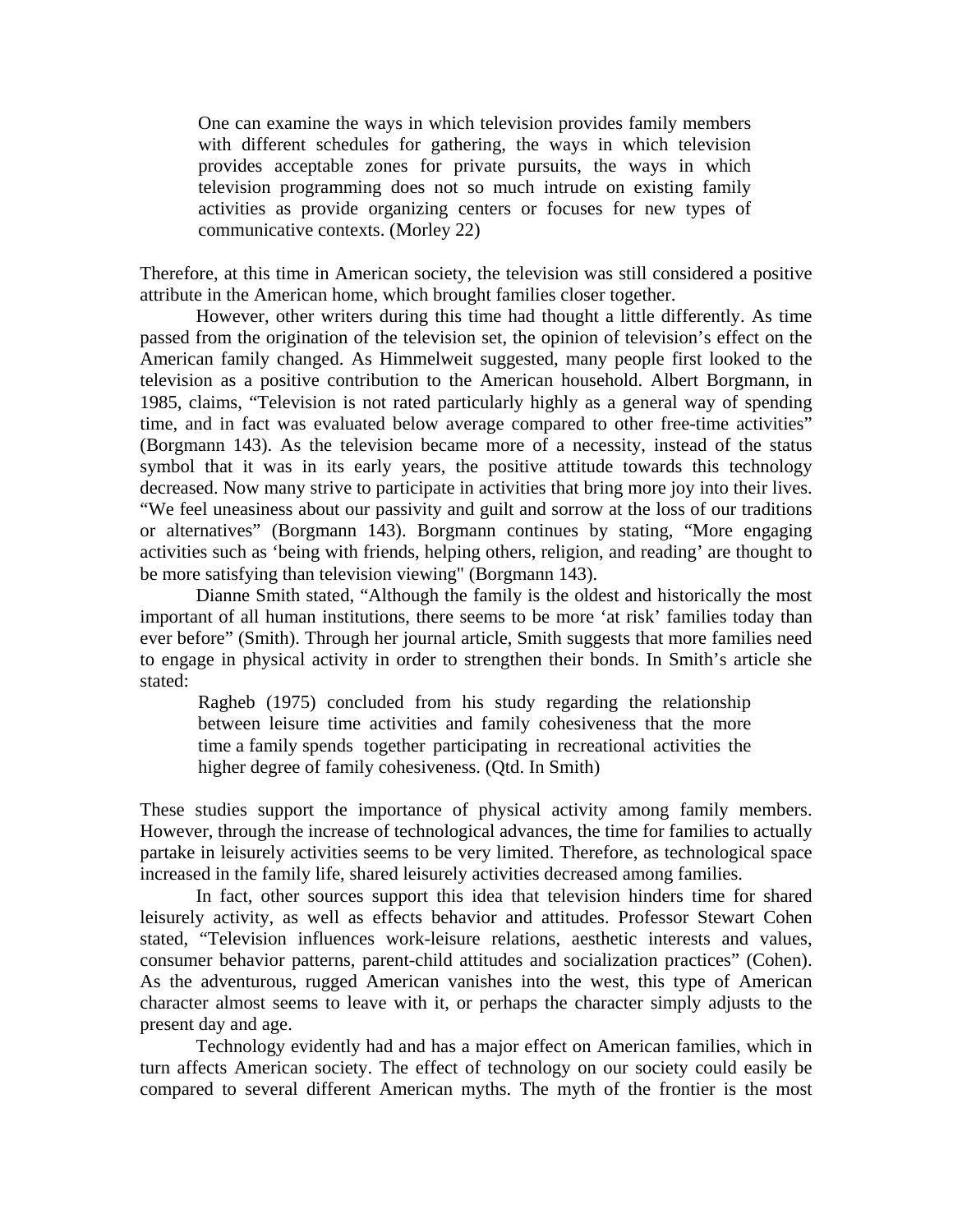common and evokes a sense of improvement, an overarching idea that in time things will get better. Through the improvements and modernizations of the radio and the television, the technologies certainly became more advanced. However, as the technologies improved, it seems as though the rugged individualism that Crevecceur promoted and Ben Franklin explained slowly diminished with the increases and improvements of technology. Instead of traveling out west and experiencing the harsh realities of the wilderness, Americans have been able to experience these times through simply turning on the television and watching a show. Instead of going to a Broadway musical or opera show and experiencing first hand the beauty of music, Americans are able to turn the dial on and listen to music on the radio.

 In a counter argument, the American character with traits of improvement and individualistic could be developed through the constant advances in technology. The American character causes people to feel that a certain design or a certain way is never quite good enough; things must still get better. Therefore, there is still a type of frontier in relation to the technological world. However, through all of the excess spaces that have been created through the constant and continuous modernization of objects and materials, Americans do not seem to take the time to truly enjoy them. Cohen and Smith both suggested that families do not give enough time to actually share in leisurely activities, which are often a way to strengthen family bonds. However, instead of partaking in a family activity, Cohen says, "Demographic data suggest that, on average, American adults have 41 work-free hours each week; of these, television viewing consumes more time than any other activity" (Cohen). When television was first developed, many people looked towards it with a positive attitude. Today it is often a negative activity to participate in during one's free time.

 In order to gain a better perspective on technology's effect on the American home, an interview was conducted with Edward Auer, a sixty-four-year old male, who grew up in the Bronx, New York. Questions were based on the radio and television during his childhood. When he was questioned about the effect of the radio in his home, he explained that the radio was often the center of entertainment when he was a young boy. However, as he grew into his teen years, his family was able to afford a television, and that piece of technology certainly overpowered the entertainment of the radio. As he talked about the television in his home, he explained, "We had only one black and white television. It sat in the family room and everyone watched shows together" (Auer). Auer's responses clearly agreed with and supported the research that in the television's early years, it was primarily a family activity.

 In addition, a further interview was conducted with Melissa Risch, an eighteenyear-old female, currently attending La Salle University. Melissa was questioned based on the role of television in her current home situation since televisions are a more predominant main form of technology today. She said that she has about four televisions, which all are located in different areas of her home. When she was questioned on her viewing time and style, she said that she usually views about three times a week and when she does watch television, it is usually an individual activity; however, at select times, it is a family activity. In general Risch stated, "I feel that television brings my family farther apart because we are each watching our own shows at different times" (Risch). Risch's thoughts reflect the negative views that many people have regarding television, which contradict Auer's positive thoughts on television viewing in the 1950s.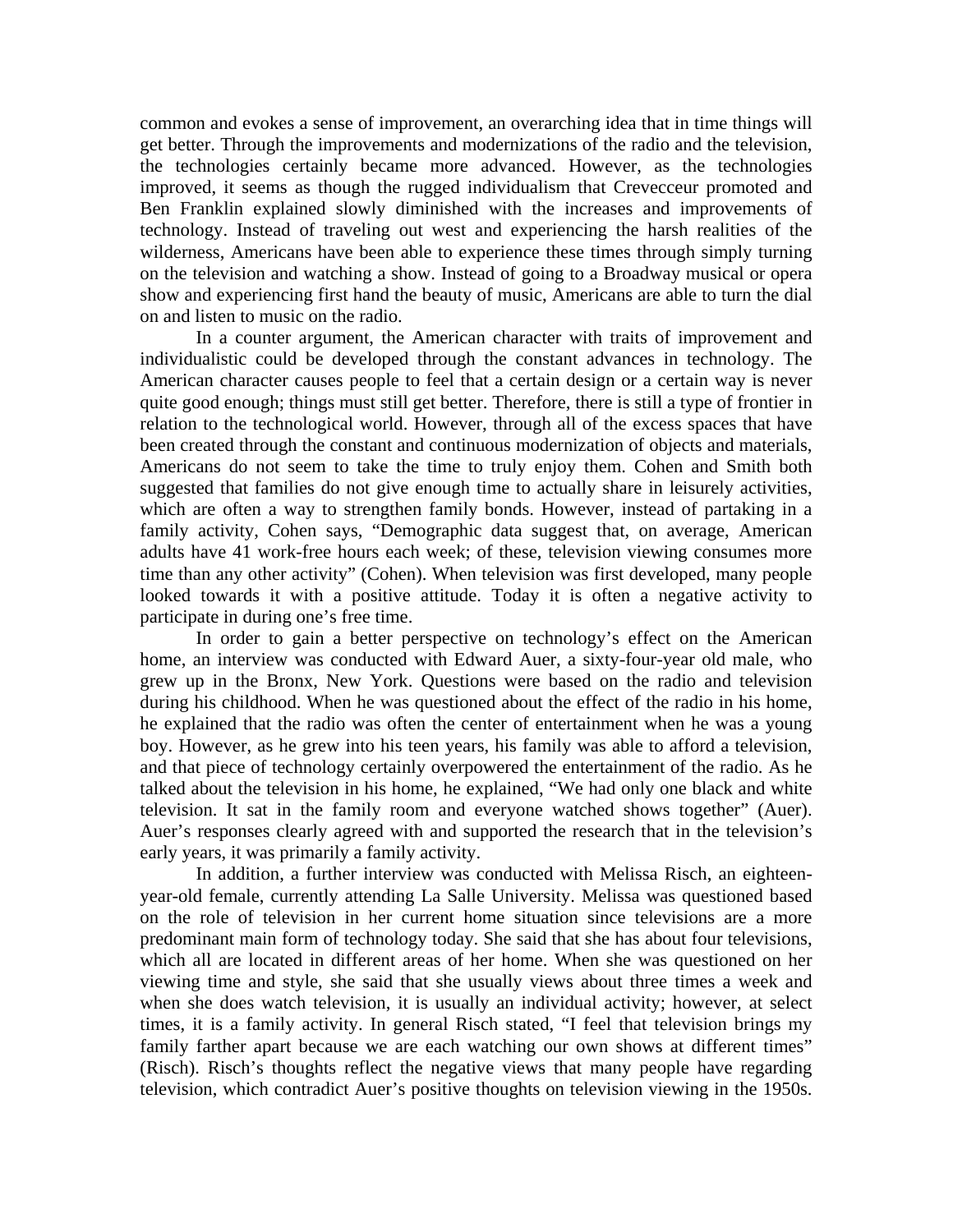Over time, television's role in the household changed; thus, this resulted in the shift from more family-centered homes to more individually centered ones.

 Over time, technological space changed and modernized, which caused other spaces to apparently be affected as well. For instance, Cohen and Smith suggested that the modernization of television resulted in more families focusing on various shows instead of participating in other more fulfilling leisurely activities. Even the way in which television is viewed today has shifted from a positive view in its beginnings, which Morley clearly explains to a much more negative one; this is also proposed in Borgmann's writings. Himmelweit supported Borgmann's negative view on television, suggesting that although families could view shows together, they could still be experiencing the time in complete isolation. Himmelweit stressed that if conversation does not occur then it was as if all of the family members were watching the show as an individual activity, even if they were all together in the same room. As the television spread into other areas of the home, it clearly created less family space and an increase of personal space.

 Similar to the television, the radio started with positive beginnings in the decade of the 1920s. Carlat explained the phenomena of the radio's shift from the male space of males' garages into the female space of the cult of domesticity. In addition, he stressed that the clear lines between the affluent and the working class were evident, particularly in regard to radios, since they were a rather expensive piece of home furnishing when it was moved into the space of the home. However, as this space became increasingly common over time, the price of the product decreased; thus, the interesting and exciting space of radios were opened up to nearly all members of society, or at least this space was no longer limited to one particular area.

 Furthermore, as additional technology, and later, modernizations of technology became available to the American society, the gap between the rich and the poor seemed to increase. The lack of technology, specifically regarding schools, is often referred to as the digital divide. The PBS website explains the problem our society faces today:

Digital divide shines a light on the role computers play in widening social gaps throughout our society, particularly among young people. By providing equitable and meaningful access to technology we can ensure that all children step into the 21st Century together. ("Digital Divide")

 Digital Divide occurs because different opportunities through technology are offered to people at different times. If the various spaces among technology were equalized before being modernized, this problem may be able to be fixed; however, with the continuous drive to improve, it is unlikely that this will happen. It is clear that technology certainly assists society in many positive aspects, however; it also hinders society to work together, thus fostering the importance of personal space and personal gain.

 Through these examples, it is evident that through time and the modernization of technology, the American individual was offered more opportunities to enjoy personal space. In the beginning years of the radio and television, these technological advances seemed to encourage a surplus of family time. However, as further advances were made, these products began to increase personal space and limited family space.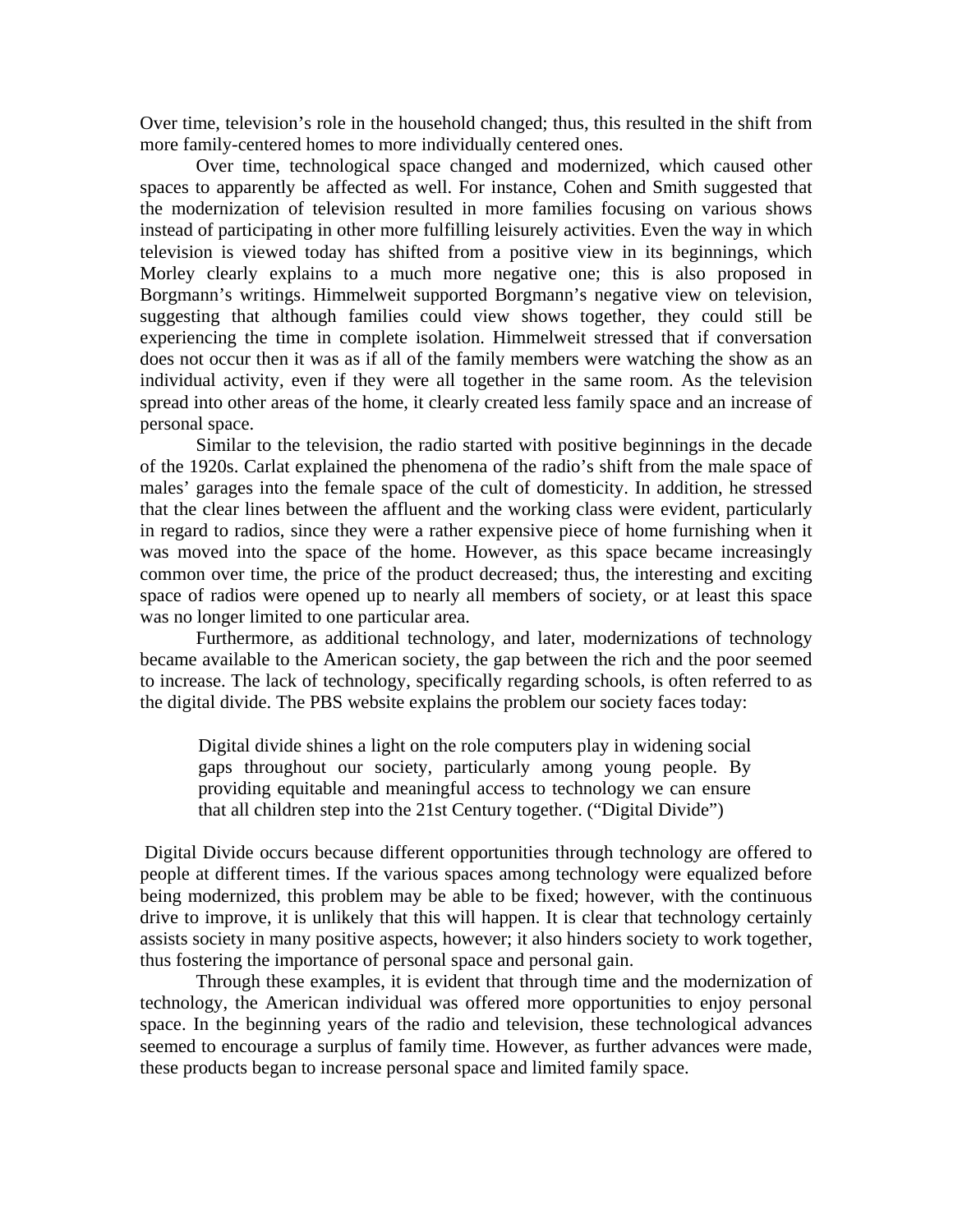The American family simply does not have as much time to spend on communityoriented activities as they did in the nineteenth and early twentieth centuries. With the creation of the radio and the television, many individuals are spending more time focusing on their immediate surroundings, which sometimes includes family activities, but also clearly includes their own personal space. As the various books, journals, articles, and interviews suggest, over the time of the past twentieth century and now into the twenty-first, the American individual gained more time to participate in personal space. This personal space was first related to the family, and now, today is related strictly to the individual. Through these demanding advancements of technology, the amount of time to invest in community space and activities has decreased.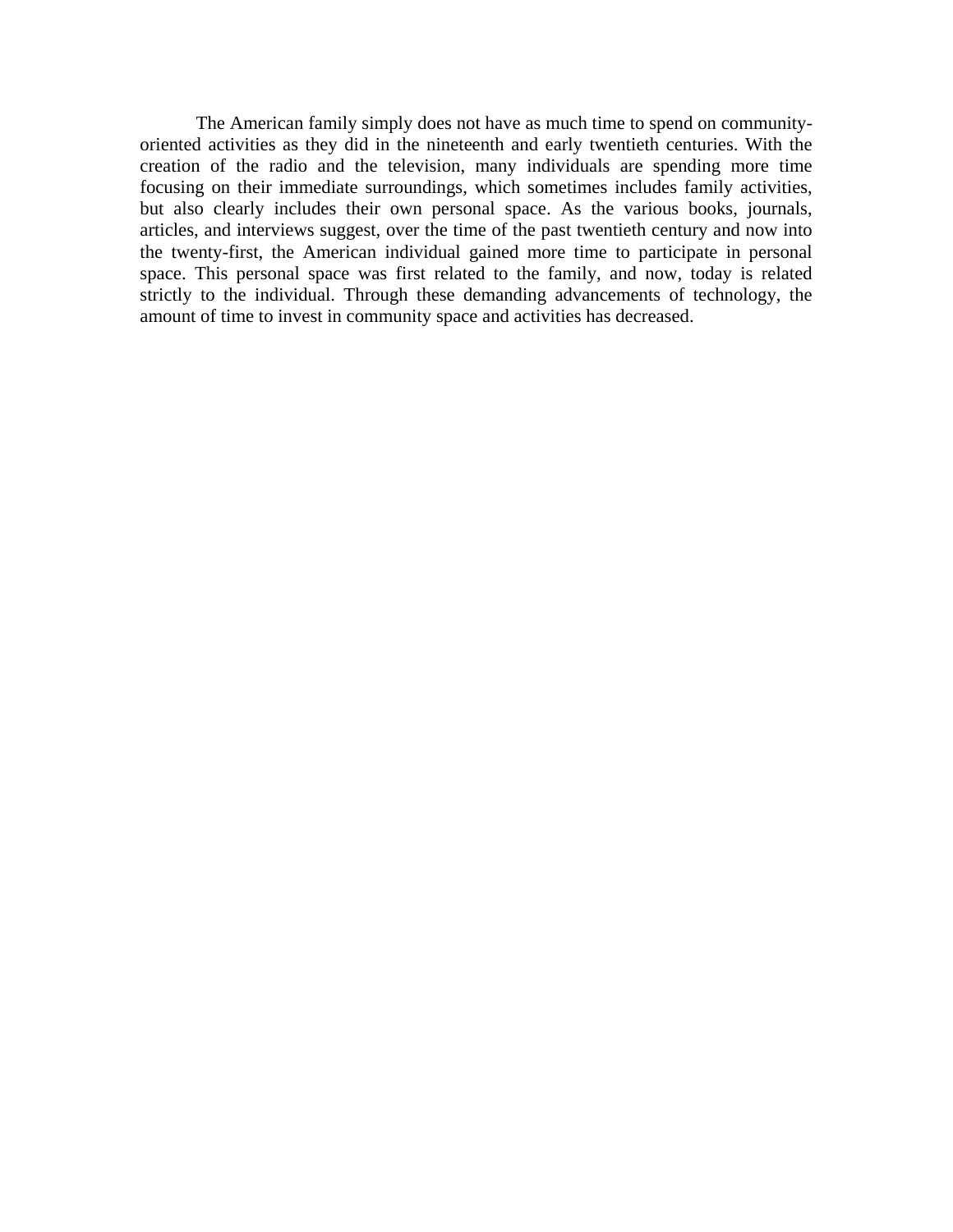#### **Works Cited**

- Adams, Mike. California Historical Radio Society. Radio Broadcasting History by the Decades: The Technology, Programming, Business. CHRS Publication. 2003. 27 Nov. 2004 <http://www.californiahistoricalradio.com/100years.html>.
- Borgmann, Albert. Technology and the Character of Contemporary Life: A Philosophical Inquiry. Chicago: The University of Chicago Press, 1984.
- Carlat, Louis. "A Cleanser for the Mind: Marketing Radio Receivers for the American Home, 1922-1932".His and Hers: Gender, Consumption, and Technology. Horowitz, Roger (ed.), Arwen Mohun (ed. Et. Al.). Charlottesville, VA: University Press of Virginia, 1998.
- Cohen, Stewart. "Television in the Lives of Children and Their Families". Childhood Education. ProQuest. Winter 1993: 103. 27 Nov 2004 <http:proquest.umi.com>.
- Curtis, Anthony R. Ph.D. "Mass Communication Media on Stamps: Television". Virtual Album of Mass Communication on Stamps. 2002. Virtual Mass Communication. 28 Nov. 2004 <http://www.spacetoday.org/Stamps/Television.html>.
- "Digital Divide". 2000. PBS Program. 29 Nov. 2004 <http://www.pbs.org/digitaldivide/>.
- Himmelweit, Hilde T. Television and the Child: An Empirical Study of the Effect of Television on the Young. London: Oxford University Press, 1958.
- "Living Arrangements: Automobiles and Televisions." 2000. PBS Program. 29 Nov. 2 2004<http://www.pbs.org/fmc/book/5living5.htm>.
- Miller, Mary and Teresa Cruce. "A 20th Century Timeline: Classroom Use of Instructional Film, Radio, and Television." 28 Nov. 2004<http:// www.arches.uga.edu/~mlmiller/timeline/1990s.html>.
- Morley, David. Family Television: Cultural Power and Domestic Leisure*.* London: Comedia Publishing Group, 1986.
- "Old Time Radio". WordIQ. Nov 2002. Free Software Foundation, Inc. Boston, MA. 28 Nov. 2004 < http://www.wordiq.com/definition/Old-time\_radio>.
- Smith, Dianne S. "Strengthening Family Values in the Twenty-first Century." Journal of Physical Education, Recreation & Dance. Oct. 1997: 39. Academic Universe. ProQuest. 28 Nov. 2004 <http://proquest.umi.com>.

Wise, Macgregor J. Exploring Technology and Social Space. Thousand Oaks, California: SAGE Publications, Inc., 1997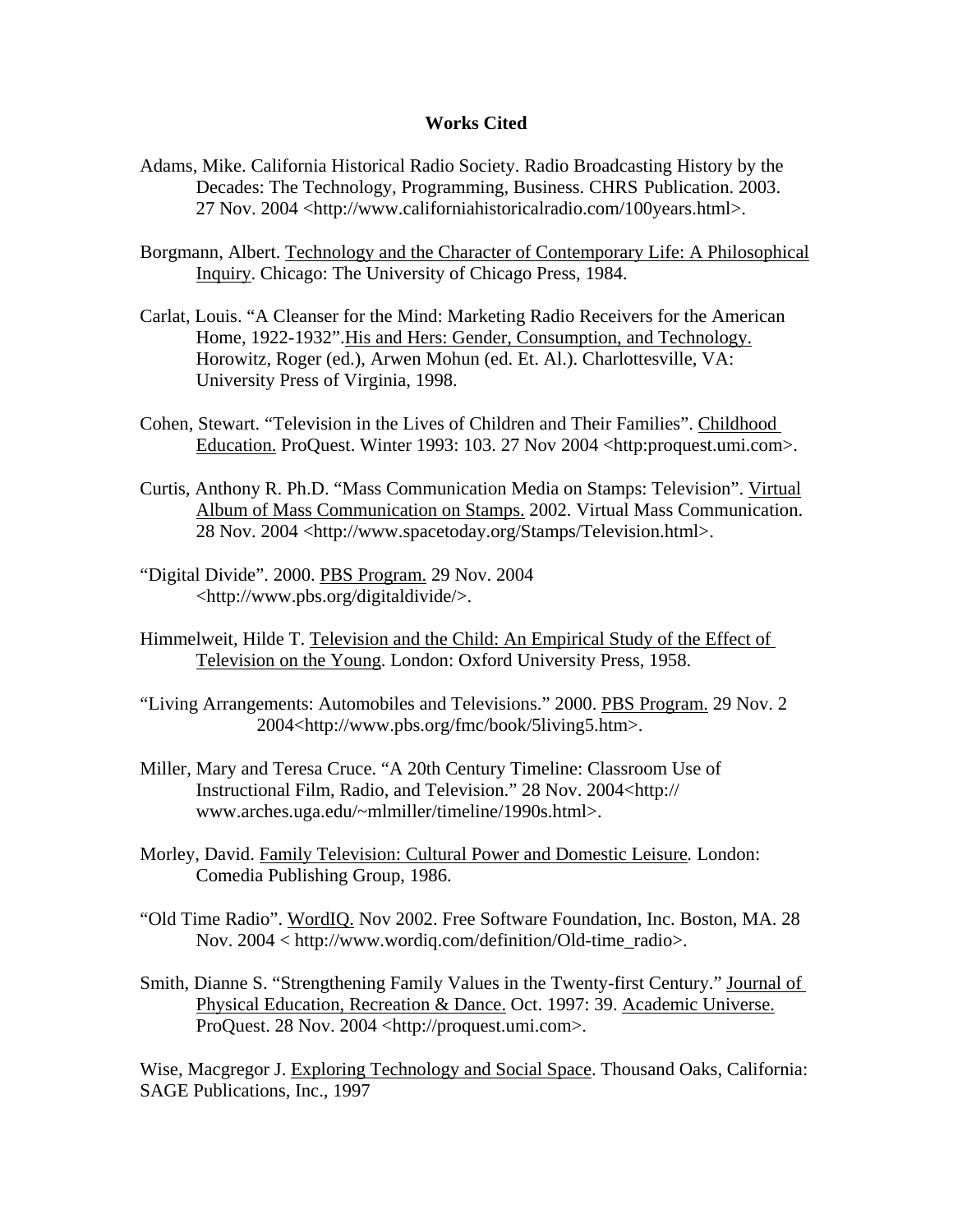## **Time and Space: A Benefit and Drawback for the Modern Woman**  Rachel Bausinger

 As America continues to develop as an extremely influential country in today's world, more attention is given to this development. American Studies specifically seek to analyze the American character as well as American trends and adaptations that Americans have undergone over time. Likewise, time and space is another way of analyzing the uniqueness of America as a country. Studying how Americans view or use their time and space reveals a deep impression on the ways Americans live their lives differently from other countries in the world.

 Women of today and yesterday have always been pressed for time. However, the things they did with their time have changed over the years for a great deal of women. In the past, women filled their time with mostly household chores and the rearing of children (Iglehart 15). Today, women are seeking more individual paths of higher education and developing careers before they even consider starting a family. In essence, they are spending more time on themselves first, and pushing back domestic chores for later in life.

 In addition, women's space has also changed. Naturally, space and time are concepts that are difficult to separate. And in the case of women, because their opportunities in society have increased over time, so has their access to certain spaces. Today, women are spending much more of their time doing things outside of the home so that naturally they are not limited to the home. And, even inside the home, women have gained more neutral space or even personal space for typical male-centered purposes of the past, such as offices. In essence, because of a number of advancements for women in the  $20<sup>th</sup>$  century, women have become much more present in other realms of society aside from the home.

 One specification that must be made is the idea that there are still women who are housewives and spend their time within the home. However, a majority of women are choosing to develop their lives professionally before taking on the domestic role (Iglehart 17). And, once women do achieve in both sides of the domestic and professional world, their time is more pressed than ever before. Their time has been more compromised which creates additional issues of time and space that were not pertinent to women of the past. It is this specific issue of time and space in American Studies that will serve as an area that is studied in order to gain a deeper understanding of the American character.

 At a time when the "50's housewife" was a commodity, women were actually stepping out of the home and joining men in society. Prior to the mid- $20<sup>th</sup>$  century, women still found themselves as an asset to the household. Society expected women to work solely for the household. One source writes, "The prevailing sentiment suggested that children needed full-time mothers to move successfully through life" (Iglehart 15). However, the same source also says, "The around the clock presence of the mother is no longer a moral obligation" (Iglehart 15). American society was making changes for women and women were certainly taking advantage of these changes. A new philosophy on the position of women in society was surfacing. Defender for women's' rights Lester Frank Ward claims, "Where the only objects with which women come in contact are those of the kitchen, the nursery, the drawing-room, and the wardrobe, how will she be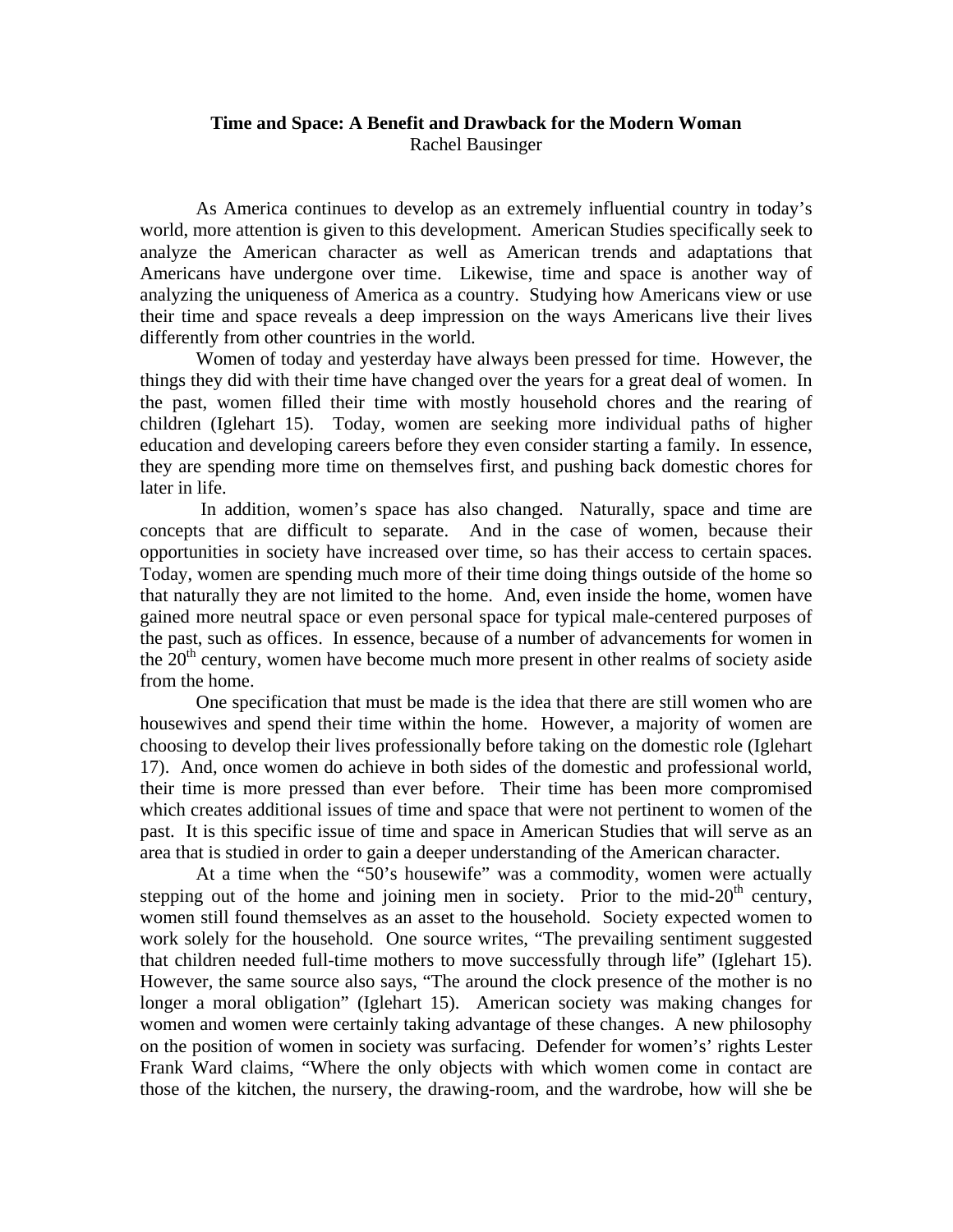expected to have broad ideas of life, the world and the universe" (Matthews 133). An overall change of societal expectations was bridging the gap between women's wish to leave the home and to seek ways of filling her time elsewhere.

 While movements in society allowed for more women's rights, technology also helped women to take it easy on the dishes and join a club or volunteer. As household technology assisted women in chores, it also cut back on time spent doing chores. James Gleick suggests in his book *Faster* that the modern conveniences, such as the microwave or dishwasher, allow someone to "apply these time savings to your chores, your obligations, and your assignments" (136). He suggests that while the microwave really saves only ninety seconds, it is ninety extra seconds that many value. Furthermore, simpler inventions have created a great deal of time to be used elsewhere. While it might take an hour or more to scrub the floor, a mop could do the trick in ten minutes. In essence, because of these time-savers, women had opportunities to seek other employment options outside the home (Iglehart 7).

 Furthermore, time spent cooking also decreased. The revolutionary idea of "quick and easy meals" actually began in the 1950s as women joined the workforce. Gleick also comments, "Packaged dry breakfast cereals, ready to douse with milk and eat, began as a fast alternative to cooked grains like oatmeal, instant or not" (147). The food market is one of the largest areas that has adapted to time saving energies in the home. Gleick writes, "Prepared, precooked, prepackaged meals – all take up more supermarket space than fresh fruits and vegetables. They threaten to surpass the rest of the traditional stock: the mere ingredients of meals" (148). Women's magazines, like the *Journal*, offered meals that involve canned or instant foods (Matthews 211). Today modern magazines such as *Family Circle* and *Good Housekeeping* offer time saving strategies on cooking, cleaning and various other household responsibilities. Likewise, the hit television program on the Food Network *Rachael Ray's 30-Minute Meals* offers complete meal options in fewer than thirty minutes.

 The actual setup of the household began to change as well. An article in *McCall's* magazine read, "Men, women and children are achieving it together. They are creating this new warmer way of life, not as women alone or as men alone, isolated from one another, but as a family sharing a common experience" (Leavitt 172). The separation of spheres was slowly disappearing as men and women began to share household space. While women still tended to household tasks, such as cooking, space changes within the home changed the isolation of women. For example, the kitchen that opens into the living area allowed the women to still be present as she cooked while watched over the children or conversed with the family (Leavitt 187). This change eliminated the separation. In previous years, women were confined to closed kitchens and the family room was typically completely separate from the kitchen. But, the more open living arrangement allowed for a more neutral space.

 While the 1950s were a catalyst for the change of women's time and space, the later years only brought more transformations. Iglehart did a study comparing women in 1957 to women in 1976. The study surveyed 850 women who worked full time in the home or in the labor market. The results are as shown: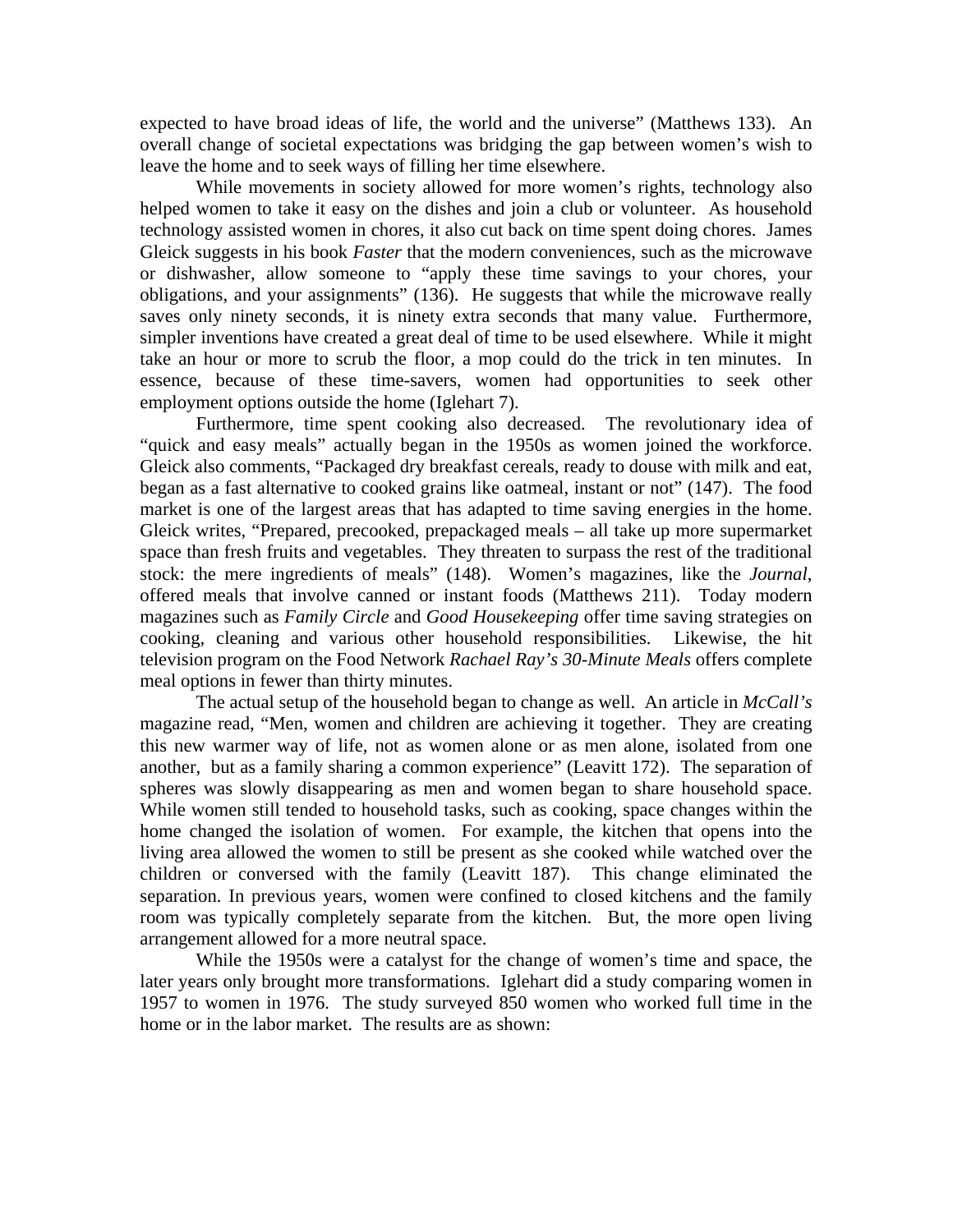| Jobs                      | 1957 | 1976                                 |
|---------------------------|------|--------------------------------------|
| Full-time in home         | 74%  | 55%                                  |
| Full-time in labor market | 18%  | 37%                                  |
| Part-time in Both         | 8%   | 8%                                   |
|                           |      | $(I_{\alpha}$ ] $_{\alpha}$ hort 17) |

(Iglehart 17)

The results show a 19 percent decrease in women working full-time in the home, and a 19 percent increase in women working full-time in the labor market. Needless to say, in twenty years, women were spending less time in the home and more time in the labor market.

 The same study also surveyed the same group of women on their preference for either doing full-time housework or other kinds of work. The results are as shown:

| Work                       | 1957 | 1976          |
|----------------------------|------|---------------|
| Other Work                 | 24%  | 44%           |
| <b>Full-Time Housework</b> | 22%  | 3%            |
|                            |      | (Iglehart 28) |

These results show a similar tendency in the first table. Again, not only are women joining work outside the home, but they agree to work outside the home more than ever before. Iglehart found that contrary in the post-war period, women in the second half of the  $20<sup>th</sup>$  century felt as if the role of the housewife was "keeping her down" (Iglehart 60). In essence, not only was the time spent in the home for most women changing, but so were the attitudes on time spent in the home for women.

 Today, twenty years after the Iglehart studies, women are persistently raising the bar for working outside the home. A 1990 study found that 74 percent of women aged 24-25 were in the work force, a 30 percent jump since 1976 (Crispell 38). And a more recent book found that sixty-two million American women are at work, which makes up 47% of the American work force (Hewlett 133).

 Women are steadily spending more time working outside the home, rather than settling down inside the home. Furthermore, if women are giving more time to themselves once they are independent, then they postpone giving time to marriage and child-bearing. Crispell finds that in 1956, the average age that women were married was 20.1. while in 1990, the age rose to 24 for a first marriage. However, this is the average; the tendency is for educated, professional women to wait until their twenties or late thirties to marry. Another source writes, "Today's 38-year-old woman is yesterdays 28 year-old in terms of readiness for marriage" (Hewlett 185). Based on this assumption, women seem not ready to settle down early in life.

 American popular culture is catching on to this new trend as seen in television and film. Two of television's most popular sitcoms, *Friends* and *Sex and the City* focus on the thirty year old adults who work and enjoy the single life. *Friends* includes both women and men. However, *Sex and the City* specifically centers around four women who live in the city and certainly are not looking to settle down -- hence the title. While the show brings in issues of physicality, it also develops the individualism within each character. TBS's promotion for the show reads, "Carrie Bradshaw has the perfect life. Fabulous friends, a rewarding job and more designer shoes than any woman could ever wear" (TBS online). This headline suggests that having the perfect life today means having a great job and lots of friends and material goods. Notice that family and men are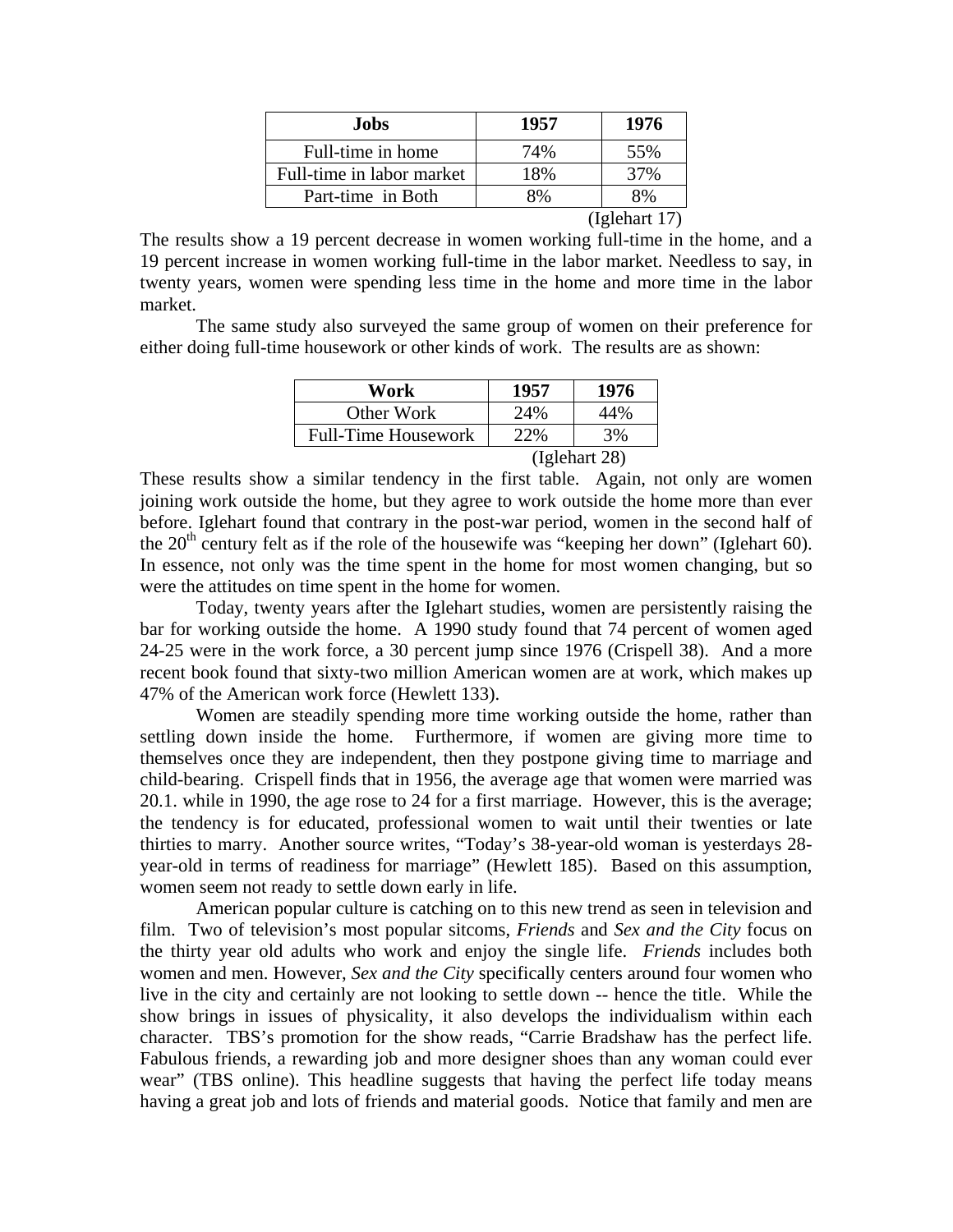not included. Another source writes, "It can be isolating to feel your old cronies are living the *Sex and the City* life while you're stuck on *Yes, Dear*" (Poniewozik 3). Because popular culture is so influential, television series are changing the expectations placed on women to settle down and marry young.

 Even though women are pushing back walking down the aisle more today than ever before, they are waiting to bear children even more. Most argue that reproduction is the single most discouraging issue for a woman's personal success (Macneall and Wu 2). The article, "Education, Work and Childbearing after Age 30" also suggests that "a woman weighs the costs and benefits of having children at a particular juncture of her life, and that her decision will be influence by her education, career, and financial goals" (Macneall and Wu 2). Exposure to other options than the typical housewife has proved appealing to women, so women are opting to wait these days. The article later claims that although women are choosing to take advantage of opportunities while they are young, that does not mean that they are no longer interested in becoming mothers -- they are simply delaying it. The article reads, "The pursuit of education and careers takes time, and for many women it appears that delaying motherhood is a reasonable means to negotiate their varied roles and aspirations" (Macneall and Wu 11).

 So when are women having children these days? The average has hit a recent record high of 25.1 years. The number one reason given was that women are delaying child birth into their thirties and forties, bringing up the average. In 1970, the current age was 21.4 years. Since then, the average has been rising steadily ("Average Age" 1). In fact, societal expectations are accepting the more professional side of women instead of the 1950s housewife. One source writes that "delaying marriage and children seems like the sensible thing to do" (Hewlett 168). Waiting until "graduate degrees are in hand and their careers are securely under way" may be more desirable (Hewlett 168). It is becoming increasingly difficult for women who have children early to participate equally in society with the women who pursue careers first. Poniewozik comments, "Older moms – especially in communities where putting children on hold for careers is common – can look down on younger women as babies with babies" (4). Not only do younger mothers have difficulty finding time to still be young and raise a family, but society seems to disapprove of them as well.

 Furthermore, professional advice is clear on saying that postponing childbirth will give "huge payoffs in the workplace" (Hewlett 126). Hewlett believes child-bearing at an early age will immensely affect a woman's personal success in the work force. She says, "Motherhood does derail and destroy careers and needs to be avoided if a young woman wants to get a career off the ground in an optimal fashion…A successful career, particularly in its early stages, is extraordinarily demanding these days (Hewlett 126). Naturally, women are taking the advice offered.

 However, simply waiting does not solve all the problems. While women are delaying domesticity for a more career-centered lifestyle, many issues arise once children are actually born. The greatest issue is the time-crunch. It certainly seems as if women simply do not have enough time to do all they want personally and professionally today. Mixing the housewife and the professional has certainly been the trend, but many women are finding difficulty in dealing with the two roles at once. Over the last twenty years, women have double their time spend on the job. 29 percent of women making around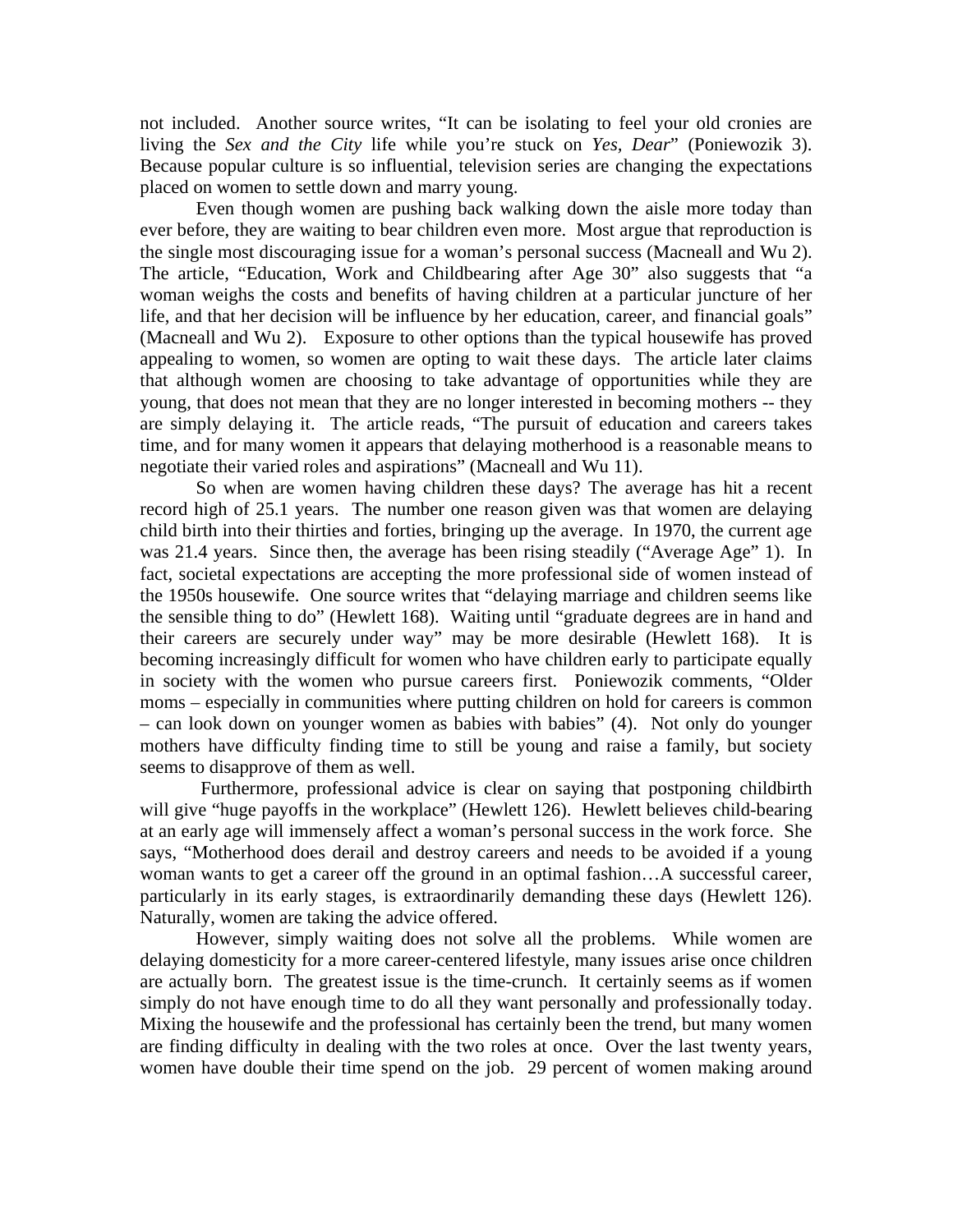\$55, 000 a year spend more than fifty hours a week working (Hewlett 89). A personal quote from a woman gives her schedule in terms of time:

 My schedule is unreal. I usually get to work around nine, except for Mondays when we have an 8 o'clock meeting. And usually I stay until 10 -10:30 pm. I also put in several hours on Sundays. What happens is that during the regular day I do the work that requires contact with other people. And in the evenings and on Sundays, I do the work that has been dumped on me by my various bosses. Evenings and weekends tend to be pure execution (Hewlett 130).

This particular woman is attempting to prioritize within her career, let alone her home, especially with the addition of children. In general, the greater the education and occupational prestige, the more time in the work force over a women's lifetime will also increase (Macneall and Wu 3).

 So, while time outside the home has increased by 50 percent, time spent doing housework inside the home has only decreased by 14 percent (Swiss and Walker 57). This is essentially the dilemma that millions of American women are dealing with today. Finding the time to go to work, do housework, cook and still spend time with children is a difficult balancing act for many. Professional women these days spend a great deal of time worrying about whether their "career is hurting their children," much more than it is their husbands (Swiss and Walker 51).

 Finding time for one's child is important to most mothers and having a career does not always work with this desire. In reference to the woman above who works every day of the week except Saturday, it is daunting to think what she would do if a child was thrown into the mix. For Bonnie Maslin, mother quoted in *Creating a Life* by Sylvia Hewlett, making time for both is a struggle. She does not even find time to make it home most nights to eat dinner with her child, let alone get home in time to read them a bedtime story (Hewlett 266).

 Again popular culture catches on with these struggles as well. In the recent film *Raising Helen*, a young, successful woman inherits three children from her deceased sister and struggles with making time and domesticating herself. Likewise, in the 1990s movie *Stepmom*, the stepmother enters a family personally and impacted negatively professionally. As she takes on the motherly role of her newly acquired children, her high-profile career begins to suffer. Her boss ends up giving her an ultimatum based on the grounds that she has lost her edge and dedication. He tells her that if she leave early to pick up her step-children, he will have to let her go permanently. She simply does not put enough time into her career like she used to now that she has children to care for and she faces consequences because of it.

 As seen in the film *Stepmom*, women experience grave difficulties when balancing being there on the job and being there for their children. While women might be accepted in the professional world, their personal lives often interfere causing issues in the working world. Because women do not always have the time for family and career, their tasks for motherhood often overlap into busy work days. Perhaps a woman might need to leave work early to get her children to appointments or practices. One source writes, "At least in America, employers do such a poor job supporting working mothers –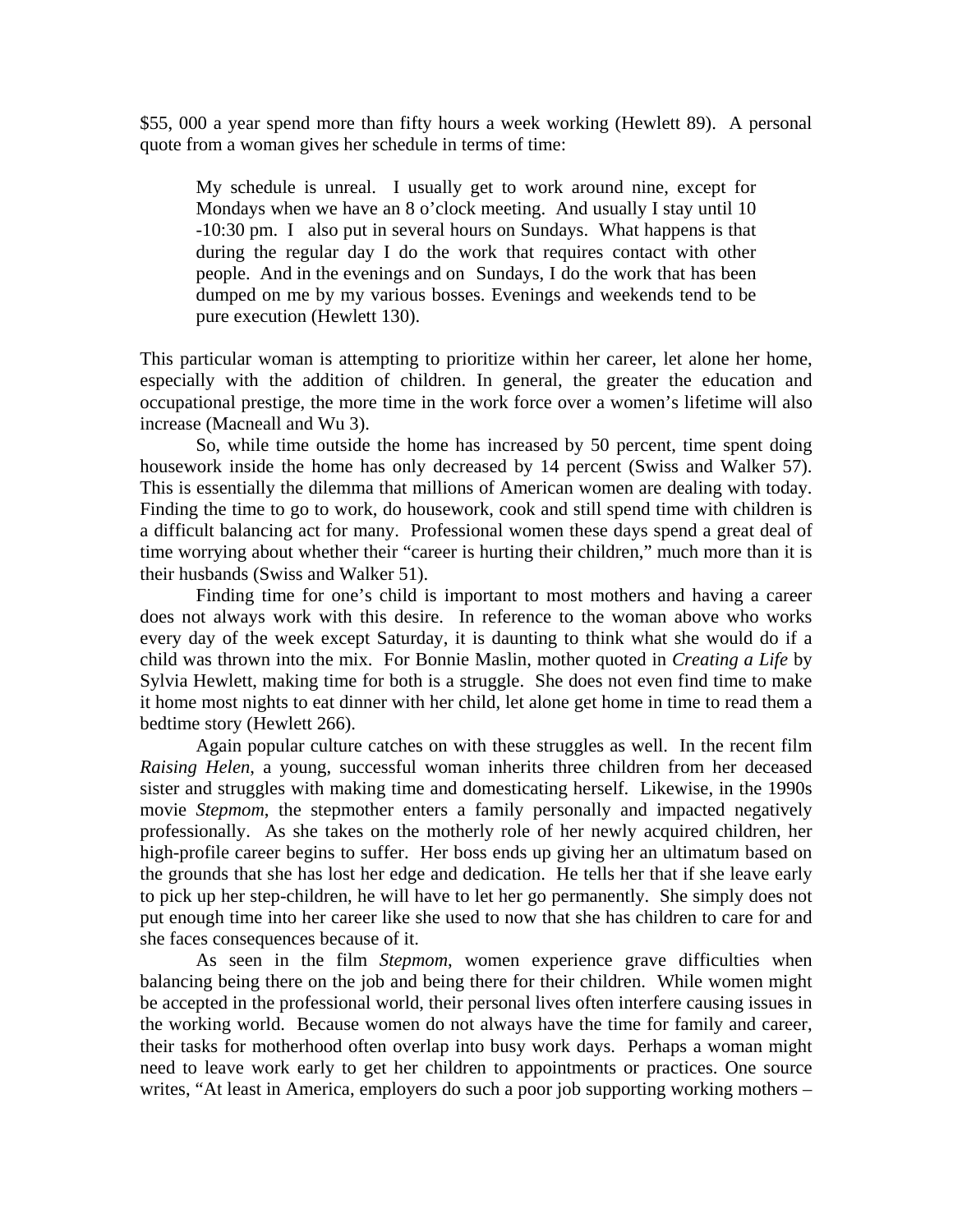providing little in the way of paid parenting leave, job-back guarantees, flextime or quality childcare – that women routinely become downwardly mobile in the labor market once they have children" (Hewlett 126).

 Overlapping motherhood responsibilities and career might possibly save time for many women who face issues of job loss or resignation. Unfortunately, it is even more of a problem for many women who must work to support her family financially. For a great number of women, time has become money in more ways than one. The OECD comments, "Women with family responsibilities frequently have a severely restricted choice of employment, of hours worked and of location of work, especially where childcare facilities of reasonable cost are lacking" (OECD 15).

 A great number of women might not be receiving help from employers, so they seek other options. The most common way of finding more time for children is simply cutting back hours. Many women today seek part-time work to accommodate having a family. Swiss and Walker write, "The personal advantage of a reduced work schedule is clear for women who want to spend more time with children. Part-time work can mean a mother is available to attend afternoon school programs, greet her children when they get off the school bus, and take them to doctor appointments" (91). While women can still bring in some money towards the finances, they may not need to spend so much time working. Part-time work allows women to have the best of both worlds.

 Women in various careers are choosing to make a compromise between their family and profession by choosing to work part-time, allowing more time for family. A Maryland pediatrician wants what so many women do in the modern world, "career, family and the time to enjoy both" (Croasdale 1). In order to compensate for more family time, Jennifer Shu cut back her hours to work part time in her practice and only sees patients after hours in the clinic (Croasdale 1). While Shu is an example of the many women who are seeking fewer hours, part-time work is particularly difficult in her field. For medicine, the more women in the field, the even more difficult challenge the work place poses. If female doctors continue to follow in Shu and many others' footsteps by working part-time, experts believe that "medicine will face major cultural changes and may need to expand its work force to continue to ensure patient access" (Croasdale 2). Doctors are needed round the clock, which means if women are to be doctors then they, too, need to be available around the clock, not just three days a week from five to eight p.m.

 Time is extremely valued by many working mothers. And as they move up in the professional ladder, they are asking for some help if working part-time is not an option financially. In order to help with the time crunch, women are asking for reduced hours, paid parenting and career breaks in general. If they do receive these options, many will see it as "the gift of time" (Hewlett 269). Time will only tell if women get what they need in the workplace. In addition, one woman decided to have less children so they the time she does have is not further compromised. A physician in California cut her working hours from eighty to sixty during the week to compensate for the birth of her child. However, she also claims she is stopping at one child because of the time crunch. She says, "One of the main reasons I have only one child is so she will not have to divide the time we have together with another child" (Swiss and Walker 58). Having fewer children and hours on the job is only the beginning to women's adjustment to their integration into the professional world.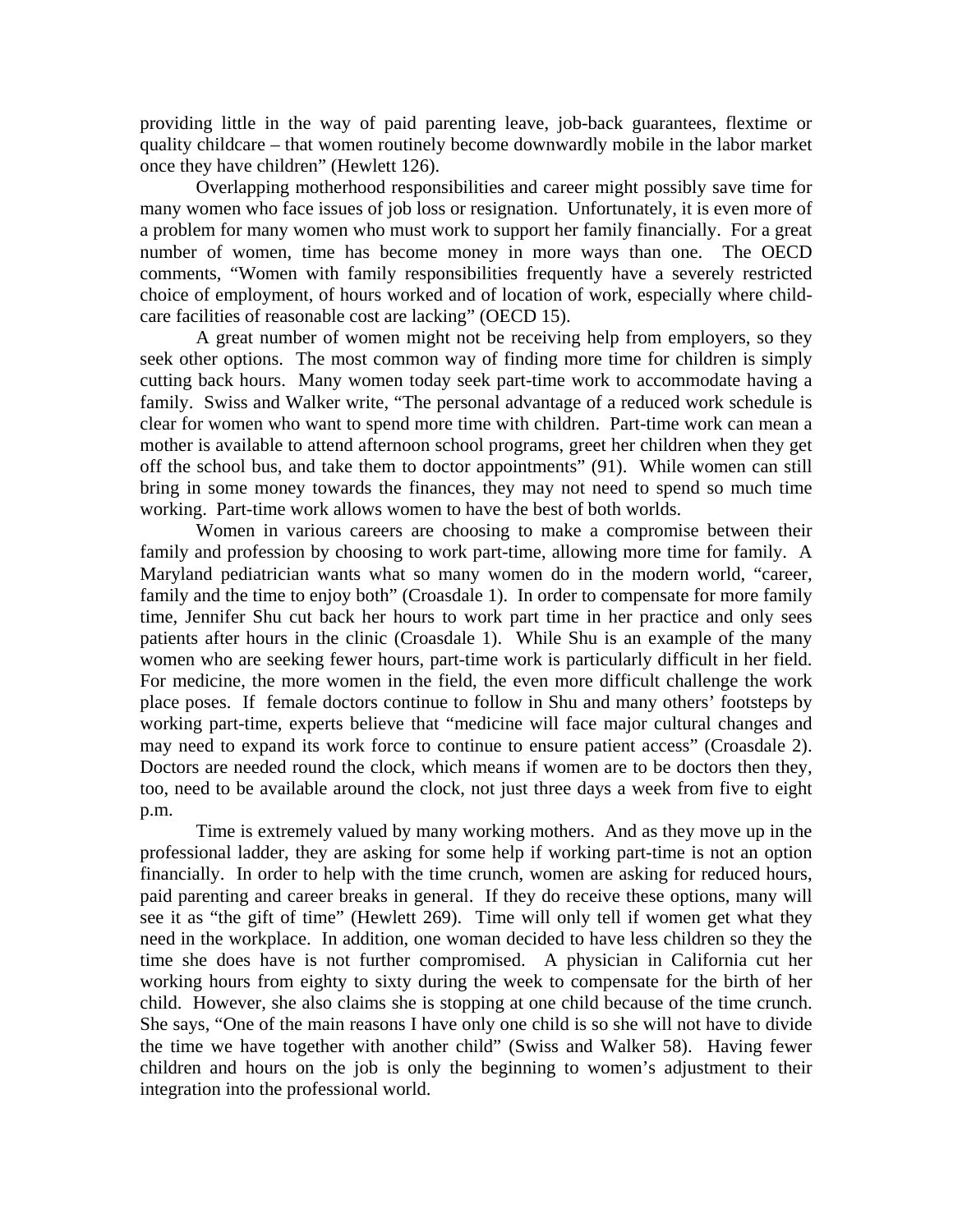While the women in America have certainly moved up in the world at the expense of their time, it is no surprise they continue to follow the trends of the modern woman that were previously discussed. Very few countries, if any, offer the kinds of opportunities for women in terms of upward mobility that America does. Furthermore, at a time period when America was integrating its women into the economy, America also made the greatest jump in female share of labor force of any country in the world. Refer to the table below:

| <b>Country</b> | 1950   | 1982  | <b>Percentage Change</b> |
|----------------|--------|-------|--------------------------|
| Belgium        | 27.9%  | 37.7% | $+9.8%$                  |
| Finland        | 40.6%  | 47.1% | $+6.5%$                  |
| Germany        | 35.1%  | 38.2% | $+3.1%$                  |
| Ireland        | 25.5 % | 27.7% | $+2.2%$                  |
| Japan          | 38.4%  | 39.0% | $+0.6%$                  |
| UK             | 30.7%  | 39.1% | $+8.4%$                  |
| US             | 28.9%  | 42.8% | $+13.9%$                 |

(OECD 14)

 Not only did American women experience the greatest jump into their economy, but in 1982, they were only a few percentage points behind only one other country, Finland, as far as the most women in the labor force. So, what is it that makes American women that much more prone to change their daily lives and compromise their time today?

 Americans have always fostered individuality. America is a country rooted in different cultures and freedoms that allow these cultures to practice as they please. So, naturally, Americans find themselves with a multitude of characteristics pulling from different cultures. More specifically, America provides a great deal of opportunity in the workplace. America provides a great deal of variety within career opportunities and areas within those careers that allow a person's talents to shine individually.

 Moreover, America has offered more and more opportunity for people to acquire post-secondary education. For women especially, they are able to acquire the same degrees as men since the before the turn of the century. In 1870, women were integrated into colleges and universities, making up one fifth of enrollment nationwide. Furthermore, in 1984 women made up 49 percent of members in undergraduate postsecondary institutions, 49 percent of Master's programs and 33 percent of doctoral programs. That would make a twenty-nine percent increase in a century ("Women's History in America" 1).

 Ironically, America is one of the youngest powers in the world. Yet, as a country, America has pushed its issues faster than most countries. What this all means for the American women is that as America seeks to improve their future, women naturally take advantage of it for their personal development. Not only does entrance into the work place encourage improvement and individuality, but it also promotes equality, another hallmark of the American character. Freedom of choice and opportunity is what America hopes to capture in the lives of its citizens.

 Unfortunately, as women do enter the workplace and attempt to handle time constraints, few organizations offer help to do so. Perhaps in the future, women will receive even more assistance as they become more involved in society. Overall, no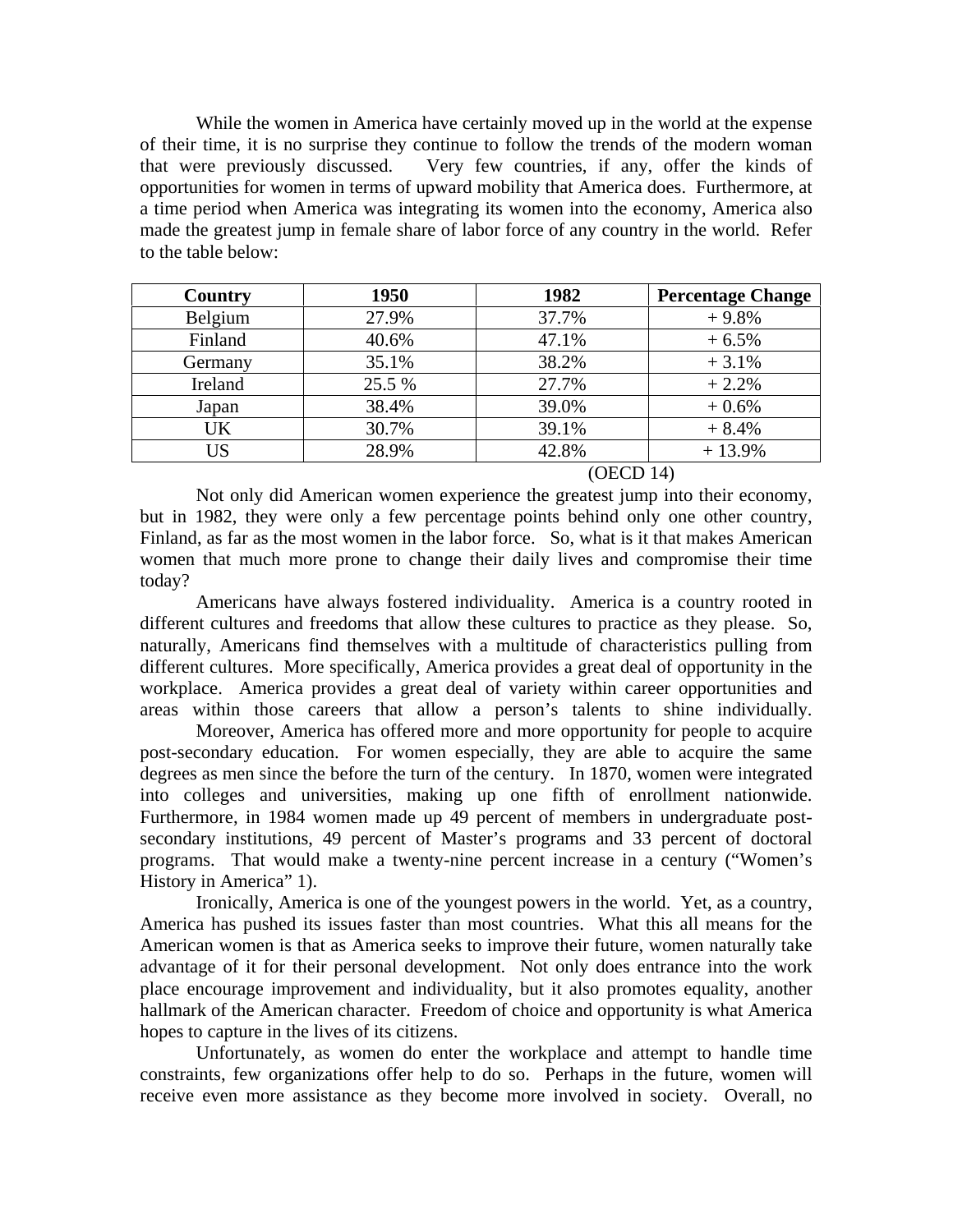matter what takes place in the years to come, it is likely that America will only encourage more opportunity and areas of development for women and even more people in this country.

 As time quickly progresses in the American nation, it is evident that women's lives have changed greatly in the past fifty years. Through time and space, women have altered the ways in which they live. Such ways include postponing marriage and college, introducing more work hours into their week, and spending less time on housework. However, now that women are spending more time outside the home, their time has been compromised without much professional support. Whether women choose to wait or not to have children, working mothers in general seem to be some of the most pressed-fortime people working in American. One mother writes, "But when this mother of three, who works sixty hours a week, talks about the United States work culture, she emphasizes, 'I think you pay a price for being a woman – period'" (Swiss and Walker 53). While the equality women have received in American society has certainly been a blessing, women are still searching for more. Whether it be help from their husbands or help from their bosses, they will need more to effectively continue to place their mark in American society.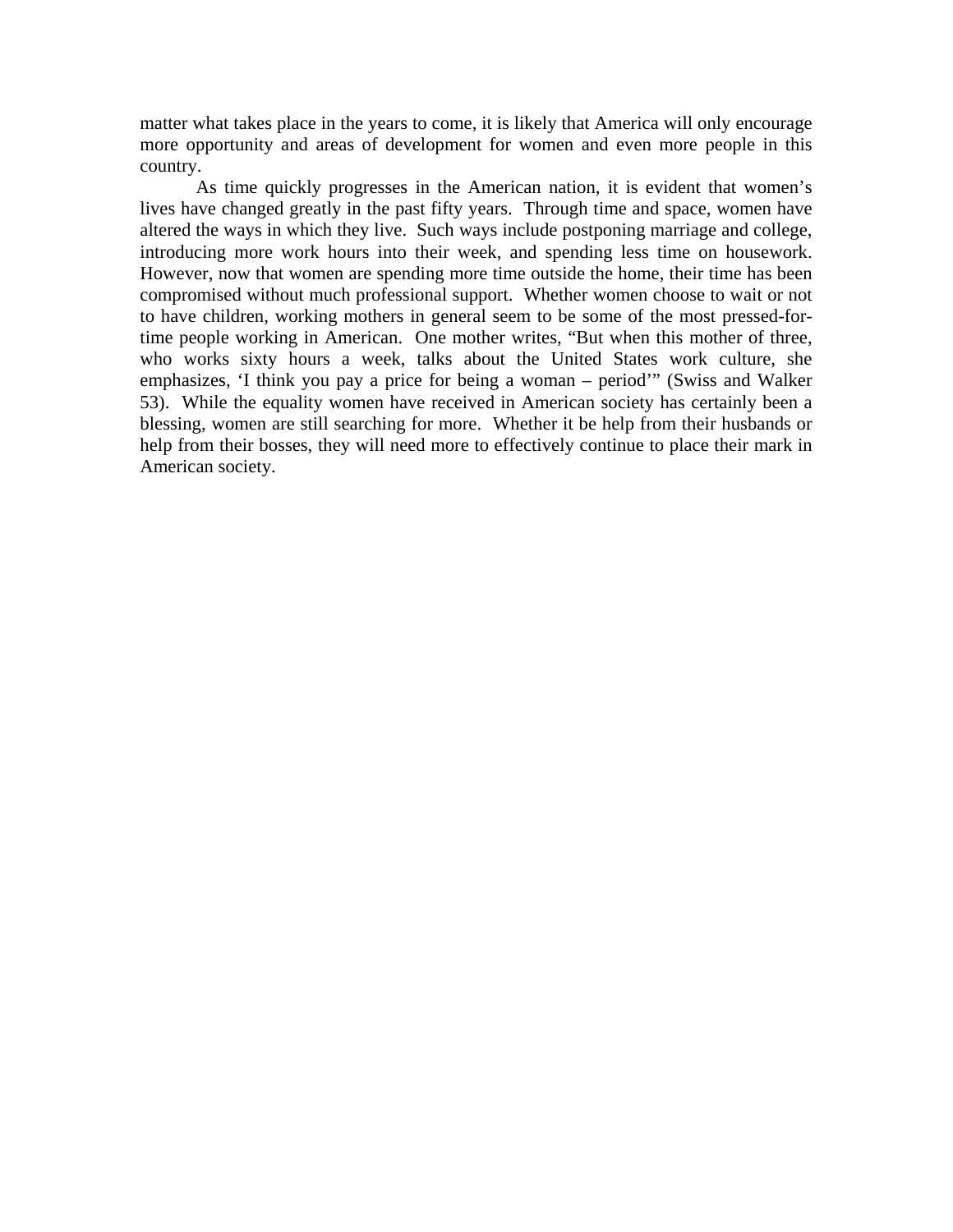#### **Works Cited**

- "Average Age for First-time Moms Hits Record High." *Work and Family Life* 18.4 (2004): 1.
- Crispell, Diane. "Myths of the 1950's." *American Demographics* 14.8 (1992): 38-43.
- Croasdale, Myrtle. "Practices Must Cope as More Physicians Work Part-time Hours." *American Medical News* 45.39 (2002): 1-2.
- Gleick, James. *Faster: The Acceleration of Just About Everything*. New York: Vintage Books, 1999.
- Hewlett, Sylvia Allen. *Creating a Life: Professional Women and the Quest for Children*. New York: Talk Miramax Books, 2002.
- Iglehart, Alfreda P. *Married Women and Work*. Lexington, Massachusetts: Lexington Books, 1979.
- Leavitt, Sarah A. *From Catharine Beecher to Martha Stewart*. Chapel Hill, North Carolina: The University of North Carolina Press, 2002.
- Macneall, Lindy and Zheng Wu. "Education, Work and Childbearing after Age 30." *Journal of Comparative Family Studies* 33.2 (2002): 191-214.
- Matthews, Glenna. *"Just a Housewife" The Rise and Fall of Domesticity in America.* New York: Oxford University Press, 1987.
- Organisation for Economic Co-operation and Development. *The Integration of Women into the Economy*. Paris: OECD, 1985.
- Poniewozik, James. "The Cost of Starting Families First." *Time April* 15, 2002: Iss. 15.
- Swiss, Deborah J and Judith P. Walker. *Women and the Work/Family Dilemma*. New York: John Wiley and Sons, Inc, 1993.
- "TBS Online." 2004. *Television Broadcasting System*. 1 Nov. 2004 <[http://tbs.com/series/sexandthecity/>](http://tbs.com/series/sexandthecity/).
- "Women's History in America." *Women's International Center*. 1994. Compton's Interactive Encyclopedia. 17 Nov. 2004 [<http://www.wic.org/misc/history.htm](http://www.wic.org/misc/history.htm)>.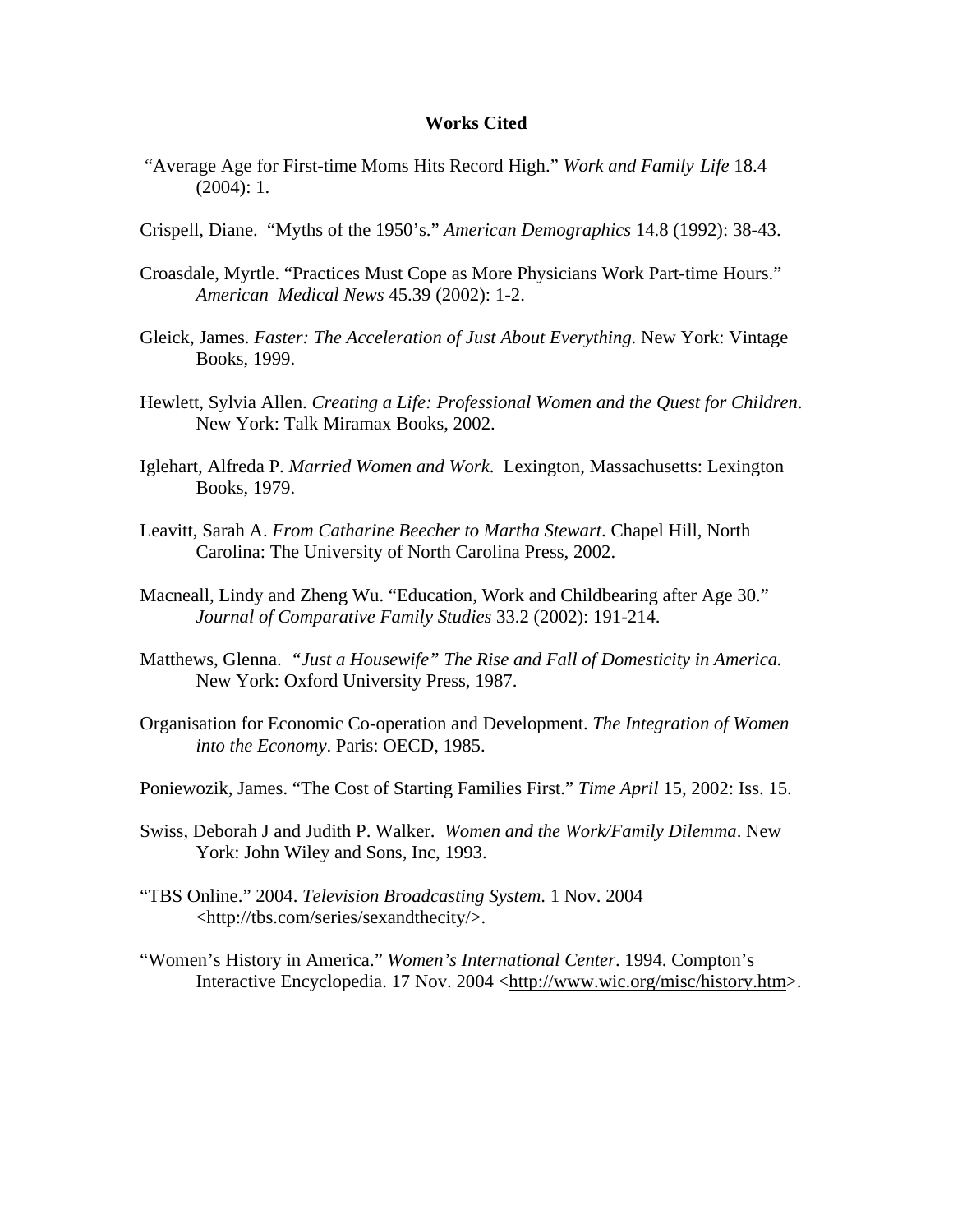## **Illegal, But Legally Educated: The Controversy of Free and Appropriate Education for All**  Susan Corcoran

 In 1982, the Supreme Court ruled that any child, citizen or not, legal resident or not, is entitled to free and appropriate education in the United States. This ruling has forever changed the school system in America. Now illegal immigrants are educated through the citizen's tax dollars. This does not seem fair to many tax paying American citizens. However, the issue is not as black and white as this piece of paper. This is a controversial issue. Should innocent children be left out on the streets and denied a future because of a choice their mother or father made several years ago? Should tax paying citizens provide a free ride for those illegal aliens who do not pay anything to the state, while their children are suffering budget cuts and larger class size classrooms? Both sides can present a potent argument, but which side will benefit America in the long run? It is the choice America and its government need to make.

Several laws have been applied to search for the correct answer in this contentious issue. As stated above, the Supreme Court decision in Plyler vs. Doe renewed the right that any child may receive free and appropriate education from kindergarten to twelfth grade. The argument for this decision stemmed from the Constitution itself, stating nowhere that these freedoms were to be granted only to United States citizens, rather than simply persons. Another law which has gained a great deal of public debate is the California proposal called Proposition 187, which required school officials and employees to report illegal immigrants or aliens to the government. However, this law was overturned through various debates in Congress due to the denial of the 14<sup>th</sup> Amendment and the 1982 decision of Plyler vs. Doe. DREAM Act, Development, Relief, and Education for Alien Minors Act, is the most recent legal action towards making it easier for illegal aliens to use the education system at a higher level. This Act would allow certain illegal immigrant students become legal if they have lived in the United States for at least five years and have graduated from a U.S. high school or have attended college in the United States. The DREAM Act demonstrates more legal push for illegal immigrants to use the education system as a means of becoming the common American.

 The push for the denial of Proposition 187 was the root of several newspaper articles during this time, which was the same time as the 1996 presidential elections. Both sides of this debate have been presented within several articles in newspapers and magazines as well. According to Knight Ridder Tribune News Service, in the June 4, 1996 edition it was stated that many illegal immigrant students are afraid after hearing about a bill that may not allow illegal immigrants to receive an American education. Christopher Marquis, the writer of this article, adds that these immigrants are of more than 640,000 undocumented school children in America. In Marquis' article he describes the support many people have against this new idea. He describes a coalition of various groups forming together who have said that this law would punish innocent people and not halt the illegal immigration rates the United States readily sees entering into the country. They argue that these children had no choice in the manner of coming to America and would be left on the streets if not admitted to public schools. In 1996, George W. Bush, then governor of Texas, stated, "I believe that once children are in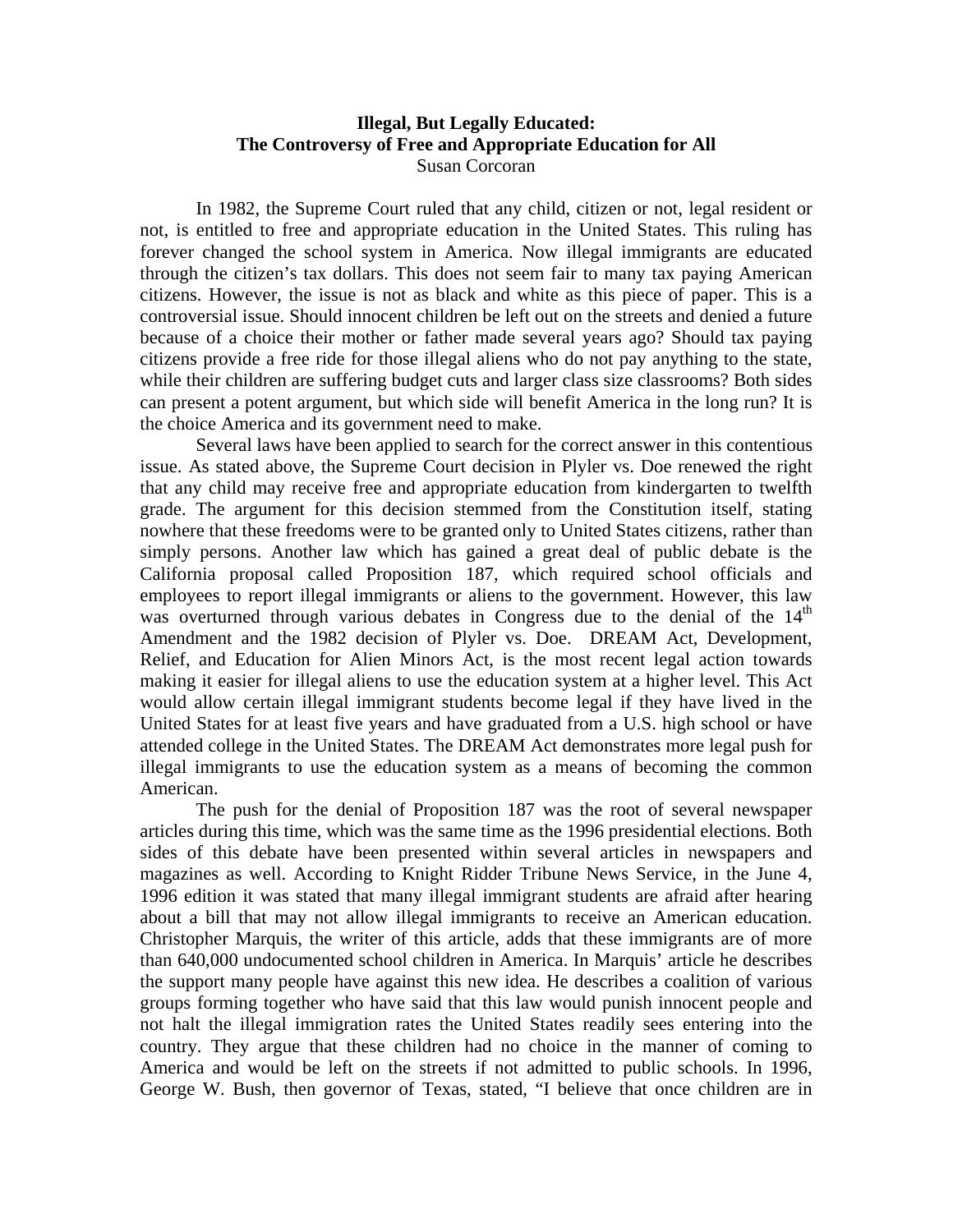Texas, regardless of how their parents arrived here, it is in our best interest to educate them. An educated child is less likely to commit a crime and more likely to succeed" (Quoted in Marquis).

Marquis does not take sides and also describes the feelings of others who believe that the illegal immigrants are crowding the classrooms and placing burdens on the school districts that now need more money for the overwhelming amounts of additional students, who illegally entered the United States. Marquis also describes that the solution is not simple. According to analysts, the reason why immigrants come to the United States illegally is because of jobs, not education. In order to cut back the illegal immigrants, the United States needs to become stern upon the borders and employers who hire illegal immigrants. Nevertheless, illegal immigrants are crossing the borders and the children are entering into the schools. California, which has the highest amount of illegal immigrants in any state in America, pays an approximate 1.8 billion dollars to educate these illegal aliens. Those who pushed for the Proposition to become legal argued that this money could be spent to benefit citizens. Marquis has brought the reader to a seesaw state by not taking sides and printing the two sides of the debate.

By September of 1996, The Knight Ridder Tribune News Service reflected the viewpoints of several government officials. Newt Gingrich, former house speaker, and former California Governor, Pete Wilson, pushed the Senate and former president, Bill Clinton, to reject the bill that would ban schooling to illegal immigrants. Several government officials were quoted in this article representing the reasoning behind its dismissal in the U.S. courts. By September, less than two months before the presidential election, Gingrich supports the bill; however, in March of 1996, another article from the Knight Ridder Tribune published Gingrich's original feelings about this bill banning illegal immigrants to use the American school system. He was quoted saying, "Offering free tax-paid goods to illegals has increased the number of illegals. It is wrong for us to be the welfare capital of the world" (Knight Ridder Tribune 39). Gingrich was not April fooling when he stated this on April 1. He stated earlier in that year in March his dislike for illegal immigrants entering the school system using the money of tax paying Americans when he said, "This used to be a land of opportunity. It's now the land of welfare" (Quoted in Farragher). Thus as the presidential election approached, Gingrich and many others came closer to rejecting the bill. The American public needed to be reminded of the Supreme Court ruling about the Texas case, that all persons are guaranteed the right to free and appropriate education by the 14<sup>th</sup> Amendment.

This debate of whether Plyler vs. Doe's decision is beneficial to America and its future well being dates back earlier than the presidential election debates of 1996. Rather, this debate reached a high point in the year 1994 when California introduced Proposition 187, which would require school officials and employers to report any illegal alien in the school system or in their employment to government officials. As one teacher commented, "…As if we don't have enough work to worry about who is legal and illegal" (Jackson). Many teachers and administrators opposed this proposition, as well as the illegal immigrants and their parents. The reasoning behind this opposition is found in numerous newspapers during this time. News articles stated the deep opposition of this new proposition in California. The superintendent of the San Francisco Unified School district, Waldemar Rojas, was quoted saying, "I will not take part in putting 30,000 kids in this state out on the street with nothing to do and in despair. I will not be part of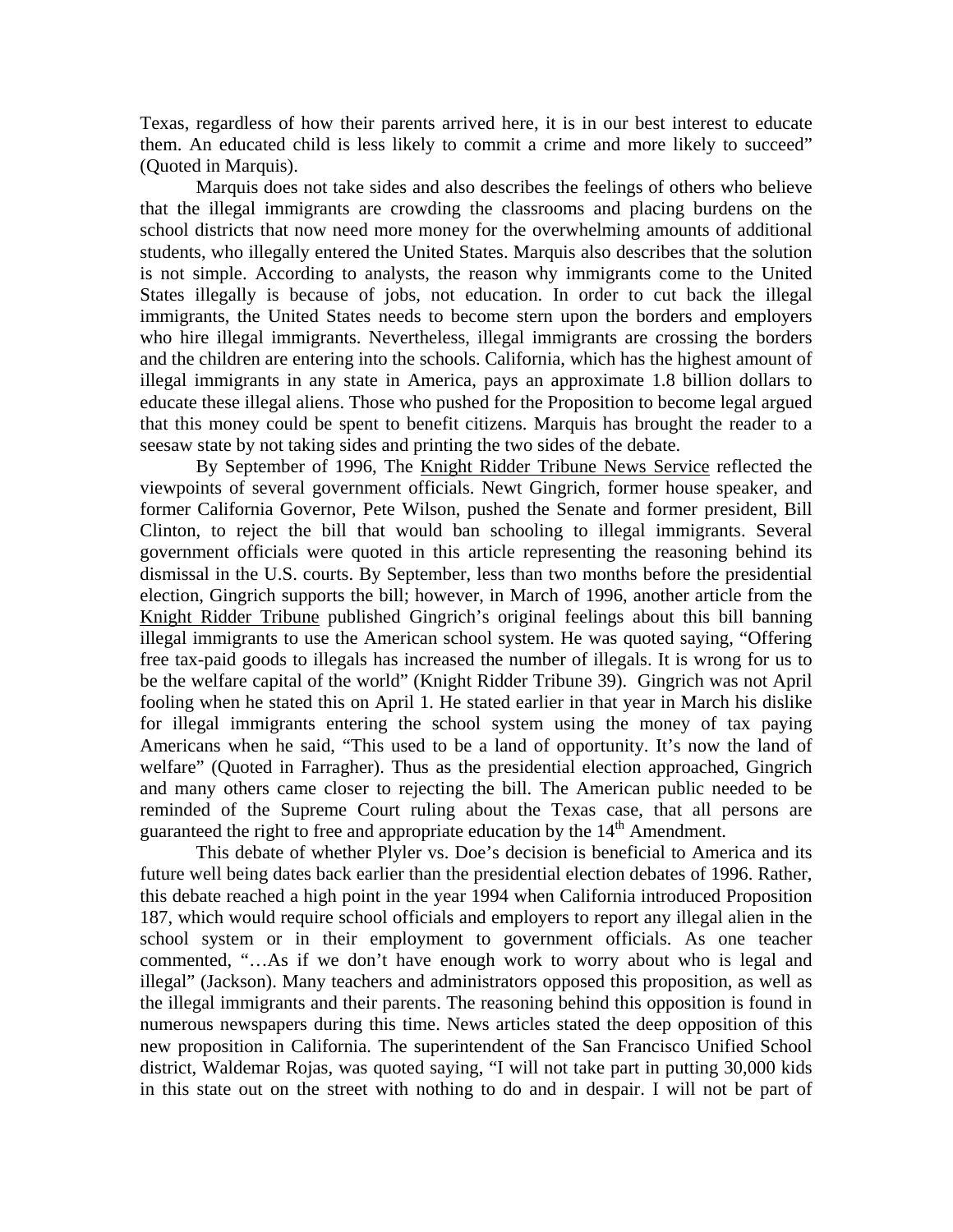creating a permanent underclass" (Jackson). Rojas also argued it was another Jim Crow rule, referencing the racism towards African-Americans. She also made reference to the numerous other times in American history when Americans viewed ethnicity as a reason for denial of entry or lock up, including the Chinese and Japanese. However, never in American history did the government take action against the Italians or Germans even though they were enemies during World War II. Rojas concluded her statement by stating, "Proposition said nothing about making schools better" (Jackson). Rojas is suggesting that the U.S. look more closely to making schools better than pointing the blame on the illegal immigrants attending. Jackson comments on other reasons why illegal immigrants in the school districts of California should not be forced out. Many illegal immigrants keep the areas running because of their high employment in the garment industry, childcare, hospital maintenance, restaurant work, and gardening. Therefore, taking these children out of the schools will force not only them onto the streets but also their parents to working to care for them thus lowering their income. This will cause a rise in the lower class. The decision affects many children already established in America. Jackson comments that many children have been here all their lives and do not know about their so-called homeland. America is their homeland and they have assimilated here to American culture.

Yet again, the problem goes back to the United States government. According to Robeson, the federal government should pay the bill of these school districts of illegal immigrants, since the government is allowing the illegal immigrants entry. According to The Los Angeles Times, the amount of money California spends on illegal immigrants is approximately \$4.6 billion a year. With this large amount of money being spent on illegal immigrants, the increase in the budget gap continues to run approximately \$8 billion to \$12 billion a year. Robeson asks who pays this bill, since every 24 hours an estimated four to five thousand illegal immigrants cross the Mexican border to enter the state of California. Many of these immigrants are bringing their families, which in turn affects the school system as they enter the local public schools.

As more and more enter, not only are they bringing their families, but also their culture and language. James Thornton describes the negative effects of illegal immigrants not only in numbers but also in money in his essay entitled *Anti Illegal Immigration Laws Would Benefit Society* published in Opposing View Points. By bringing their language, mainly Spanish, with them, the school districts are required to have English as a Second Language, ESL, teachers available to aid these children's needs. Not only does this cost money to hire the teacher, supplies are also needed in order to support the programs. Thornton highly opposes illegal immigrants for other reasons as well. His nativist's views include lack of assimilation, "many recent arrivals from Mexico and Central America are now resisting assimilation; they are intent not only on retaining their old loyalties and folkways, but are attempting to force them on local residents – reverse assimilation" (Thornton). Just how many illegal immigrants are coming here to assimilate or not assimilate according to Thornton? It is rather difficult to count the number of illegal immigrants in America since they do not readily identify themselves for fear of deportation. Nevertheless, various sources have attempted to calculate this number. Estimations range from 2 million to 12 million, depending on the political party or viewpoint of the source on illegal immigrants. In 1992 the Bureau of the Census estimated that 2 million illegal immigrants over the previous decade have entered the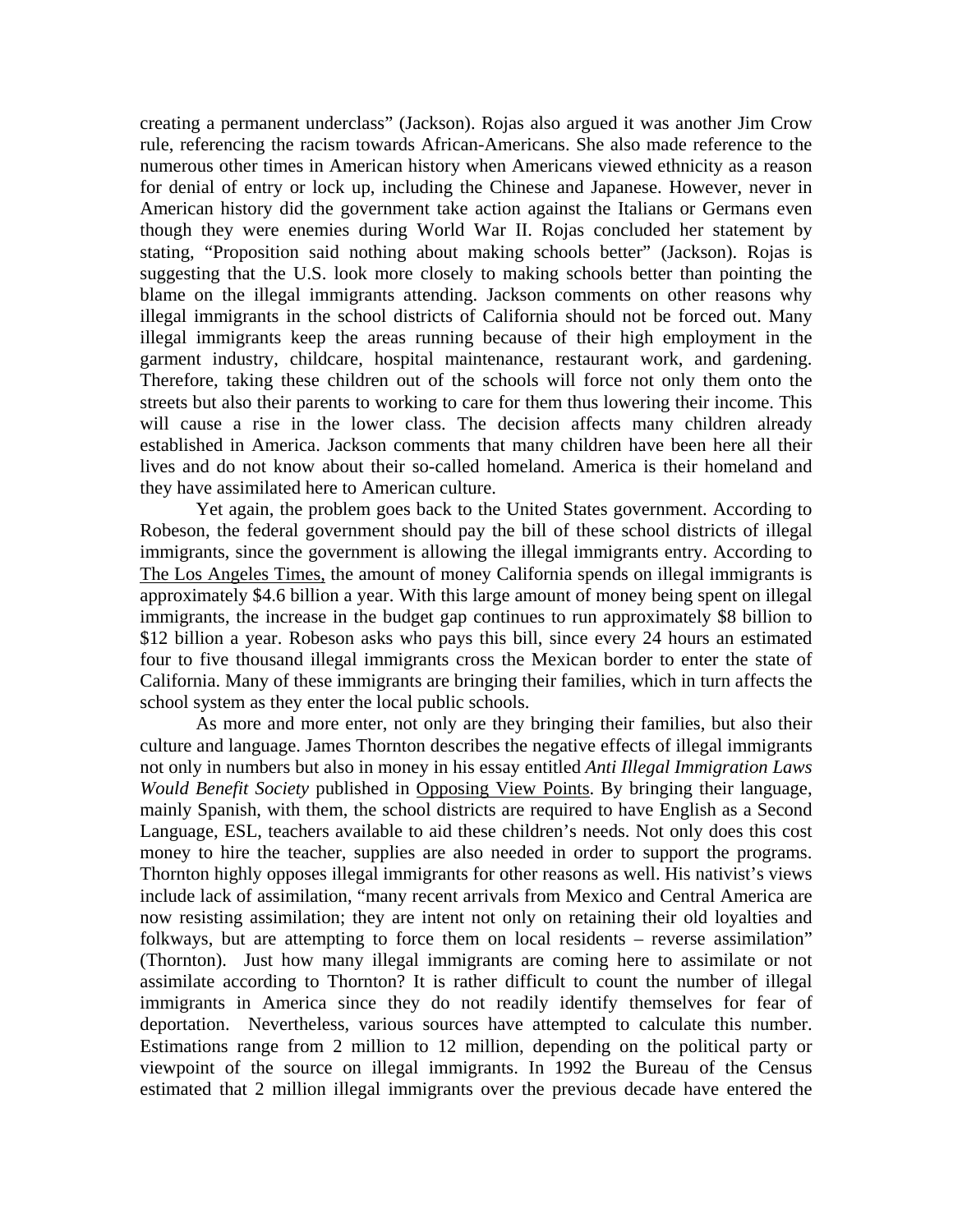United States, which has caused the population to increase. The INS (Immigrants and Naturalization Service), another source, estimated in 1996 that 5 million illegal aliens make America their home. The INS also commented that California was the leading state, followed by Texas, New York, Florida, Illinois, New Jersey, and Arizona which are largely affected by these illegal immigrants living in these states. (Rein)

California and Texas were the leading two states of illegal immigrants living there due to the Mexican border. The amount of Mexican immigrants coming to the United States grew during World War I since hostility was high with European nations and the open door closed slightly. This immigration was further fueled by the need for laborers since many Americans were fighting in the war. This increase in immigration has become greater and greater as Mexican immigrants still migrant seeking employment and a better opportunity. This includes education, even higher education.

The continued debate not only causes disputes among Americans, but also among the politicians as well. In the publication of Human Events in November of 2003, David Freddoso interviewed Democratic and Republican senators about their opinion on the matter of the DREAM Act. The senators included, Daniel Akaka from Hawaii, Wayne Allard from Colorado, Russ Feingold from Wisconsin, Ben Nelson from Nebraska, Don Nickles from Oklahoma, and Jim Talent from Montana. Senator Wayne Allard, a Republican, stated, "I think we have to be careful about creating incentives for people to come into this country illegally. I think we have to honor those people who have followed the process and come here legally" (Freddoso 3). However, Senator Russ Feingold, a Democrat, sees the long-term advantages to this new act. "If we're looking at a person who has successfully gone through high school and wants to go to college, obviously we're hoping that this person will be integrated into society and hopefully that they'll become a full-fledged citizens at some point"(Quoted in Freddoso 3). Although some cannot see this long-term advantage because of the here and now disadvantage of money, especially tax payers' money. A man from San Diego wrote to the New York Times with his strong opinion, "illegal becomes legal to allow employers to hire workers on the cheap while taxpayers pick up the tab for education and health care" (Slater 4.8). This reader points out a key reason for the amount of illegal immigrant children in American schools; their parents come here by the incentive for jobs.

Similar to the DREAM Act, many colleges are allowing illegal immigrants to receive tuition breaks. In Maryland and Virginia, colleges are allowing illegal immigrants to pay in state tuition. There are a few prerequisites before getting this tuition break. In Virginia, the students must have graduated from a Virginia high school, been residents for five years, are trying to secure legal status, and prove their parents have paid Virginia income taxes for at least the past three years. While in Maryland the prerequisites are more laid back and include the student must have attended a school in Maryland for at least three years, graduated from a Maryland high school, and submit an affidavit stating they were applying for citizenship as soon as they are eligible to do so. This tuition break may seem like little difference, but in Maryland residents pay \$4,800 per year while outof-state students pay more than \$14,000 a year, a difference of at least \$9,200 a year. Many believe this is illegal, which they are correct according to the 1996 federal law prohibiting illegal immigrants acquiring tuition breaks that are not available to all American citizens. Although this law stands valid, many universities and colleges avoid this by stating that eligibility of the in-state tuition is based on the high school the student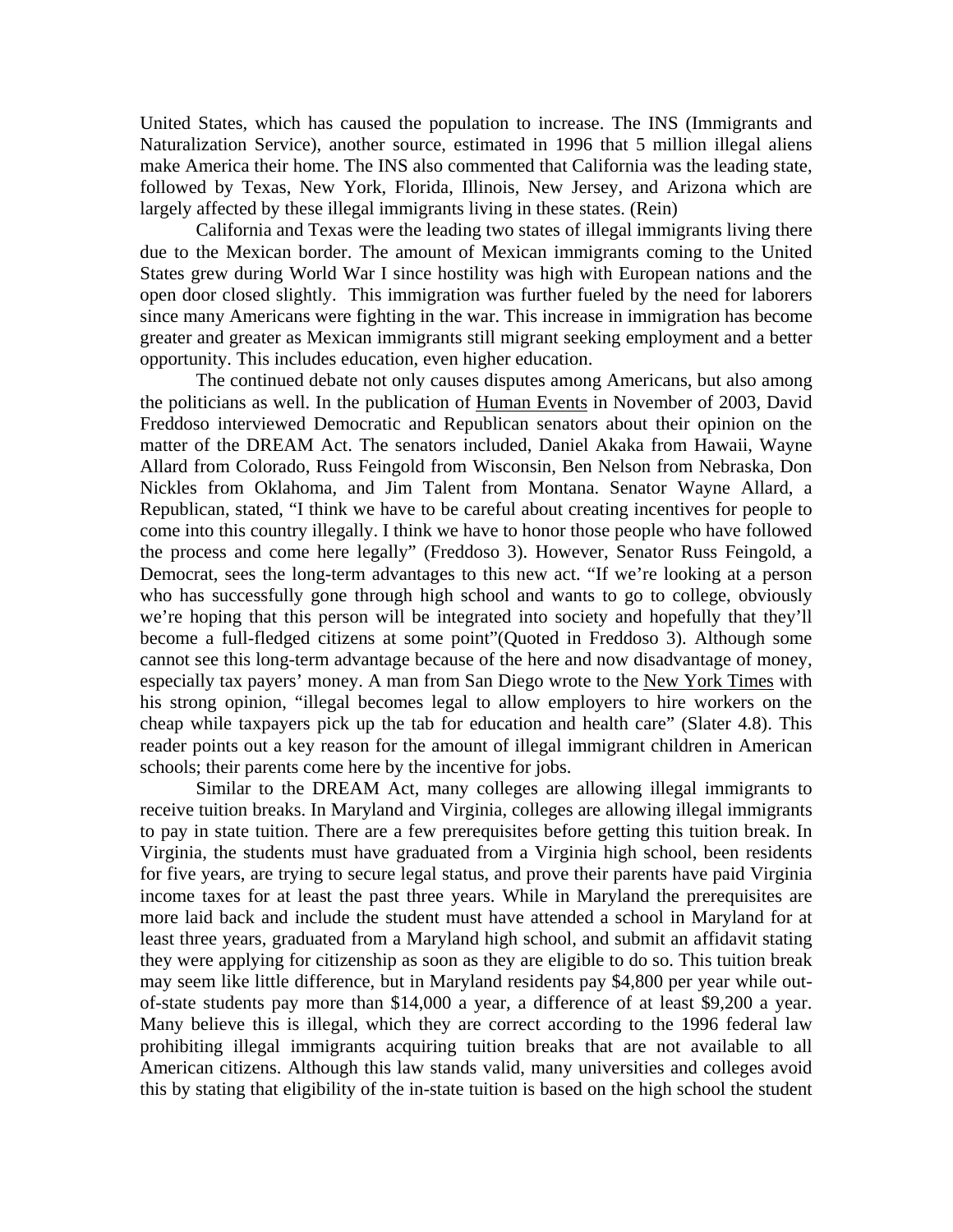attends and not where they live. These breaks are credited to benefit those illegal immigrants who were brought here by their parents at a young age and are established in everyway, except immigration status. The bill would still require normal admission process for these illegal immigrants and just allow them to pay a lower tuition rate are the arguments of those who supported this bill in Maryland. (Montgomery)

Berna Miller provides data for this idea of educating the illegal immigrants. In her article, "Educating the 'Other' Children" in American Demographics, Miller describes the positive affects of illegal immigrants as students in the American school system. Miller demonstrates the repetitive argument of the long-term affects of educating the children, "The cost of not educating the children of undocumented aliens could, in the end, be far greater" (Miller 49). These issues go far deeper than economic issue; it is also a social, political, and moral issue. Although this issue is more than an economic issue, Miller provides the statistics for this ever growing population. Miller confirms the estimated number of undocumented immigrants of five million in 1996. Miller also provides that the Urban Institute of Washington, D.C. estimated the cost of educating the 640,000 illegal immigrants was approximately \$3.1 billion in all of the seven top states with illegal immigrants. This number is rather low compared to other numbers given for the amount spent, because this number does not include the special programs for immigrants, such as ESL programs. However, Miller does provide an estimate from Donald Huddle of Rice University for the Carrying Capacity Network of Washington, D.C. stating illegal immigrant children cost \$4.5 billion and additional \$891 million for those illegal immigrant school children enrolled in special services. These large sums of money are what push parents of native-born children to the edge. These parents see the quality of their children's education deteriorate because of crowding in classrooms and money spent on special programs and bilingual teachers for the illegal immigrants. This money seems to be wasted when immigrant neighborhoods remain to offer Spanishlanguage services thus reduces the motivation to learn English and lessens the chances in the school to teach English effectively.

Miller found that the foreign-born student is less likely to drop out of school, which is surprising due to the fact that many feel they will be unable to work after high school because of the residential status and limitation. Miller provides the reason for this lower rate of drop out is because of the foreign-born spending less time watching TV and more time doing homework. This also relates to the amount of income the families have. Miller does not illustrate that most foreign-born do not have high amounts of income and therefore do not have the luxury of a TV or are working a majority of that time. However, why the drop out rate is lower for foreign-born needs further research and confirmation and is there a low rate of drop outs in the illegal immigrant population as well. If these students are not dropping out, then the classrooms are overcrowded throughout the years of public education. Still the debate continues and Miller provides no solutions.

Many feel there is no solution, but in America the courts determine the solution and according to the 1982 Supreme Court ruling in Plyler vs. Doe, this should not be a topic of debate. Persons, not legal residents, of the United States are granted the right to free and appropriate education, which is given under the 14<sup>th</sup> Amendment. However, Halle Butler reveals this is a new concern for America. Supporters of Proposition 187 dispute that Plyler vs. Doe is no longer a good law because of the difference in America since then, 22 years later. These supporters believe that the "ever-growing illegal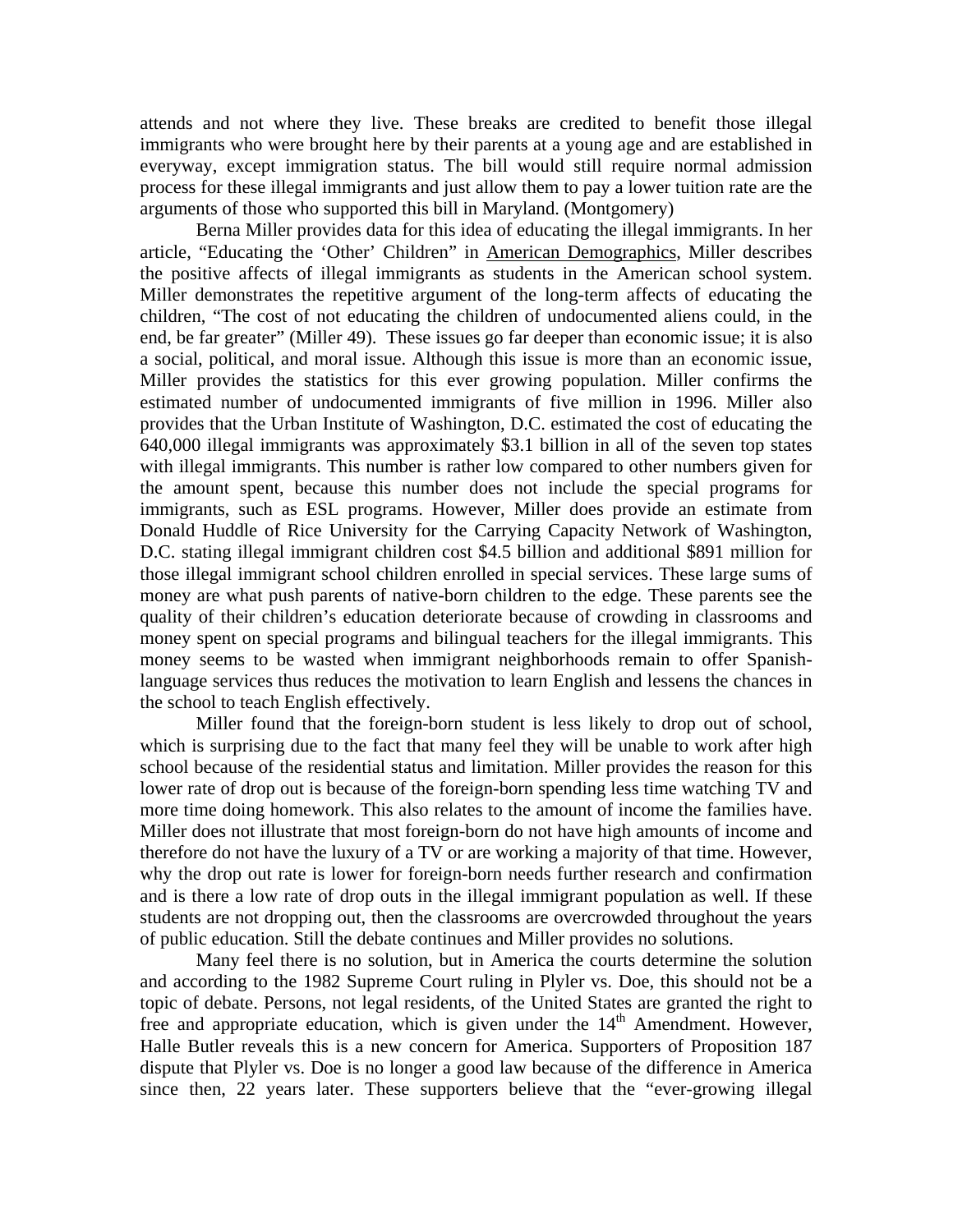immigrant population has consequences in the United States today that were unforeseeable in 1982" (Butler 5). These unforeseeable consequences include crime rates, drug problems, and loss of jobs. Although Miller points out those immigrants make jobs according to Julian Simon and provide between \$12,000 and \$20,000 more to the U.S. government taxes than they used in government services.

Many, who oppose the illegal immigrants using the school system and taxpayers' money, believe the Constitution is being read wrong. David Jacobson, author of Rights Across Borders, commented on the Plyler vs. Doe case, "The Plyler and related cases demonstrate the elasticity of the Constitution..." (Jacobson 102). On the other hand, cultural pluralist debate that immigrants have used the school system to advance themselves, John Isbister, author of Immigration Debate, argues, "good, accessible public education is essential to immigrants' integration into American life" (Isbister 196).

These debates between nativist, who want no immigration into the United States, versus the cultural pluralist, who believe that the United States is a place where persons can foster differences and diversity, has been a part of American history since the immigration rush began in the late 1800s. Many immigrants were drawn here because of what Roger Daniels calls The Statue of Liberty Myth, trying to find wealth and escape from poverty in the land of opportunity. This is also known as the American Dream, which pulls immigrants to America. This escape from poverty is seen on the border of Mexico. These immigrants are seeking for better jobs, which will lead to wealth. Roy Beck even describes this poverty in his book, The Case Against Immigration. He states that immigrant children have one thing in common: poverty. Poverty children come from impoverished parents. With this in mind one can see how poverty is brought into the school system as more and more immigrant families come to America looking for prosperity and consequently use American welfare programs for breakfast and lunch services in school.

As stated above, Thornton argues that illegal immigrants are not assimilating into the American culture and in fact are reverse assimilating. Thornton is not a strong believer in the Melting Pot analogy; as more and more ethnic groups enter the United States they become part of the American stew. This analogy was used to describe American life and has become a myth, as color of skin and physical attributes have caused America to define ethnic persons. Clear lines now are shown between ethnicities and cultural pride have not become mixed in the giant pot. Schools and work use to be the places where the melting would occur. In order to assimilate immigrants into America, children attended school and learned the English language there, as well, as cleanliness and American characteristics, while adults found jobs and Jane Addams settlement houses to educate them into the American way of life.

Addams established the settlement houses, run by collegiate women, to educate not only the adults but also their children. Cleanliness, finding a job, and sewing were some of the lessons taught at the settlement houses. Today, schools still foster this idea of adjustment. The immigrant children legal or illegal, are now teaching their parents how to adjust to American life through the school system. They learn to read and write in English. Public schools also foster learning in home economics, the fine arts, and woodshop, similar to Addams settlement houses.

Those who are against illegal immigrants in the school system do not care if they are learning to become Americans or becoming assimilated into the American way of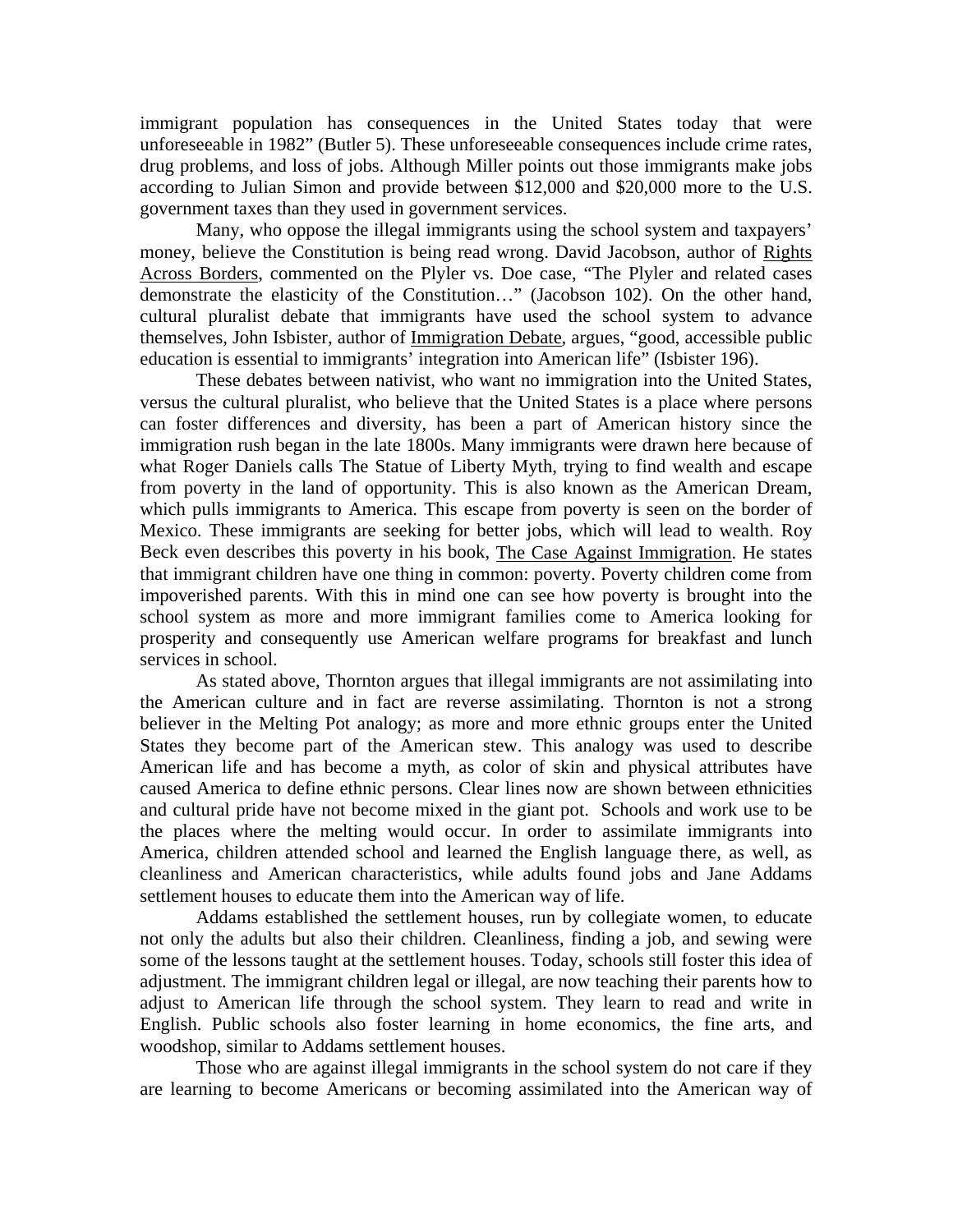life. These illegal aliens are still using the tax dollars of legal Americans. Although the Constitution and  $14<sup>th</sup>$  Amendment grant this right to illegal aliens, this freedom has been in debate earlier in history. In 1921, teacher was fined for violating a language law by teaching in another language. This turned into the Supreme Court case Meyer vs. Nebraska and Meyers, the teacher, won the case because the language law interfered with the freedom of the parents upbringing of their children's education. Thus the Supreme Court gave the  $14<sup>th</sup>$  Amendment as the reason for the freedoms of the school. This ruling was equivalent to the Pierce vs. Little Sisters in 1925 when the  $14<sup>th</sup>$  Amendment was given for the reason of allowing students to attend private schools. In short, the  $14<sup>th</sup>$ Amendment has been able to protect all persons, legal or illegal, in their pursuit of education.

Why then if this is so clear in court cases, is their still a debate? As stated above, America has drastically changed since these laws were created and unforeseeable problems have arisen. Those against illegal immigrants argue this point; however, this side of the debate appears to lack a stronger research of consequences of illegal immigrants being in the school system. This side provides great statistics of the number of illegal aliens in America, but how they received these numbers is a debate in itself. Also these supporters against illegal immigrants in the schools failed to report about the consequences of not allowing illegal immigrant children into the schools.

The opposing side provides similar statistics allowing the public to see yes America does have an immigration problem; nevertheless, the children are not behind the problem, the government needs to step up and take responsibility for the borders. Supporters of illegal immigrants in the school system are backed by the government ruling of the Supreme Court and several close associated cases. They have presented clear data to show that illegal immigrants contribute to America at great lengths, financially, socially, and economically, despite other opinions. This side of the debate makes a stronger argument; yet, it is a decision that affects Americans everywhere, not just the top seven immigrant states. It is a fine line between allowing the illegal immigrants to use legal American money and pushing innocent children out on the streets of America creating a new population of poor, lower class. The future of America is at stake according to those who support illegal immigrants in the school system. Although, what the future will bring to America no one knows.

This important issue of today may not even be an issue of tomorrow. Many researchers predict that soon the dominant white races in America will become the minority race to the Hispanic or African or Asian races, especially as more and more of these immigrants are coming to America. Illegal immigrants may have an easier way to become citizens, so that this debate is no longer a concern for Americans. This needs further research whether illegal immigrants will be granted an easier way to become American citizens or if the majority of Americans will be Hispanic, Asian, or African. Either way, it does not solve the problem of today. But there seems to be no clear answer. The controversy debates back and forth between money and border control, which both need to be carefully looked at in America. Where is the money being spent on border patrol? Could this save money in our schools by allowing fewer immigrants into America or will this be taking away money that is meant for the school system? Again, not all the answers are clear and this gray issue will not be solved in one day, but over time it may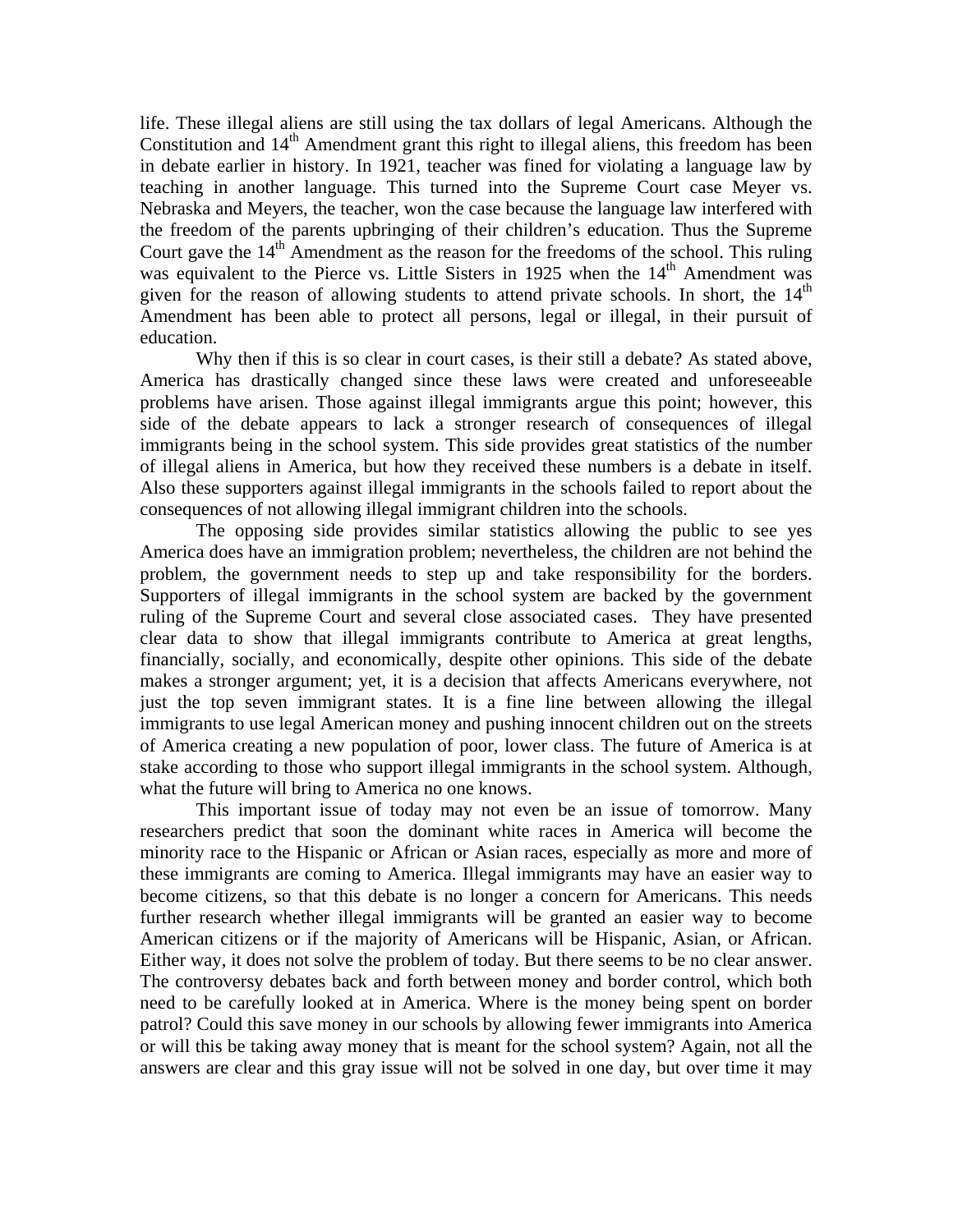diminish and become another chapter in a history book found in the American school system.